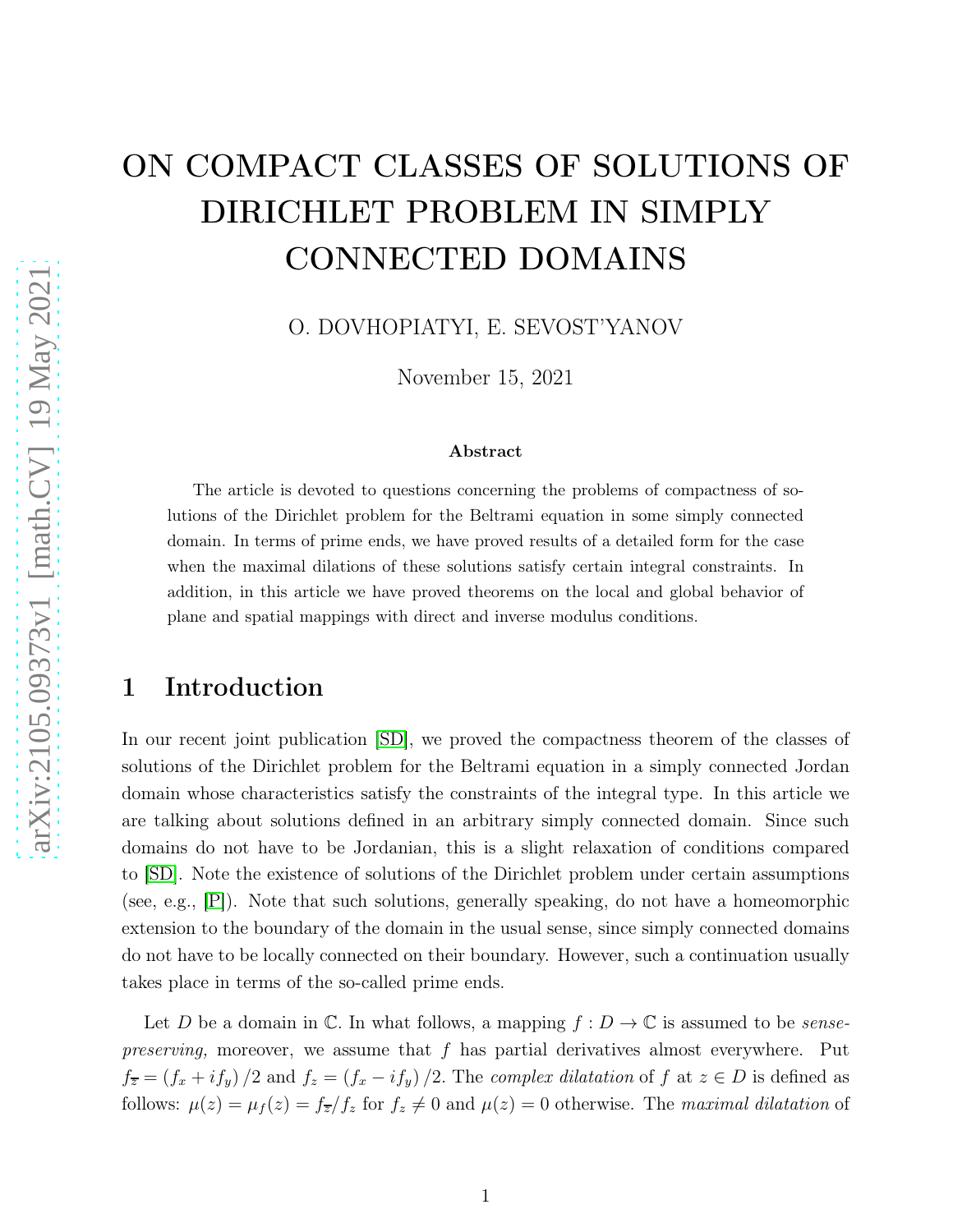f at z is the following function:

<span id="page-1-0"></span>
$$
K_{\mu}(z) = K_{\mu_f}(z) = \frac{1 + |\mu(z)|}{1 - |\mu(z)|}.
$$
 (1.1)

Note that the Jacobian of f at  $z \in D$  may be calculated according to the relation

$$
J(z, f) = |f_z|^2 - |f_{\overline{z}}|^2.
$$

Since we assume that the map  $f$  is sense preserving, the Jacobian of this map is positive at all points of its differentiability. Let  $\mathbb{D} = \{z \in \mathbb{C} : |z| < 1\}$ , and let  $\mu : D \to \mathbb{D}$  be a Lebesgue measurable function. Without reference to some mapping  $f$ , we define the *maximal* dilatation corresponding to its complex dilatation  $\mu$  by [\(1.1\)](#page-1-0). It is easy to see that

$$
K_{\mu_f}(z) = \frac{|f_z| + |f_{\overline{z}}|}{|f_z| - |f_{\overline{z}}|}
$$

whenever partial derivatives of f exist at  $z \in D$  and, in addition,  $J(z, f) \neq 0$ .

Let D be a domain in  $\mathbb{R}^n$ ,  $n \geqslant 2$ . Recall some definitions (see, for example, [\[KR](#page-28-1)<sub>1</sub>], [KR<sub>2</sub>], [\[IS\]](#page-28-2) or [\[SSI\]](#page-30-1)). Let  $\omega$  be an open set in  $\mathbb{R}^k$ ,  $k = 1, \ldots, n-1$ . A continuous mapping  $\sigma: \omega \to \mathbb{R}^n$ is called a k-dimensional surface in  $\mathbb{R}^n$ . A surface is an arbitrary  $(n-1)$ -dimensional surface  $\sigma$  in  $\mathbb{R}^n$ . A surface  $\sigma$  is called a *Jordan surface*, if  $\sigma(x) \neq \sigma(y)$  for  $x \neq y$ . In the following, we will use  $\sigma$  instead of  $\sigma(\omega) \subset \mathbb{R}^n$ ,  $\overline{\sigma}$  instead of  $\overline{\sigma(\omega)}$  and  $\partial \sigma$  instead of  $\overline{\sigma(\omega)} \setminus \sigma(\omega)$ . A Jordan surface  $\sigma: \omega \to D$  is called a *cut* of D, if  $\sigma$  separates D, that is  $D \setminus \sigma$  has more than one component,  $\partial \sigma \cap D = \varnothing$  and  $\partial \sigma \cap \partial D \neq \varnothing$ .

A sequence of cuts  $\sigma_1, \sigma_2, \ldots, \sigma_m, \ldots$  in D is called a chain, if:

(i) the set  $\sigma_{m+1}$  is contained in exactly one component  $d_m$  of the set  $D \setminus \sigma_m$ , wherein  $\sigma_{m-1} \subset D \setminus (\sigma_m \cup d_m);$  (ii)  $\bigcap_{m=1}^{\infty}$  $d_m = \varnothing$ .

Two chains of cuts  $\{\sigma_m\}$  and  $\{\sigma'_k\}$  are called *equivalent*, if for each  $m = 1, 2, \ldots$  the domain  $d_m$  contains all the domains  $d'_k$ , except for a finite number, and for each  $k = 1, 2, \ldots$ the domain  $d'_{k}$  also contains all domains  $d_{m}$ , except for a finite number.

The end of the domain  $D$  is the class of equivalent chains of cuts in  $D$ . Let  $K$  be the end of D in  $\mathbb{R}^n$ , then the set  $I(K) = \bigcap_{n=1}^{\infty}$  $m=1$  $d_m$  is called the impression of the end K. Throughout the paper,  $\Gamma(E, F, D)$  denotes the family of all paths  $\gamma: [a, b] \to \overline{\mathbb{R}^n}$  such that  $\gamma(a) \in E$ ,  $\gamma(b) \in F$  and  $\gamma(t) \in D$  for every  $t \in [a, b]$ . In what follows, M denotes the modulus of a family of paths, and the element  $dm(x)$  corresponds to the Lebesgue measure in  $\mathbb{R}^n$ ,  $n \geq 2$ , see [\[Va\]](#page-30-2). Following [\[Na](#page-29-1)<sub>2</sub>], we say that the end K is a prime end, if K contains a chain of cuts  ${\{\sigma_m\}}$  such that  $\lim_{m\to\infty} M(\Gamma(C, \sigma_m, D)) = 0$  for some continuum C in D. In the following, the following notation is used: the set of prime ends corresponding to the domain  $D$ , is denoted by  $E_D$ , and the completion of the domain D by its prime ends is denoted  $D_P$ .

Consider the following definition, which goes back to Näkki [\[Na](#page-29-1)<sub>2</sub>], see also [\[KR](#page-28-0)<sub>1</sub>]–[\[KR](#page-28-1)<sub>2</sub>]. We say that the boundary of the domain D in  $\mathbb{R}^n$  is locally quasiconformal, if each point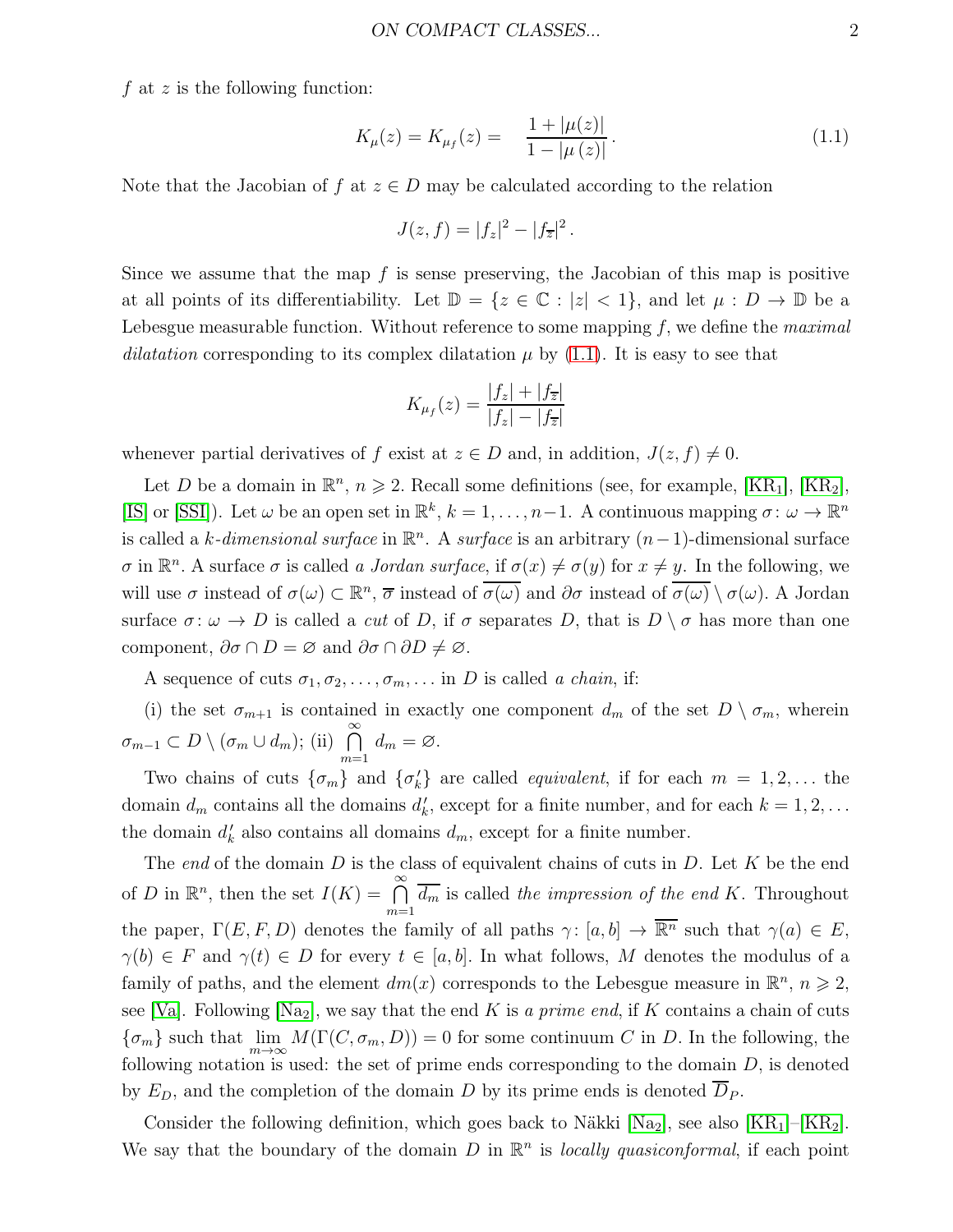$x_0 \in \partial D$  has a neighborhood U in  $\mathbb{R}^n$ , which can be mapped by a quasiconformal mapping  $\varphi$  onto the unit ball  $\mathbb{B}^n \subset \mathbb{R}^n$  so that  $\varphi(\partial D \cap U)$  is the intersection of  $\mathbb{B}^n$  with the coordinate hyperplane.

For the sets  $A, B \subset \mathbb{R}^n$  we set, as usual,

diam 
$$
A = \sup_{x,y \in A} |x - y|
$$
, dist  $(A, B) = \inf_{x \in A, y \in B} |x - y|$ .

Sometimes we also write  $d(A)$  instead of diam A and  $d(A, B)$  instead of dist  $(A, B)$ , if no misunderstanding is possible. The sequence of cuts  $\sigma_m$ ,  $m = 1, 2, \ldots$ , is called *regular*, if  $\overline{\sigma_m} \cap \overline{\sigma_{m+1}} = \emptyset$  for  $m \in \mathbb{N}$  and, in addition,  $d(\sigma_m) \to 0$  as  $m \to \infty$ . If the end K contains at least one regular chain, then K will be called *regular*. We say that a bounded domain D in  $\mathbb{R}^n$ is regular, if D can be quasiconformally mapped to a domain with a locally quasiconformal boundary whose closure is a compact in  $\mathbb{R}^n$ , and, besides that, every prime end in D is regular. Note that space  $\overline{D}_P = D \cup E_D$  is metric, which can be demonstrated as follows. If  $g: D_0 \to D$  is a quasiconformal mapping of a domain  $D_0$  with a locally quasiconformal boundary onto some domain D, then for  $x, y \in \overline{D}_P$  we put:

<span id="page-2-0"></span>
$$
\rho(x, y) := |g^{-1}(x) - g^{-1}(y)|,\tag{1.2}
$$

where the element  $g^{-1}(x)$ ,  $x \in E_D$ , is to be understood as some (single) boundary point of the domain  $D_0$ . The specified boundary point is unique and well-defined by [\[IS,](#page-28-2) Theorem 2.1, Remark 2.1, cf. [\[Na](#page-29-1)<sub>2</sub>, Theorem 4.1]. It is easy to verify that  $\rho$  in [\(1.2\)](#page-2-0) is a metric on  $\overline{D}_P$ , and that the topology on  $\overline{D}_P$ , defined by such a method, does not depend on the choice of the map g with the indicated property.

We say that a sequence  $x_m \in D$ ,  $m = 1, 2, \ldots$ , converges to a prime end of  $P \in E_D$  as  $m \to \infty$ , write  $x_m \to P$  as  $m \to \infty$ , if for any  $k \in \mathbb{N}$  all elements  $x_m$  belong to  $d_k$  except for a finite number. Here  $d_k$  denotes a sequence of nested domains corresponding to the definition of the prime end  $P$ . Note that for a homeomorphism of a domain  $D$  onto  $D'$ , the end of the domain D uniquely corresponds to some sequence of nested domains in the image under the mapping.

Consider the following Cauchy problem:

<span id="page-2-1"></span>
$$
f_{\overline{z}} = \mu(z) \cdot f_z, \qquad (1.3)
$$

<span id="page-2-2"></span>
$$
\lim_{\zeta \to P} \text{Re}\, f(\zeta) = \varphi(P) \qquad \forall \, P \in E_D \,, \tag{1.4}
$$

where  $\varphi : E_D \to \mathbb{R}$  is a predefined continuous function. In what follows, we assume that D is some simply connected domain in  $\mathbb{C}$ . The solution of the problem  $(1.3)$ – $(1.4)$  is called *regular*, if one of two is fulfilled: or  $f(z) = const$  in D, or f is an open discrete  $W^{1,1}_{loc}(D)$ -mapping such that  $J(z, f) \neq 0$  for almost any  $z \in D$ .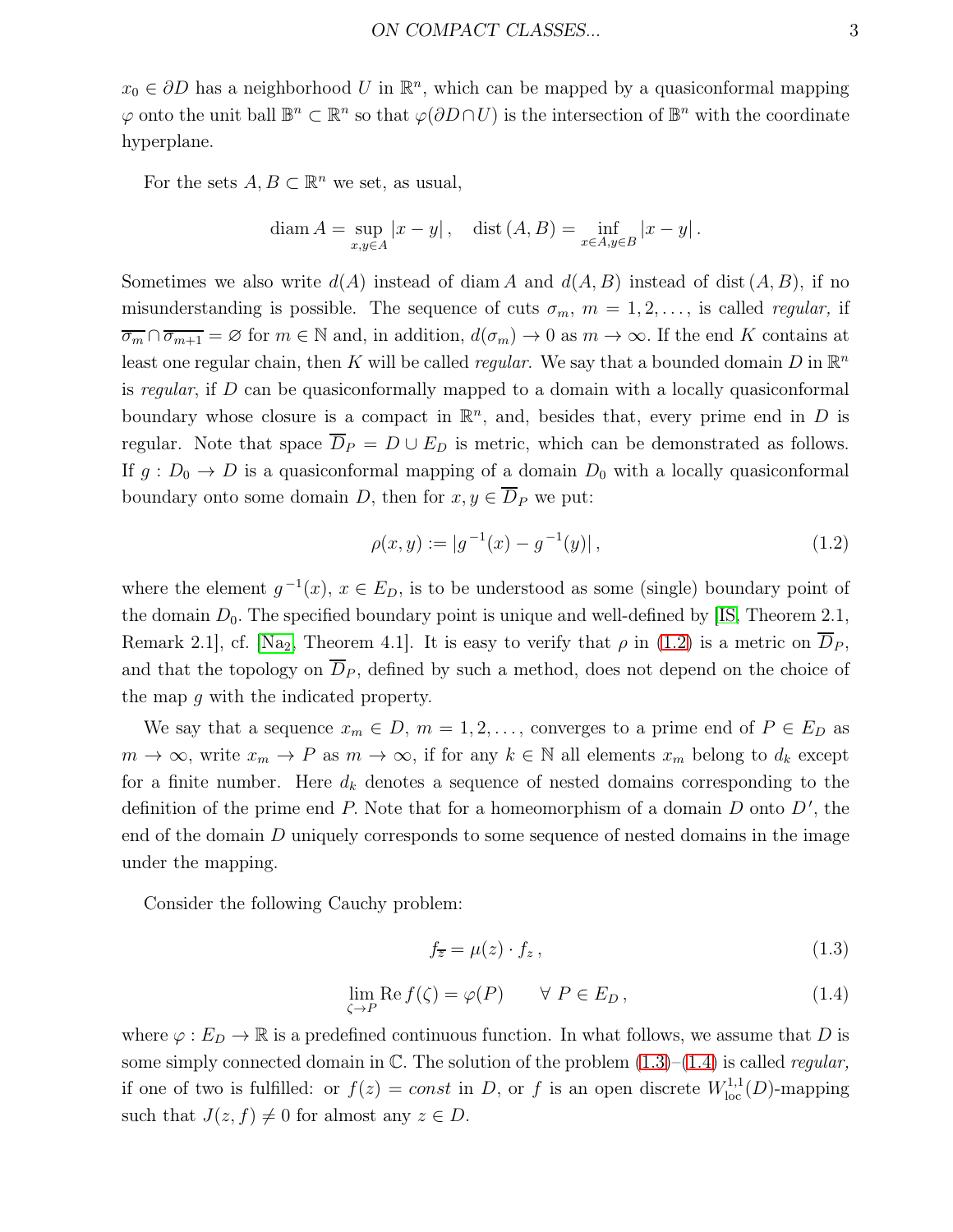Given  $z_0 \in D$ , a function  $\varphi : E_D \to \mathbb{R}$ , a function  $\Phi : \overline{\mathbb{R}^+} \to \overline{\mathbb{R}^+}$  and a function  $\mathcal{M}(\Omega)$  of open sets  $\Omega \subset D$ , we denote by  $\mathfrak{F}^{\mathcal{M}}_{\varphi,\Phi,z_0}(D)$  the class of all regular solutions  $f: D \to \mathbb{C}$  of the Cauchy problem  $(1.3)$ – $(1.4)$  that satisfy the condition Im  $f(z_0) = 0$  and, in addition,

<span id="page-3-2"></span>
$$
\int_{\Omega} \Phi(K_{\mu}(z)) \cdot \frac{dm(z)}{(1+|z|^2)^2} \leqslant \mathcal{M}(\Omega)
$$
\n(1.5)

for any open set  $\Omega \subset D$ . The following statement generalizes [\[Dyb,](#page-28-3) Theorem 2] to the case of arbitrary simply connected domains.

<span id="page-3-1"></span>**Theorem 1.1.** Let D be some simply connected domain in  $\mathbb{C}$ , and let  $\Phi : \overline{\mathbb{R}^+} \to \overline{\mathbb{R}^+}$  be *a continuous increasing convex function, which satisfies the condition*

$$
\int_{\delta}^{\infty} \frac{d\tau}{\tau \Phi^{-1}(\tau)} = \infty
$$

*for some*  $\delta > \Phi(0)$ *. Assume that the function M is bounded, and the function*  $\varphi$  *in [\(1.4\)](#page-2-2) is continuous. Then the family*  $\mathfrak{F}^{\mathcal{M}}_{\varphi,\Phi,z_0}(D)$  *is compact in*  $\overline{D}_P$ *.* 

### 2 Convergence theorems for mappings with upper estimates for modulus distortion

The proof of the main result is based on the theorems on the global behavior of mappings satisfying the weight Poletsky inequality. Results of a similar type in some other situations have been obtained by us before, see, for example,  $[Sev_1]$ ,  $[SevSkv_1]$  and  $[SevSkv_3]$ . The case we will consider below concerns regular domains and mappings with one normalization condition. This case is considered for the first time in this degree of generality.

Given  $p \geq 1$ ,  $M_p$  denotes the p-modulus of a family of paths, and the element  $dm(x)$ corresponds to a Lebesgue measure in  $\mathbb{R}^n$ ,  $n \geq 2$ , see [\[Va\]](#page-30-2). In what follows, we usually write  $M(\Gamma)$  instead of  $M_n(\Gamma)$ . Everywhere below, unless otherwise stated, the boundary and the closure of a set are understood in the sense of an extended Euclidean space  $\overline{\mathbb{R}^n}$ . Let  $x_0 \in \overline{D}$ ,  $x_0 \neq \infty$ ,

<span id="page-3-0"></span>
$$
S(x_0, r) = \{x \in \mathbb{R}^n : |x - x_0| = r\}, S_i = S(x_0, r_i), \quad i = 1, 2,
$$
  

$$
A = A(x_0, r_1, r_2) = \{x \in \mathbb{R}^n : r_1 < |x - x_0| < r_2\}.
$$
 (2.1)

Everywhere below, unless otherwise stated, the closure  $\overline{A}$  and the boundary  $\partial A$  of the set A are understood in the topology of the space  $\overline{\mathbb{R}^n} = \mathbb{R}^n \cup \{\infty\}$ . Let  $Q : \mathbb{R}^n \to \mathbb{R}^n$  be a Lebesgue measurable function satisfying the condition  $Q(x) \equiv 0$  for  $x \in \mathbb{R}^n \setminus D$ , and let  $p \geq 1$ . Given sets E and F and a given domain D in  $\overline{\mathbb{R}^n} = \mathbb{R}^n \cup \{\infty\}$ , we denote by  $\Gamma(E, F, D)$  the family of all paths  $\gamma : [0, 1] \to \overline{\mathbb{R}^n}$  joining E and F in D, that is,  $\gamma(0) \in E$ ,  $\gamma(1) \in F$  and  $\gamma(t) \in D$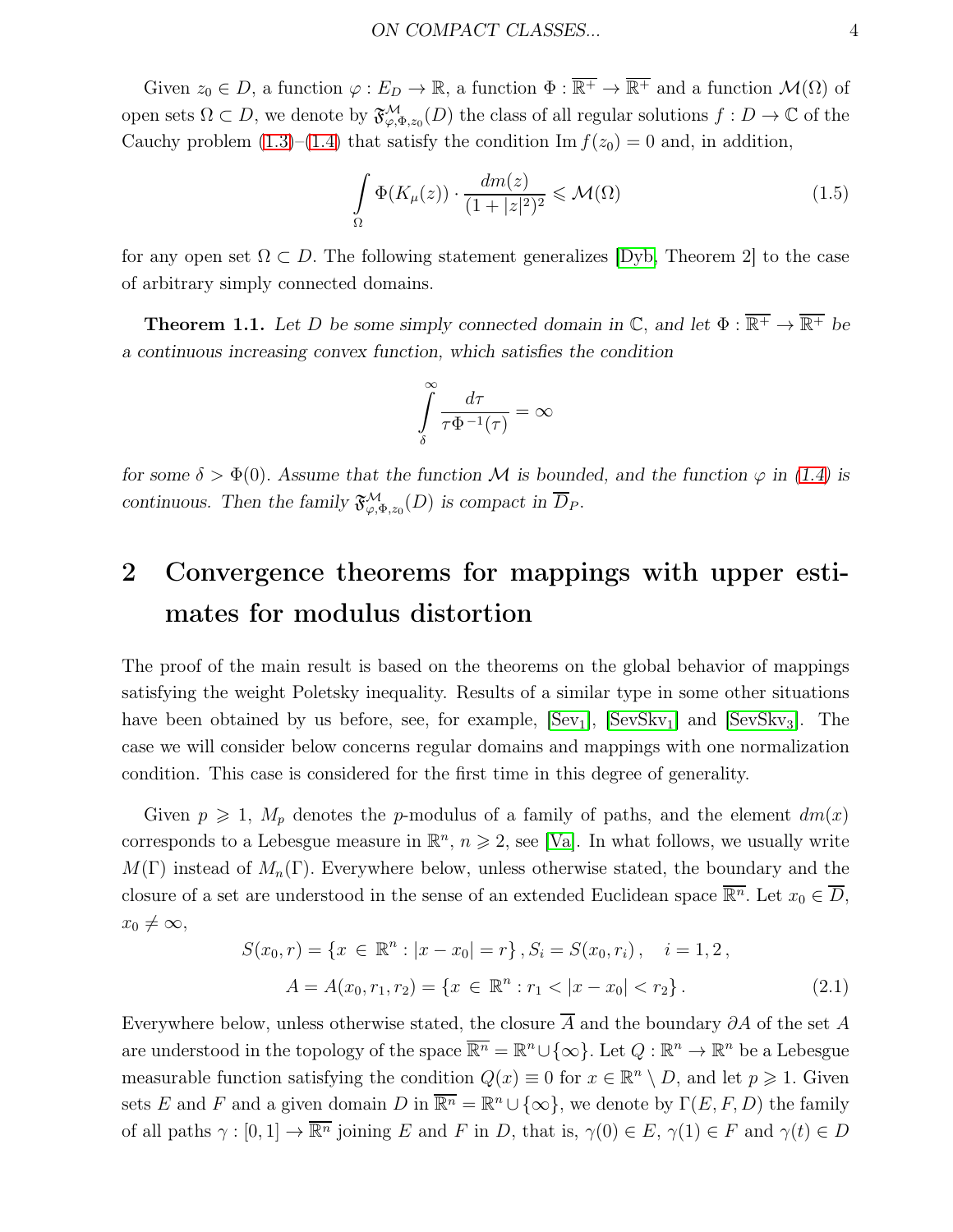for all  $t \in (0, 1)$ . According to [\[MRSY,](#page-29-3) Chap. 7.6], a mapping  $f: D \to \overline{\mathbb{R}^n}$  is called a ring Q-mapping at the point  $x_0 \in \overline{D} \setminus \{\infty\}$  with respect to p-modulus, if the condition

<span id="page-4-0"></span>
$$
M_p(f(\Gamma(S_1, S_2, D))) \leqslant \int_{A \cap D} Q(x) \cdot \eta^p(|x - x_0|) dm(x)
$$
\n(2.2)

holds for all  $0 < r_1 < r_2 < d_0 := \sup_{x \in D} |x - x_0|$  and all Lebesgue measurable functions  $\eta:(r_1,r_2)\to[0,\infty]$  such that

<span id="page-4-5"></span>
$$
\int_{r_1}^{r_2} \eta(r) dr \geqslant 1. \tag{2.3}
$$

The mapping  $f: D \to \overline{\mathbb{R}^n}$  is called a ring Q-mapping in  $\overline{D} \setminus \{\infty\}$  with respect to p-modulus if [\(2.2\)](#page-4-0) holds for any  $x_0 \in \overline{D} \setminus \{\infty\}$ . This definition can also be applied to the point  $x_0 = \infty$ by inversion:  $\varphi(x) = \frac{x}{|x|^2}$ ,  $\infty \mapsto 0$ . In what follows, h denotes the so-called chordal metric defined by the equalities

<span id="page-4-2"></span>
$$
h(x,y) = \frac{|x-y|}{\sqrt{1+|x|^2}\sqrt{1+|y|^2}}, \quad x \neq \infty \neq y, \quad h(x,\infty) = \frac{1}{\sqrt{1+|x|^2}}.
$$
 (2.4)

For a given set  $E \subset \overline{\mathbb{R}^n}$ , we set

<span id="page-4-1"></span>
$$
h(E) := \sup_{x,y \in E} h(x,y), \qquad (2.5)
$$

The quantity  $h(E)$  in [\(2.5\)](#page-4-1) is called the *chordal diameter* of the set E. For given sets  $A, B \subset$  $\overline{\mathbb{R}^n}$ , we put  $h(A, B) = \inf_{x \in A, y \in B} h(x, y)$ , where h is a chordal metric defined in [\(2.4\)](#page-4-2).

Let I be a fixed set of indices and let  $D_i$ ,  $i \in I$ , be some sequence of domains. Follow-ing [\[NP,](#page-29-4) Sect. 2.4], we say that a family of domains  $\{D_i\}_{i\in I}$  is equi-uniform with respect to p-modulus if for any  $r > 0$  there exists a number  $\delta > 0$  such that the inequality

$$
M_p(\Gamma(F^*, F, D_i)) \ge \delta \tag{2.6}
$$

holds for any  $i \in I$  and any continua  $F, F^* \subset D$  such that  $h(F) \geq r$  and  $h(F^*) \geq r$ .

Given a Lebesgue measurable function  $Q : \mathbb{R}^n \to [0, \infty]$  and a point  $x_0 \in \mathbb{R}^n$  we set

<span id="page-4-3"></span>
$$
q_{x_0}(t) = \frac{1}{\omega_{n-1}r^{n-1}} \int\limits_{S(x_0,t)} Q(x) d\mathcal{H}^{n-1}, \qquad (2.7)
$$

where  $\mathcal{H}^{n-1}$  denotes  $(n-1)$ -dimensional Hausdorff measure. The following lemma was formulated and proved in  $[Sev<sub>5</sub>];$  however, for completeness of presentation, we present it in full.

<span id="page-4-6"></span>**Lemma 2.1.** Let  $1 \leqslant p \leqslant n$ , and let  $\Phi : [0, \infty] \to [0, \infty]$  be a strictly increasing convex *function such that the relation*

<span id="page-4-4"></span>
$$
\int_{\delta_0}^{\infty} \frac{d\tau}{\tau \left[\Phi^{-1}(\tau)\right]^{\frac{1}{p-1}}} = \infty \tag{2.8}
$$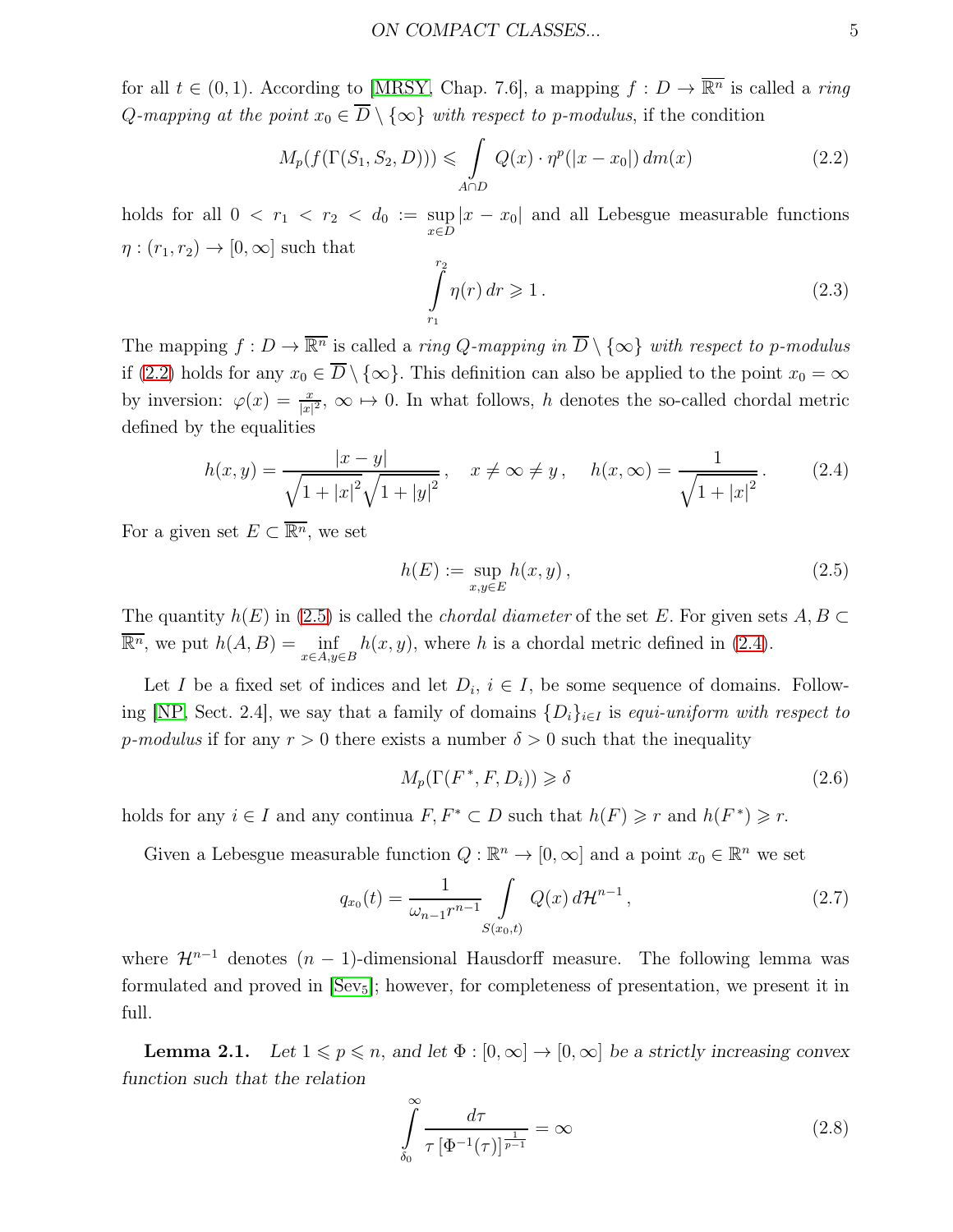*holds for some*  $\delta_0 > \tau_0 := \Phi(0)$ . Let  $\Omega$  be a family of functions  $Q : \mathbb{R}^n \to [0, \infty]$  such that

<span id="page-5-0"></span>
$$
\int_{D} \Phi(Q(x)) \frac{dm(x)}{\left(1+|x|^2\right)^n} \leqslant M_0 < \infty \tag{2.9}
$$

*for some*  $0 < M_0 < \infty$ . *Now, for any*  $0 < r_0 < 1$  *and for every*  $\sigma > 0$  *there exists*  $0 < r_*$  $r_*(\sigma, r_0, \Phi) < r_0$  such that

$$
\int_{\varepsilon}^{r_0} \frac{dt}{t^{\frac{n-1}{p-1}} q_{x_0}^{\frac{1}{p-1}}(t)} \geq \sigma , \qquad \varepsilon \in (0, r_*) ,
$$

*for any*  $Q \in \mathfrak{Q}$ *.* 

*Proof.* Using the substitution of variables  $t = r/r_0$ , for any  $\varepsilon \in (0, r_0)$  we obtain that

<span id="page-5-1"></span>
$$
\int_{\varepsilon}^{r_0} \frac{dr}{r^{\frac{n-1}{p-1}} q_{x_0}^{\frac{1}{p-1}}(r)} \geq \int_{\varepsilon}^{r_0} \frac{dr}{r q_{x_0}^{\frac{1}{p-1}}(r)} = \int_{\varepsilon/r_0}^{1} \frac{dt}{t q_{x_0}^{\frac{1}{p-1}}(tr_0)} = \int_{\varepsilon/r_0}^{1} \frac{dt}{t \tilde{q}_0^{\frac{1}{p-1}}(t)},
$$
\n(2.10)

where  $\tilde{q}_0(t)$  is the average integral value of the function  $\tilde{Q}(x) := Q(r_0x + x_0)$  over the sphere  $|x| = t$ , see the ratio [\(2.7\)](#page-4-3). Then, according to [\[RS,](#page-29-5) Lemma 3.1],

<span id="page-5-2"></span>
$$
\int_{\varepsilon/r_0}^1 \frac{dt}{t\tilde{q}_0^{\frac{1}{p-1}}(t)} \geqslant \frac{1}{n} \int_{\varepsilon M_*\left(\varepsilon/r_0\right)}^{\frac{M_*\left(\varepsilon/r_0\right)r_0^n}{\varepsilon^n}} \frac{d\tau}{\tau \left[\Phi^{-1}(\tau)\right]^{\frac{1}{p-1}}},\tag{2.11}
$$

where

$$
M_{*}(\varepsilon/r_{0}) = \frac{1}{\Omega_{n} (1 - (\varepsilon/r_{0})^{n})} \int_{A(0,\varepsilon/r_{0},1)} \Phi(Q(r_{0}x + x_{0})) dm(x) =
$$
  
= 
$$
\frac{1}{\Omega_{n} (r_{0}^{n} - \varepsilon^{n})} \int_{A(x_{0},\varepsilon,r_{0})} \Phi(Q(x)) dm(x)
$$

and  $A(x_0, \varepsilon, r_0)$  is defined in [\(2.1\)](#page-3-0) for  $r_1 := \varepsilon$  and  $r_2 := r_0$ . Observe that  $|x| \leq |x - x_0| + |x_0| \leq$  $r_0 + |x_0|$  for any  $x \in A(x_0, \varepsilon, r_0)$ . Thus

$$
M_*\left(\varepsilon/r_0\right) \leqslant \frac{\beta(x_0)}{\Omega_n\left(r_0^n - \varepsilon^n\right)} \int\limits_{A(x_0,\varepsilon,r_0)} \Phi(Q(x)) \frac{dm(x)}{\left(1+|x|^2\right)^n},
$$

where  $\beta(x_0) = (1 + (r_0 + |x_0|)^2)^n$ . Therefore,

$$
M_*\left(\varepsilon/r_0\right) \leqslant \frac{2\beta(x_0)}{\Omega_n r_0^n} M_0
$$

for  $\varepsilon \leq r_0 / \sqrt[n]{2}$ , where  $M_0$  is a constant in [\(2.9\)](#page-5-0). Observe that

$$
M_*\left(\varepsilon/r_0\right) > \Phi(0) > 0\,,
$$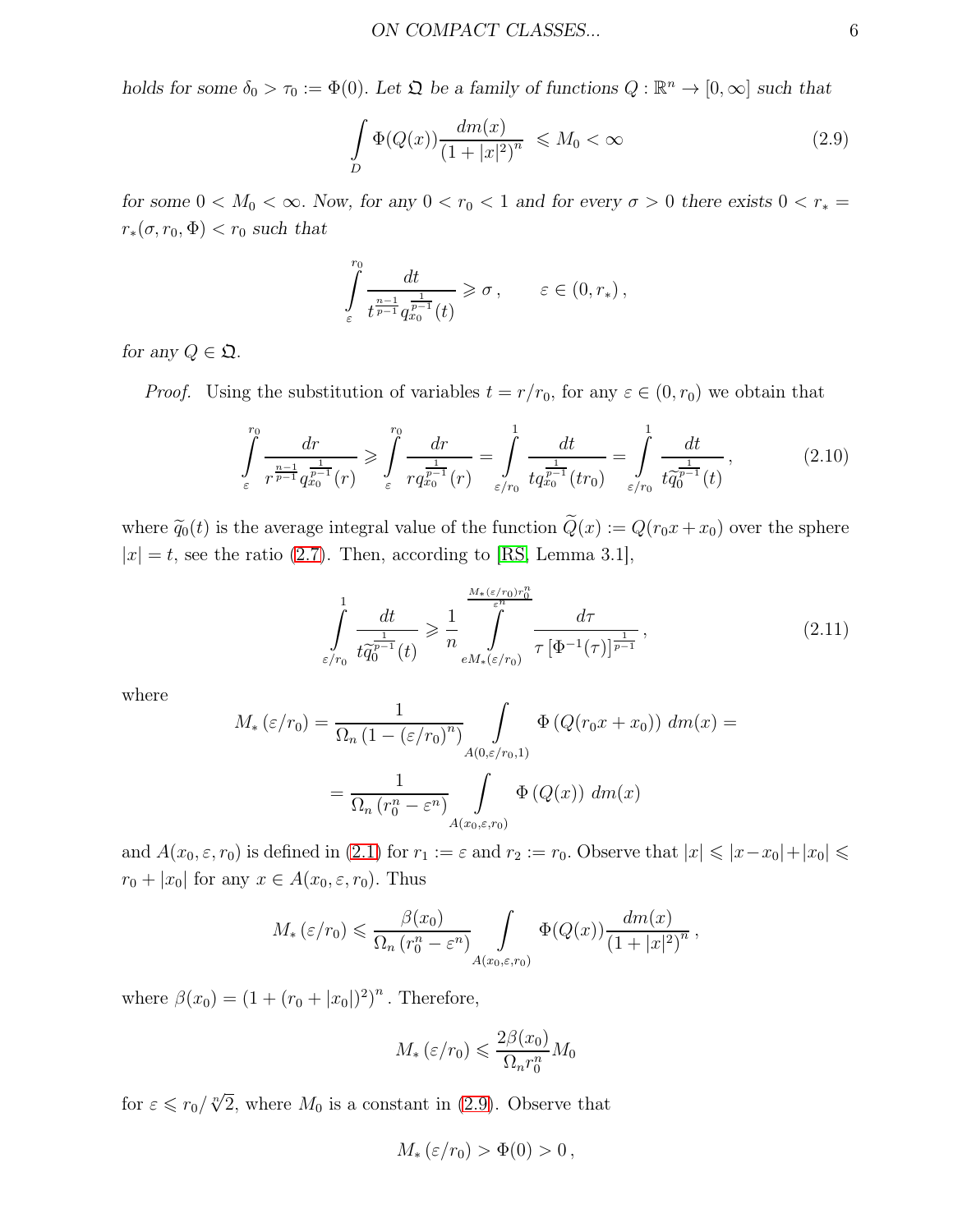because  $\Phi$  is increasing. Now, by [\(2.10\)](#page-5-1) and [\(2.11\)](#page-5-2) we obtain that

<span id="page-6-0"></span>
$$
\int_{\varepsilon}^{r_0} \frac{dr}{r^{\frac{n-1}{p-1}} q_{x_0}^{\frac{1}{p-1}}(r)} \geq \frac{1}{n} \int_{\frac{2\beta(x_0)M_0e}{\Omega_n r_0^n}}^{\frac{\Phi(0)r_0^n}{\varepsilon^n}} \frac{d\tau}{\tau \left[\Phi^{-1}(\tau)\right]^{\frac{1}{p-1}}}.
$$
\n(2.12)

The desired conclusion follows from  $(2.12)$  and  $(2.8)$ .  $\Box$ 

<span id="page-6-2"></span>Definitions of a condenser and its capacity may be found, for example, in [\[Ri,](#page-29-6) Sect. 10, Ch. II]. The following statement holds (see, e.g., [\[Ma,](#page-29-7) item (8.9)]).

**Proposition 2.1.** Let  $E = (A, C)$  be a condenser and let  $1 < p < n$ . Then

$$
\operatorname{cap}_p E \geqslant n \Omega_n^{\frac{p}{n}} \left( \frac{n-p}{p-1} \right)^{p-1} \left[ m(C) \right]^{\frac{n-p}{n}},
$$

where  $m(C)$  *is the Lebesgue measure of C.* 

Consider another auxiliary family of mappings. For  $p \geq 1$ , given numbers  $\delta > 0$ ,  $0 <$  $M_0 < \infty$ , a domain  $D \subset \mathbb{R}^n$ ,  $n \geq 2$ , and a given strictly increasing convex function  $\Phi \colon \overline{\mathbb{R}^+} \to$  $\overline{\mathbb{R}^+}$  denote by  $\mathfrak{A}_{\Phi,p,\delta,M_0}(D)$  the family all open discrete mappings  $f: D \to \mathbb{R}^n$  satisfying relations [\(2.2\)](#page-4-0)–[\(2.3\)](#page-4-5) with some  $Q = Q_f$  in  $\overline{D}$  with respect to p-modulus. The following statement is true.

<span id="page-6-1"></span>**Lemma 2.2.** Let  $p \in (n-1, n)$ , and let  $\delta_0 > \tau_0 := \Phi(0)$  be such that the condition [\(2.9\)](#page-5-0) *holds.* Now the family  $\mathfrak{A}_{\Phi,p,\delta,M_0}(D)$  *is equicontinuous in* D.

In the lemma [2.2](#page-6-1) the equicontinuity of the family of mappings  $\mathfrak{A}_{\Phi,p,\delta,M_0}(D)$  should be understood as between the spaces  $(D, d)$  and  $(\mathbb{R}^n, d)$ , where d is the Euclidean metric.

*Proof.* Let us fix  $x_0 \in D$ . Let us use the approach used to prove Lemma 2.4 in  $|GSS_2|$ . Let  $0 < r_0 <$  dist  $(x_0, \partial D)$ . Consider the condenser  $E = (A, C)$ , where  $A = B(x_0, r_0)$ ,  $C = \overline{B(x_0, \varepsilon)}$ . In this case, according to [\[SalSev,](#page-29-8) Lemma 1]

$$
\operatorname{cap}_p f(E) \leqslant \frac{\omega_{n-1}}{I^{p-1}},
$$

where

$$
I = I(x_0, \varepsilon, r_0) = \int_{\varepsilon}^{r_0} \frac{dr}{r^{\frac{n-1}{p-1}} q_{x_0}^{\frac{1}{p-1}}(r)}
$$

and  $f(E) = \left(f(B(x_0, r_0)), f(\overline{B(x_0, \varepsilon)})\right)$ . By Lemma [2.1](#page-4-6) and due to the condition [\(2.8\)](#page-4-4) there is a function  $\alpha = \alpha(\varepsilon)$  and a number  $0 < \varepsilon_0' < r_0$  such that  $\alpha(\varepsilon) \to 0$  as  $\varepsilon \to 0$  and, in addition,

$$
\operatorname{cap}_p f(E) \leq \alpha(\varepsilon)
$$

for any  $\varepsilon \in (0, \varepsilon_0')$  and  $f \in \mathfrak{A}_{\Phi, p, \delta, M_0}(D)$ . By Proposition [2.1](#page-6-2) we obtain that

$$
\alpha(\varepsilon) \geqslant \text{cap}_p f(E) \geqslant n \Omega_n^{\frac{p}{n}} \left( \frac{n-p}{p-1} \right)^{p-1} \left[ m(f(C)) \right]^{\frac{n-p}{n}},
$$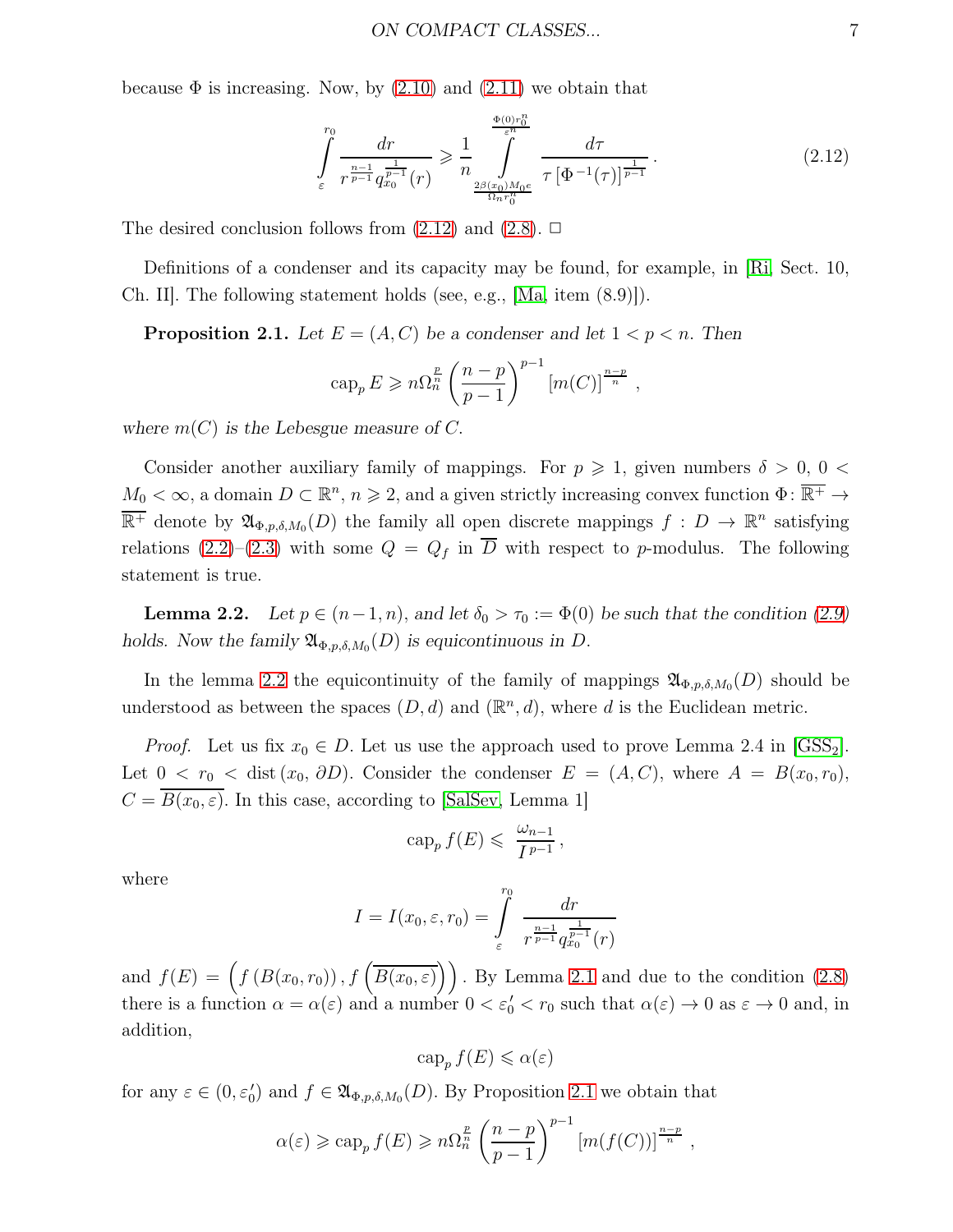where  $m(C)$  denotes the Lebesgue measure of C. In other words,

$$
m(f(C))\leq \alpha_1(\varepsilon)\,,
$$

where  $\alpha_1(\varepsilon) \to 0$  as  $\varepsilon \to 0$ . From the last relation it follows that there exists a number  $\varepsilon_1 \in (0,1)$ , such that

<span id="page-7-0"></span>
$$
m(f(C)) \leq 1, \tag{2.13}
$$

where  $C = \overline{B(x_0, \varepsilon_1)}$ .

Let  $E_1 = (A_1, C_{\varepsilon}), A_1 = B(x_0, \varepsilon_1), \text{ and } C_{\varepsilon} = \overline{B(x_0, \varepsilon)}, \varepsilon \in (0, \varepsilon_1)$ . By Lemma [2.1](#page-4-6) there exists a function  $\alpha_2(\varepsilon)$  and a number  $0 < \varepsilon_0' < \varepsilon_1$  such that

$$
\operatorname{cap}_p f(E_1) \leq \alpha_2(\varepsilon)
$$

for any  $\varepsilon \in (0, \varepsilon_0')$ , where  $\alpha_2(\varepsilon) \to 0$  as  $\varepsilon \to 0$ . On the other hand, by [\[Kr,](#page-29-9) Proposition 6], cf. [\[MRV,](#page-29-10) Lemma 5.9]

<span id="page-7-1"></span>
$$
\left(c_1 \frac{\left(d(f(\overline{B(x_0,\varepsilon)}))\right)^p}{\left(m(f(B(x_0,\varepsilon_1)))\right)^{1-n+p}}\right)^{\frac{1}{n-1}} \leqslant \text{cap}_p f\left(E_1\right) \leqslant \alpha_2(\varepsilon). \tag{2.14}
$$

By  $(2.13)$  and  $(2.14)$ , we obtain that

$$
d(f(\overline{B(x_0,\varepsilon)})) \leq \alpha_3(\varepsilon) ,\qquad (2.15)
$$

where  $\alpha_3(\varepsilon) \to 0$  as  $\varepsilon \to 0$ . The proof of Lemma [2.2](#page-6-1) is complete because the mapping  $f \in \mathfrak{A}_{\Phi,p,\delta,M_0}(D)$  is arbitrary.  $\Box$ 

Given  $p \geq 1$ , numbers  $\delta > 0$ ,  $0 < M_0 < \infty$ , a domain  $D \subset \mathbb{R}^n$ ,  $n \geq 2$ , a point  $a \in D$ and a strictly increasing convex function  $\Phi: \overline{\mathbb{R}^+} \to \overline{\mathbb{R}^+}$  denote by  $\mathfrak{F}_{\Phi,a,p,\delta,M_0}(D)$  the family of all homeomorphisms  $f: D \to \overline{\mathbb{R}^n}$  satisfying  $(2.2)-(2.3)$  $(2.2)-(2.3)$  in  $\overline{D}$  for some  $Q = Q_f$  such that  $h(f(a), \partial f(D)) \geq \delta$ ,  $h(\overline{\mathbb{R}^n} \setminus f(D)) \geq \delta$  and, in addition, [\(2.9\)](#page-5-0) holds.

<span id="page-7-2"></span>**Theorem 2.1.** Let  $p \in (n-1, n]$ , let D be regular, and let  $D'_f = f(D)$  be bounded *domains with a locally quasiconformal boundary which are equi-uniform with respect to* p-modulus over all  $f \in \mathfrak{F}_{\Phi,a,p,\delta,M_0}(D)$ . If there is  $\delta_0 > \tau_0 := \Phi(0)$  such that  $(2.8)$  holds, then  $any f \in \mathfrak{F}_{\Phi,a,p,\delta,M_0}(D)$  *has a continuous extension*  $\overline{f} : \overline{D}_P \to \overline{\mathbb{R}^n}$  *and, in addition, the family*  $\mathfrak{F}_{\Phi,a,p,\delta,M_0}(\overline{D})$  of all extended mappings  $\overline{f} : \overline{D}_P \to \overline{\mathbb{R}^n}$  is equicontinuous in  $\overline{D}_P$ .

Remark 2.1. In Theorem [2.1,](#page-7-2) the equicontinuity should be understood in the sense of mappings acting between the spaces  $(X, d)$  and  $(X', d')$ , where  $X = \overline{D}_P$  is the complement of the domain  $D$  by its prime ends, and  $d$  is one of the possible metrics that correspond to the topological space  $\overline{D}_P$  in [\(1.2\)](#page-2-0). In addition,  $X' = \overline{\mathbb{R}^n}$  and  $d' = h$  is a chordal (spherical) metric.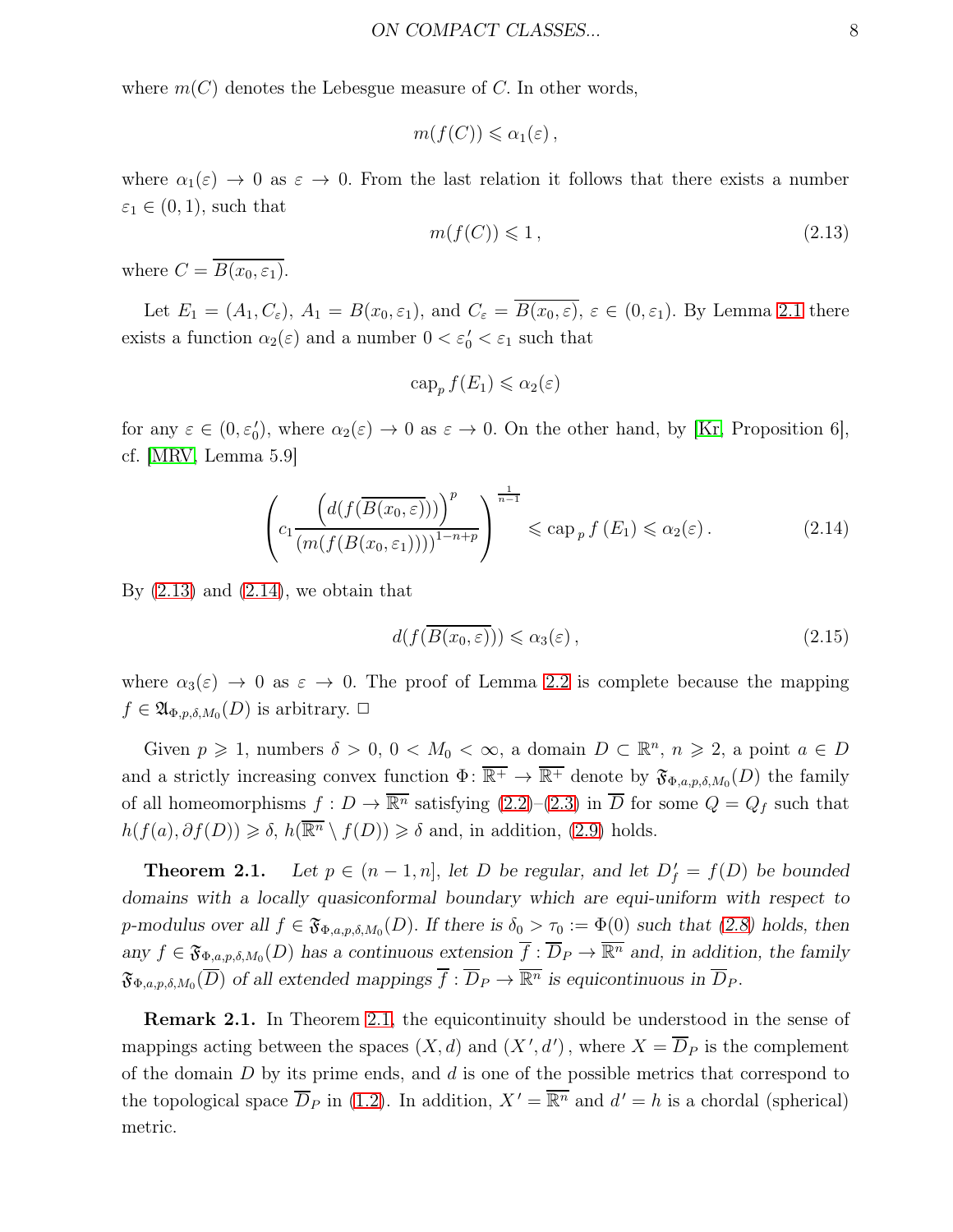An example of a family of plane mappings  $f_n(z) = z^n$ ,  $n = 1, 2, ..., z \in \mathbb{D}$ , indicates the inaccuracy of the analogue of Theorem [2.1](#page-7-2) for mappings with branching, in particular, this theorem is not true under the normalization condition  $f_n(0) = 0, n = 1, 2, \ldots$ .

*Proof.* Put  $f \in \mathfrak{F}_{\Phi,A,p,\delta,M_0}(D)$  and  $Q = Q_f(x)$ . Given  $x \in \mathbb{R}^n$  we set

$$
Q'(x) = \begin{cases} Q(x), & x \in D, Q(x) \geq 1 \\ 1, & x \in D, Q(x) < 1 \\ 1, & x \notin D \end{cases}
$$

Observe that the function  $Q'(x)$  satisfies the relation  $(2.9)$  up to some constant. Indeed,

$$
\int_{D} \Phi(Q'(x)) \frac{dm(x)}{(1+|x|^2)^n} = \int_{\{x \in D: Q(x) < 1\}} \Phi(Q'(x)) \frac{dm(x)}{(1+|x|^2)^n} + \int_{\{x \in D: Q(x) \ge 1\}} \Phi(Q'(x)) \frac{dm(x)}{(1+|x|^2)^n} \le \delta + \Phi(1) \int_{\mathbb{R}^n} \frac{dm(x)}{(1+|x|^2)^n} = M'_0 < \infty.
$$

In this case, by Lemma [2.1](#page-4-6)

$$
\int\limits_{\varepsilon}^{r_0}\frac{dt}{t^{\frac{n-1}{p-1}}q_{x_0}^{\prime\frac{1}{p-1}}(t)}\rightarrow\infty
$$

for any  $0 < r_0 < 1$  and  $\varepsilon \to 0$ , where  $q'_{x_0}(t) = \frac{1}{\omega_{n-1}r^{n-1}}$  $S(x_0,t)$  $Q'(x) d\mathcal{H}^{n-1}$ . Besides that,

 $\int_{0}^{r_0}$ ε dt  $\frac{dt}{t^{\frac{n-1}{p-1}}t^{\frac{1}{p-1}}(t)} < \infty$  for any  $\varepsilon \in (0,r_0)$ , because  $q'_{x_0}(t) \geq 1$  for almost any  $t \in (0,r_0)$ . Set  $\psi(t) = \frac{1}{n-1}$  $\frac{1}{t^{\frac{n-1}{p-1}}q_{x_0}^{\frac{1}{p-1}}(t)}$  for  $t \in (0, r_0)$ . Now, by the Fubini theorem, we obtain that

$$
\frac{\omega_{n-1}}{I^{p-1}} = \frac{1}{I^p} \int\limits_{\varepsilon < |x - x_0| < r_0} Q(x) \cdot \psi^p(|x - x_0|) \, dm(x) \to 0, \quad \varepsilon \to 0, \tag{2.16}
$$

where  $I := I(\varepsilon, r_0) = \int^{r_0}$ ε dt  $\frac{dt}{t^{\frac{n-1}{p-1}}q_{x_0}^{r-1}(r)}$ . In this case, by [\[Sev](#page-30-5)<sub>5</sub>, Lemma 3] a mapping  $f \in$  $\mathfrak{F}_{\Phi,A,p,\delta,M_0}(D)$  has a continuous extension to  $\overline{D}_P$ . In particular, the strong accessibility of the boundary of  $D'_f = f(D)$  with respect to p-modulus follows from [\[SevSkv](#page-30-3)<sub>1</sub>, Remark]. Observe that  $f \in \mathfrak{F}_{\Phi,a,p,\delta,M_0}(\overline{D})$  does not take the point infinity for  $p \neq n$  (see, e.g., [\[GSS](#page-28-5)<sub>1</sub>, Lemmas 2.6 and 3.1]). Now, the equicontinuity of  $\mathfrak{F}_{\Phi,a,p,\delta,M_0}(\overline{D})$  inside D follows by Theorem 4.1 in [\[RS\]](#page-29-5) fpr  $p = n$  and Lemma [2.2](#page-6-1) for  $p < n$ .

We prove the equicontinuity of the family  $\mathfrak{F}_{\Phi,a,p,\delta,M_0}(\overline{D})$  in  $E_D := \overline{D}_P \setminus D$ . Let us assume the opposite, namely that there are  $\varepsilon_* > 0$ ,  $P_0 \in E_D$ , a sequence  $x_m \in \overline{D}_P$ ,  $x_m \to P_0$  as  $m \to \infty$ , and a mapping  $f_m \in \mathfrak{F}_{\Phi,a,p,\delta,M_0}(\overline{D})$  such that

<span id="page-8-0"></span>
$$
h(f_m(x_m), f_m(P_0)) \geq \varepsilon_*, \quad m = 1, 2, \dots
$$
\n
$$
(2.17)
$$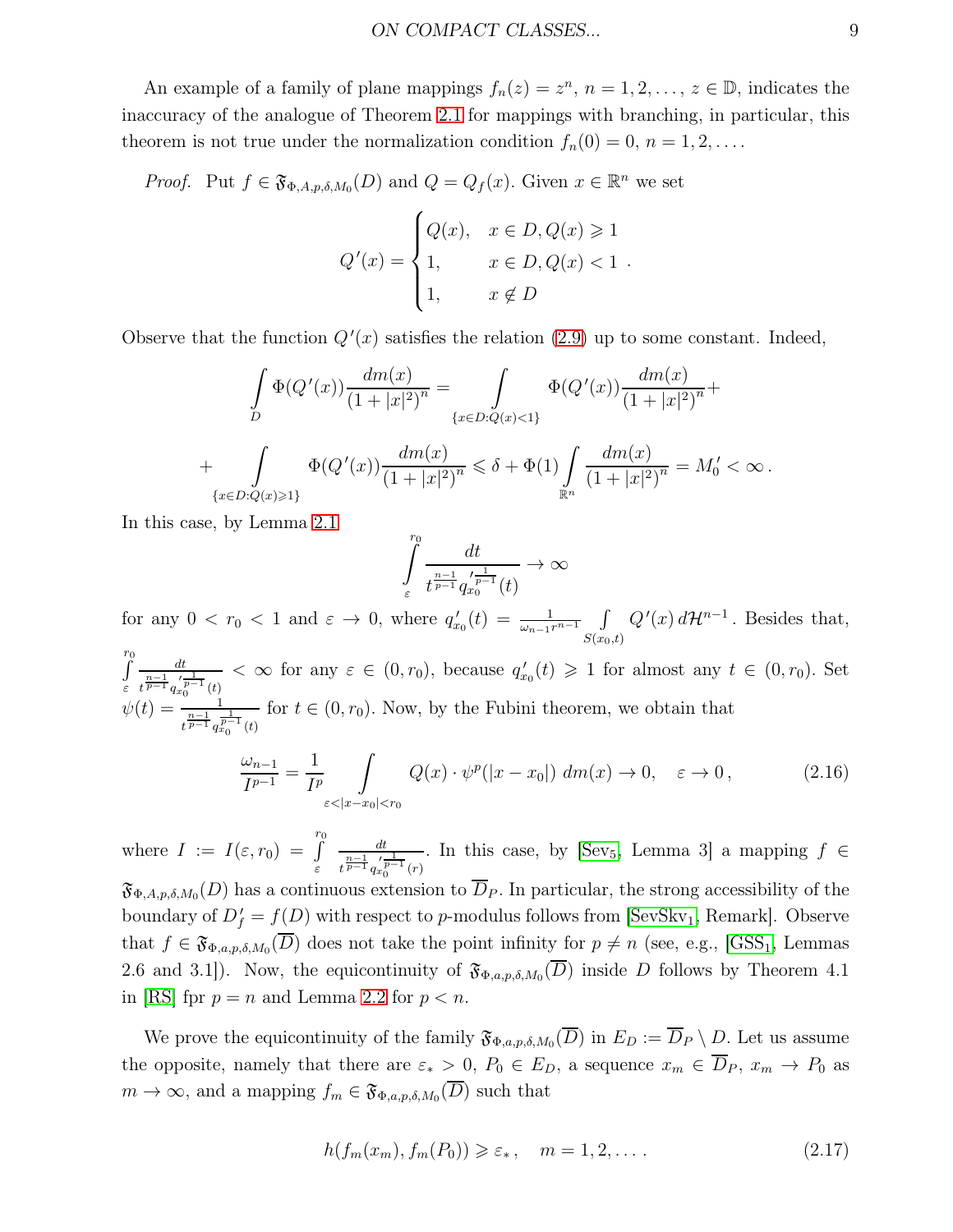Since  $f_m$  as a continuous extension at  $P_0$ , we may assume that  $x_m \in D$  and, in addition, there is a sequence  $x'_m \in \overline{D}_P$ ,  $x'_m \to P_0$  as  $m \to \infty$ , such that

<span id="page-9-3"></span>
$$
h(f_m(x_m), f_m(x'_m)) \geqslant \varepsilon_*/2\,, \quad m = 1, 2, \dots \,.
$$

Let  $d_m$  be a sequence of cuts  $\sigma_m$  corresponding to  $P_0$  such that  $\sigma_m \subset S(x_0, r_m)$ ,  $x_0 \in \partial D$ and  $r_m \to 0$  as  $m \to \infty$  (see [\[KR](#page-28-0)<sub>1</sub>, Lemma 2]). Without loss of a generality, we may assume that  $x_m, x'_m \in d_m$ . Let  $\gamma_m$  be a path joining  $x_m$  and  $x'_m$  in  $d_m$ .

Since the domain D is regular, the space  $\overline{D}_P$  contains at least two prime ends  $P_1$  and  $P_2 \in E_D$ . Let  $P_1 \subset E_D$  be a prime end that does not coincide with  $P_0$ . Suppose that  $G_m$ ,  $m = 1, 2, \ldots$ , is a sequence of domains that corresponds to a prime end  $P_1$ . Since the mapping  $f_m$  has a continuous extension on  $D_P$  for any  $m = 1, 2, \ldots$ , we may choose a sequence  $\zeta_m \in G_m$ ,  $\zeta_m \to P_1$  as  $m \to \infty$ , such that  $h(f_m(\zeta_m), f_m(P_1)) \to 0$  as  $m \to \infty$ . Note that

<span id="page-9-2"></span>
$$
h(f_m(a), f_m(\zeta_m)) \geq h(f_m(a), f_m(P_1)) - h(f_m(\zeta_m), f_m(P_1)) \geq \delta/2, \qquad (2.19)
$$

for any  $m \geq m_0$  and some  $m_0 \in \mathbb{N}$ . We construct a sequence of continua  $K_m$ ,  $m = 1, 2, \ldots$ as follows. We join the points  $\zeta_1$  and a by an arbitrary path in D, which we denote by  $K_1$ . Next, we join the points  $\zeta_2$  and  $\zeta_1$  by a path  $K'_1$ , in  $G_1$ . Combining the paths  $K_1$  and  $K'_1$ , we obtain a path  $K_2$ , joining the points a and  $\zeta_2$ . And so on. Suppose that at some step we have a path  $K_m$ , that join the points  $\zeta_m$  and a. Join the points  $\zeta_{m+1}$  and  $\zeta_m$  with a path  $K'_m$ , which lies in  $G_m$ . Combining the paths  $K_m$  and  $K'_m$ , we obtain a path  $K_{m+1}$ . And so on (see Figure [1\)](#page-9-0). We show that there is a number  $m_1 \in \mathbb{N}$  such that



Figure 1: To proof of Theorem [2.1](#page-7-2)

<span id="page-9-1"></span><span id="page-9-0"></span>
$$
d_m \cap K_m = \varnothing \quad \forall \quad m \geqslant m_1. \tag{2.20}
$$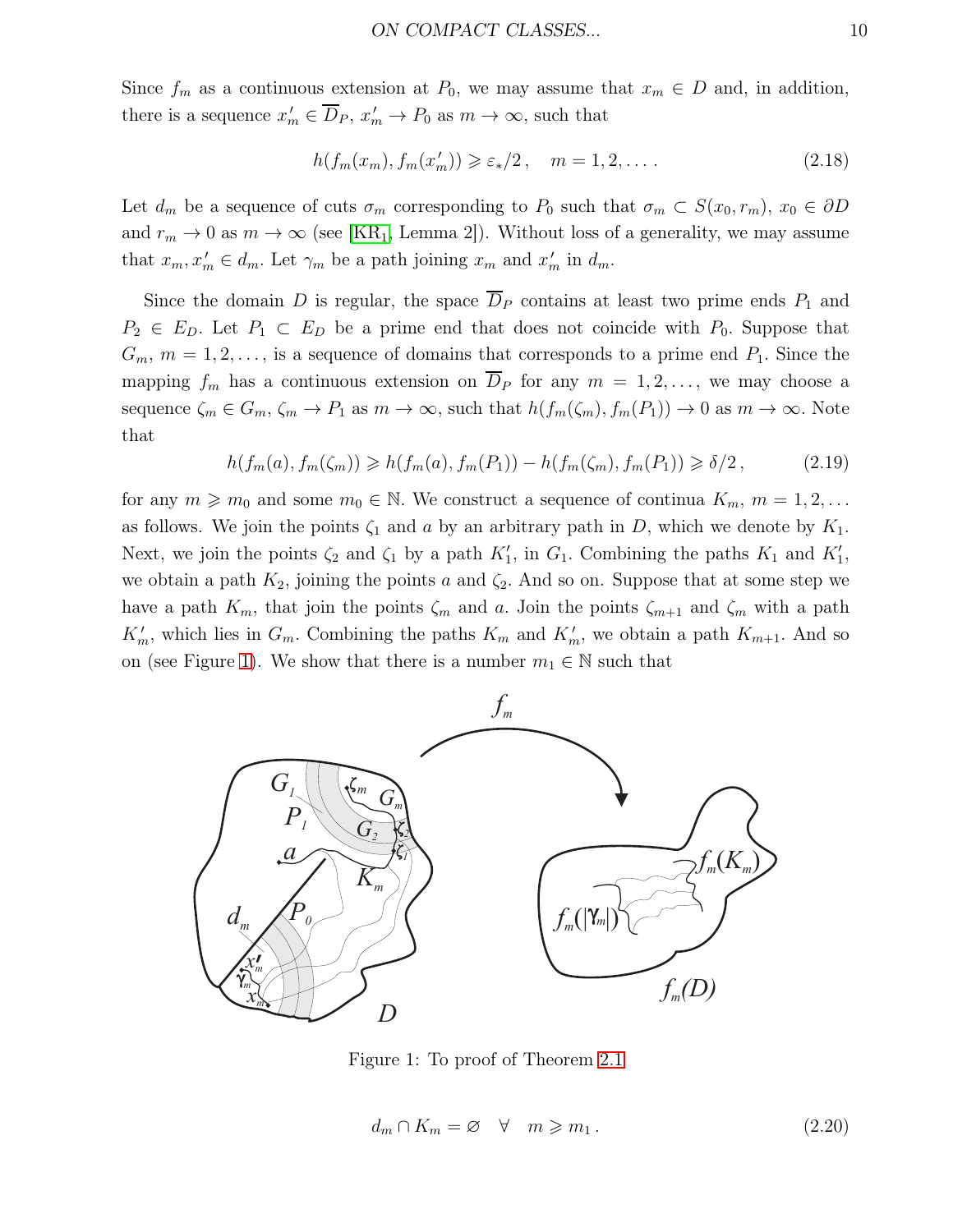We prove this from the opposite, namely, suppose that  $(2.20)$  does not hold. Then there is an increasing sequence of numbers  $m_k \to \infty$ ,  $k \to \infty$ , and points  $\xi_k \in K_{m_k} \cap d_{m_k}$ ,  $m = 1, 2, \ldots$ ,. Then  $\xi_k \to P_0$  as  $k \to \infty$ .

Note that two cases are possible: either all elements  $\xi_k$  belong to  $D \setminus G_1$  for  $k = 1, 2, \ldots$ , or there is a number  $k_1$  such that  $\xi_{k_1} \in G_1$ . In the second case, consider the sequence  $\xi_k$ ,  $k > k_1$ . Note that two cases are possible: or  $\xi_k$  for  $k > k_1$  belong to  $D \setminus G_2$ , or there is  $k_2 > k_1$  such that  $\xi_{k_2} \in G_2$ . In the second case, consider the sequence  $\xi_k$ ,  $k > k_2$ , and so on. Assume that the element  $\xi_{k_{l-1}} \in G_{l-1}$  is already constructed. Note that two cases are possible: either  $\xi_k$  belong to  $D \setminus G_l$  for  $k > k_{l-1}$ , or there is a number  $k_l > k_{l-1}$  such that  $\xi_{k_l} \in G_l$ , and etc. This procedure can be both finite or infinite, depending on which we have two possible situations:

1) or there are numbers  $n_0 \in \mathbb{N}$  and  $l_0 \in \mathbb{N}$  such that that  $\xi_k \in D \setminus G_{n_0}$  for all  $k > l_0$ ;

2) or for each there is an element  $\xi_{k_l}$  such that  $\xi_{k_l} \in G_l$ , and the sequence  $k_l$  is increasing by  $l \in \mathbb{N}$ .

Consider each of these cases separately and show that in both of them we come to a contradiction. Let situation 1) holds. Observe that all elements of the sequence  $\xi_k$  belong to  $K_{n_0}$ , hence the existence of the subsequence  $\xi_{k_r}, r = 1, 2, \ldots$ , convergent as  $r \to \infty$  to some point  $\xi_0 \in D$ . However,  $\xi_k \in d_{m_k}$  and therefore  $\xi_0 \in \bigcap_{k=1}^{\infty}$  $\bigcap_{m=1}$   $d_m \subset \partial D$  (see [\[KR](#page-28-1)<sub>2</sub>, Proposition 1]). The obtained contradiction indicates the impossibility of the case 1). Suppose that case 2) holds, then simultaneously  $\xi_k \to P_0$  and  $\xi_k \to P_1$  as  $k \to \infty$ . Since space  $\overline{D}_P$  is metric with a metric  $\rho$  in [\(1.2\)](#page-2-0), by the triangle inequality it follows that  $P_1 = P_0$ , which contradicts the choice of  $P_1$ . The obtained contradiction indicates the validity of the relation [\(2.20\)](#page-9-1).

By the relation [\(2.20\)](#page-9-1) and by the definition of cuts  $\sigma_m \subset S(x_0, r_m)$ , we obtain that

$$
\Gamma(|\gamma_m|, K_m, D) > \Gamma(S(x_0, r_m), S(x_0, \widetilde{\varepsilon_0}), D).
$$

Thus

$$
f_m(\Gamma(|\gamma_m|, K_m, D)) > f_m(\Gamma(S(x_0, r_m), S(x_0, \widetilde{\varepsilon_0}), D)),
$$

whence, by the definition of the class  $\mathfrak{F}_{\Phi,a,p,\delta,M_0}(\overline{D})$ 

<span id="page-10-1"></span>
$$
M_p(f_m(\Gamma(|\gamma_m|, K_m, D))) \le
$$
  

$$
\leq M_p(f_m(\Gamma(S(x_0, r_m), S(x_0, \tilde{\epsilon}_0), D)) \leq \int_{A \cap D} Q_m(x) \cdot \eta^p(|x - x_0|) dm(x),
$$
 (2.21)

where  $\eta$  is any Lebesgue measurable function satisfying [\(2.3\)](#page-4-5) for  $r_1 \mapsto r_m$  and  $r_2 \mapsto \tilde{\varepsilon}_0$ , in addition,  $Q_m := Q_{f_m}$  corresponds to the function Q in [\(2.2\)](#page-4-0). Let us to prove the inequality

<span id="page-10-0"></span>
$$
M_p(f_m(\Gamma(S(x_0, r_m), S(x_0, \widetilde{\varepsilon_0}), D)) \leq \frac{\omega_{n-1}}{I_m^{p-1}},
$$
\n(2.22)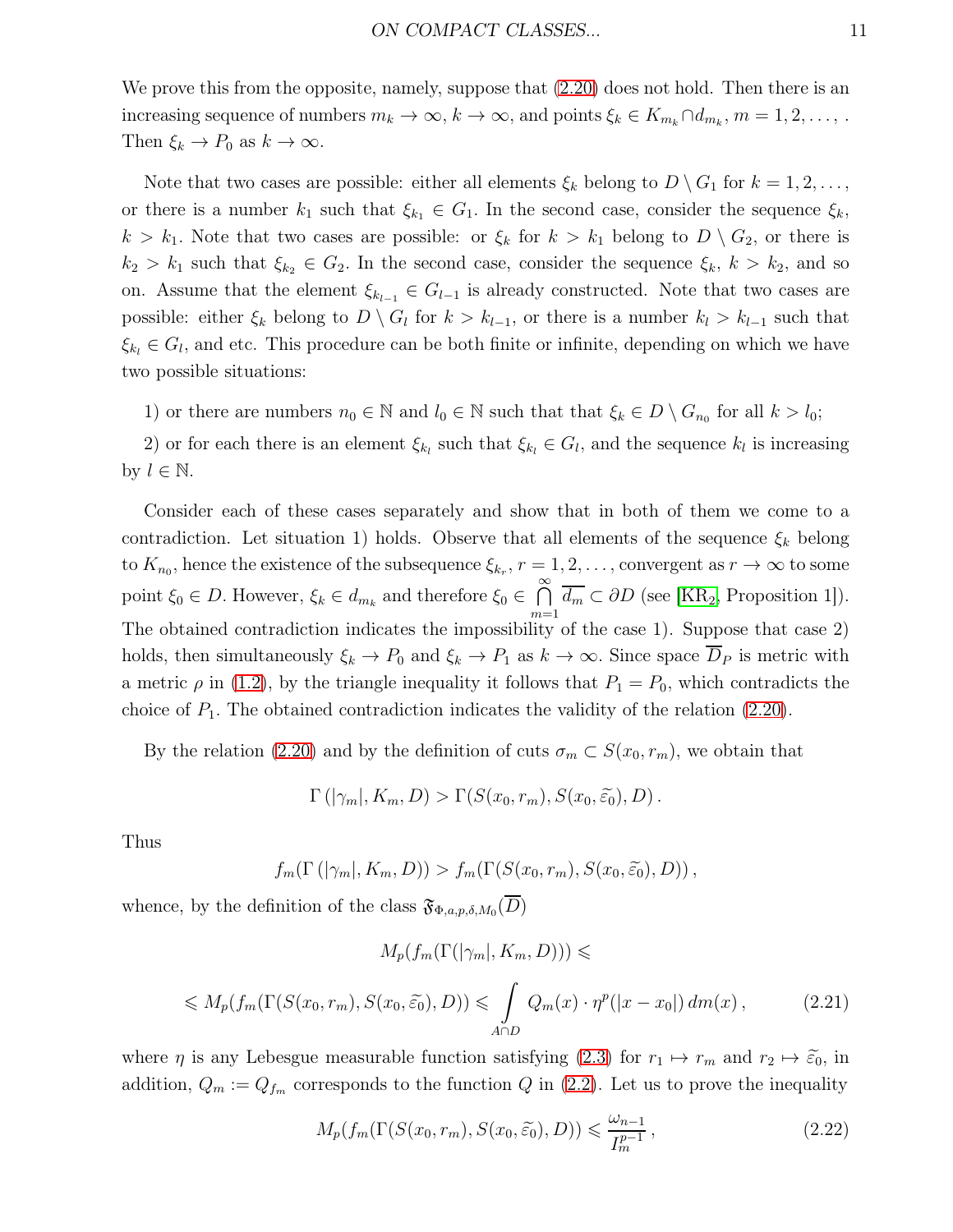where  $I_m = \int_{0}^{\widetilde{\varepsilon}_0}$ rm dr  $r^{\frac{n-1}{p-1}} q_{m x_0}^{\frac{1}{p-1}}(r)$ ,  $q_{mx_0}(t) = \frac{1}{\omega_{n-1}r^{n-1}} \int$  $\int_{S(x_0,t)} Q_m(x) d\mathcal{H}^{n-1}$  and  $Q_m := Q_{f_m}$  (we set  $Q_m(x) \equiv 0$  for  $x \notin D$ ). To do this, we will reason similarly to the proof of Lemma [2.1](#page-4-6) in [\[SalSev\]](#page-29-8). We may assume that  $I \neq 0$ , since [\(2.22\)](#page-10-0) is obviously in this case. We may also assume that  $I \neq \infty$ , because otherwise we may consider  $Q(x) + \delta$  instead of  $Q(x)$  in [\(2.22\)](#page-10-0), and then go to the limit as  $\delta \to 0$ . Let  $0 \neq I \neq \infty$ . Then  $q_{x_0}(r) \neq 0$  for  $r \in (r_m, \tilde{\varepsilon}_0)$ . Put

$$
\psi(t) = \begin{cases} 1/[t^{\frac{n-1}{p-1}} q_{x_0}^{\frac{1}{p-1}}(t)], & t \in (r_m, \widetilde{\varepsilon_0}) ,\\ 0, & t \notin (r_m, \widetilde{\varepsilon_0}) . \end{cases}
$$

By the Fubini theorem

<span id="page-11-0"></span>
$$
\int_{A} Q_m(x) \cdot \psi^p(|x - x_0|) dm(x) = \omega_{n-1} I_m,
$$
\n(2.23)

where  $A = A(r_m, \tilde{\epsilon}_0, x_0)$  is defined in [\(2.1\)](#page-3-0). Observe that the function  $\eta_1(t) = \psi(t)/I$ ,  $t \in (r_m, \tilde{\varepsilon}_0)$ , satisfies [\(2.3\)](#page-4-5). Now, by [\(2.2\)](#page-4-0) and [\(2.23\)](#page-11-0) we obtain the relation [\(2.22\)](#page-10-0), as required.

Finally, from [\(2.21\)](#page-10-1), [\(2.22\)](#page-10-0) and from Lemma [2.1](#page-4-6) it follows that

<span id="page-11-1"></span>
$$
M_p(f_m(\Gamma(|\gamma_m|, K_m, D))) \leq \frac{\omega_{n-1}}{\left(\int_{r_m}^{\widetilde{\varepsilon_0}} \frac{dr}{r^{\frac{n-1}{p-1}} q_{m x_0}^{\frac{1}{p-1}}(r)}\right)^{p-1}} \to 0, \quad m \to \infty,
$$
 (2.24)

where  $q_{mx_0}(t) = \frac{1}{\omega_{n-1}r^{n-1}} \int$  $\int_{S(x_0,t)} Q_m(x) d\mathcal{H}^{n-1}$  and  $Q_m := Q_{f_m}$  corresponds to the function  $Q$  in  $(2.7)$ . The relation  $(2.21)$  contradicts the equi-uniformity of the sequence of domains  $D'_m := f_m(D)$ . Indeed,  $h(f_m(K_m)) \ge \delta/2$  according to [\(2.19\)](#page-9-2), and  $h(f_m(|\gamma_m|)) > \varepsilon_*/2$ by the relation [\(2.18\)](#page-9-3). Hence, since the sequence of domains  $D'_m := f_m(D)$  is equi-uniform, we obtain that

$$
M_p(f_m(\Gamma(|\gamma_m|, K_m, D))) = M_p(\Gamma(f_m(|\gamma_m|), f_m(K_m), f_m(D))) \ge \delta_* > 0
$$

for some  $\delta_* > 0$  and any  $m = 1, 2, \ldots$ , which contradicts the relation [\(2.24\)](#page-11-1). The obtained contradiction indicates the incorrectness of the assumption in  $(2.17)$ . Theorem is proved.  $\Box$ 

## 3 Equicontinuity of families of mappings with inverse Poletsky inequality

In this section we deal with mappings  $f: D \to \mathbb{R}^n$  області  $D \subset \mathbb{R}^n$ ,  $n \geqslant 2$ . The main purpose is to summarize the results of our previous article [\[SSD\]](#page-30-6). In particular, it is necessary for proving the key theorems of compactness of mapping classes from the next section.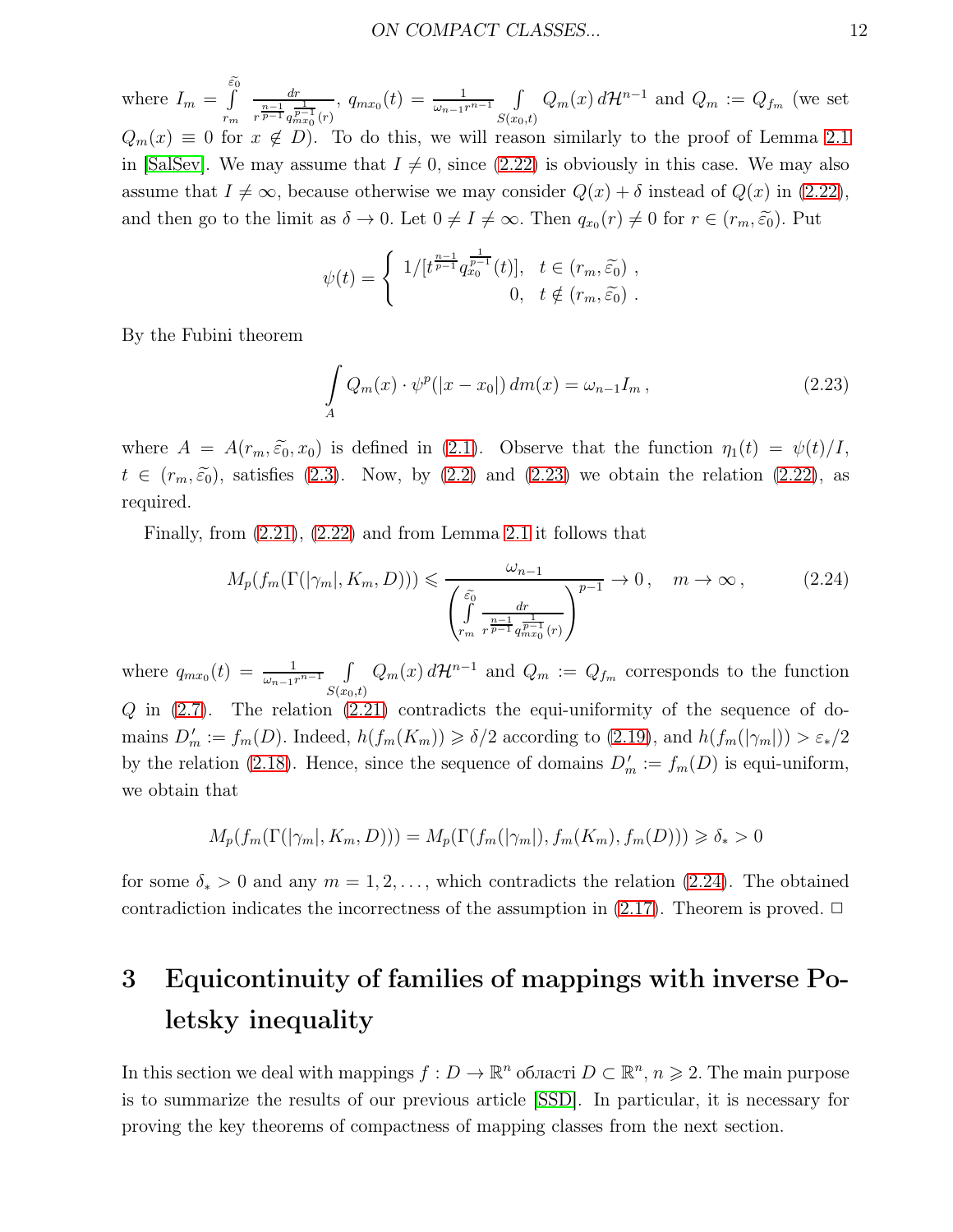Let  $y_0 \in \mathbb{R}^n$ ,  $0 < r_1 < r_2 < \infty$  and

$$
A = A(y_0, r_1, r_2) = \{ y \in \mathbb{R}^n : r_1 < |y - y_0| < r_2 \} .
$$

Let, as above,  $M(\Gamma)$  be a conformal modulus of families of paths  $\Gamma$  in  $\mathbb{R}^n$  (see e.g. [\[Va,](#page-30-2) гл. 6]). Let  $f: D \to \mathbb{R}^n$ ,  $n \geq 2$ , and let  $Q: \mathbb{R}^n \to [0, \infty]$  be a Lebesgue measurable function such that  $Q(x) \equiv 0$  for  $x \in \mathbb{R}^n \setminus f(D)$ . Let  $A = A(y_0, r_1, r_2)$ . Let  $\Gamma_f(y_0, r_1, r_2)$  denotes the family of all paths  $\gamma : [a, b] \to D$  such that  $f(\gamma) \in \Gamma(S(y_0, r_1), S(y_0, r_2), A(y_0, r_1, r_2))$ , i.e.,  $f(\gamma(a)) \in S(y_0, r_1)$ ,  $f(\gamma(b)) \in S(y_0, r_2)$ , and  $\gamma(t) \in A(y_0, r_1, r_2)$  for any  $a < t < b$ . We say that f satisfies the inverse Poletsky inequality at  $y_0 \in f(D)$  if the relation

<span id="page-12-0"></span>
$$
M(\Gamma_f(y_0, r_1, r_2)) \leq \int_{A(y_0, r_1, r_2) \cap f(D)} Q(y) \cdot \eta^n(|y - y_0|) dm(y)
$$
 (3.1)

holds for any Lebesgue measurable function  $\eta : (r_1, r_2) \to [0, \infty]$  such that

<span id="page-12-2"></span>
$$
\int_{r_1}^{r_2} \eta(r) dr \geqslant 1. \tag{3.2}
$$

<span id="page-12-1"></span>The following statement holds.

**Theorem 3.1.** Let  $D \subset \mathbb{R}^n$ ,  $n \ge 2$ , be a domain that has a weakly flat boundary, and let  $D' \subset \mathbb{R}^n$  be a regular domain. Suppose that f is an open discrete and closed mapping of D *onto*  $D'$  that satisfies the relation [\(3.1\)](#page-12-0) at each point  $y_0 \in D'$ . Suppose that for each point  $y_0 \in D'$  and  $0 < r_1 < r_2 < r_0 := \sup_{y \in D'} |y - y_0|$  there is a set  $E \subset [r_1, r_2]$  of a positive linear *Lebesgue measure such that the function* Q *is integrable on*  $S(y_0, r)$  *for almost all*  $r \in E$ . *Then the mapping* f has a continuous extension  $f: D \to D'_{P}$ , moreover  $f(D) = D'_{P}$ .

*Proof.* Fix  $x_0 \in \partial D$ . It is necessary to show the possibility of continuous extension of the mapping of f to the point  $x_0$ . Using, if necessary, the Möbius transformation  $\varphi : \infty \mapsto 0$ and taking into account the invariance of the modulus  $M$  in left part of the relation  $(3.1)$ (see [\[Va,](#page-30-2) Theorem 8.1]), we may assume that  $x_0 \neq \infty$ .

Assume that the conclusion about the continuous extension of the mapping of  $f$  to the point  $x_0$  is not correct. Then any prime end  $P_0 \in E_{D'}$  is not a limit of f at the point  $x_0$ , that is, there is a sequence  $x_k \to x_0$  as  $k \to \infty$  and a number  $\varepsilon_0 > 0$  such that  $\rho(f(x_k), P_0) \geq \varepsilon_0$ for any  $k \in \mathbb{N}$ , where  $\rho$  is one of metric in [\(1.2\)](#page-2-0). Since by condition the domain  $D'$  is regular, it can be mapped to a bounded domain  $D_*$  with a locally quasi-conformal boundary using some quasi-conformal mapping  $g : D' \to D_*$ . Note that the points of the boundary of the domain  $D'$  and the prime ends of the domain  $D_*$  are in one-to-one correspondence, see, for example, (see [\[IS,](#page-28-2) Theorem 2.1], cf. [\[Na](#page-29-1)<sub>2</sub>, Theorem 4.1]). In this case, since  $\overline{D}_*$  is a compactum in  $\mathbb{R}^n$ , the metric space  $(\overline{D'}_P, \rho)$  is compact, as well. Now, we may assume that  $f(x_k)$  converges to some element  $P_1 \neq P_0$  as  $k \to \infty$ . Since f has no a limit at  $x_0$ , there is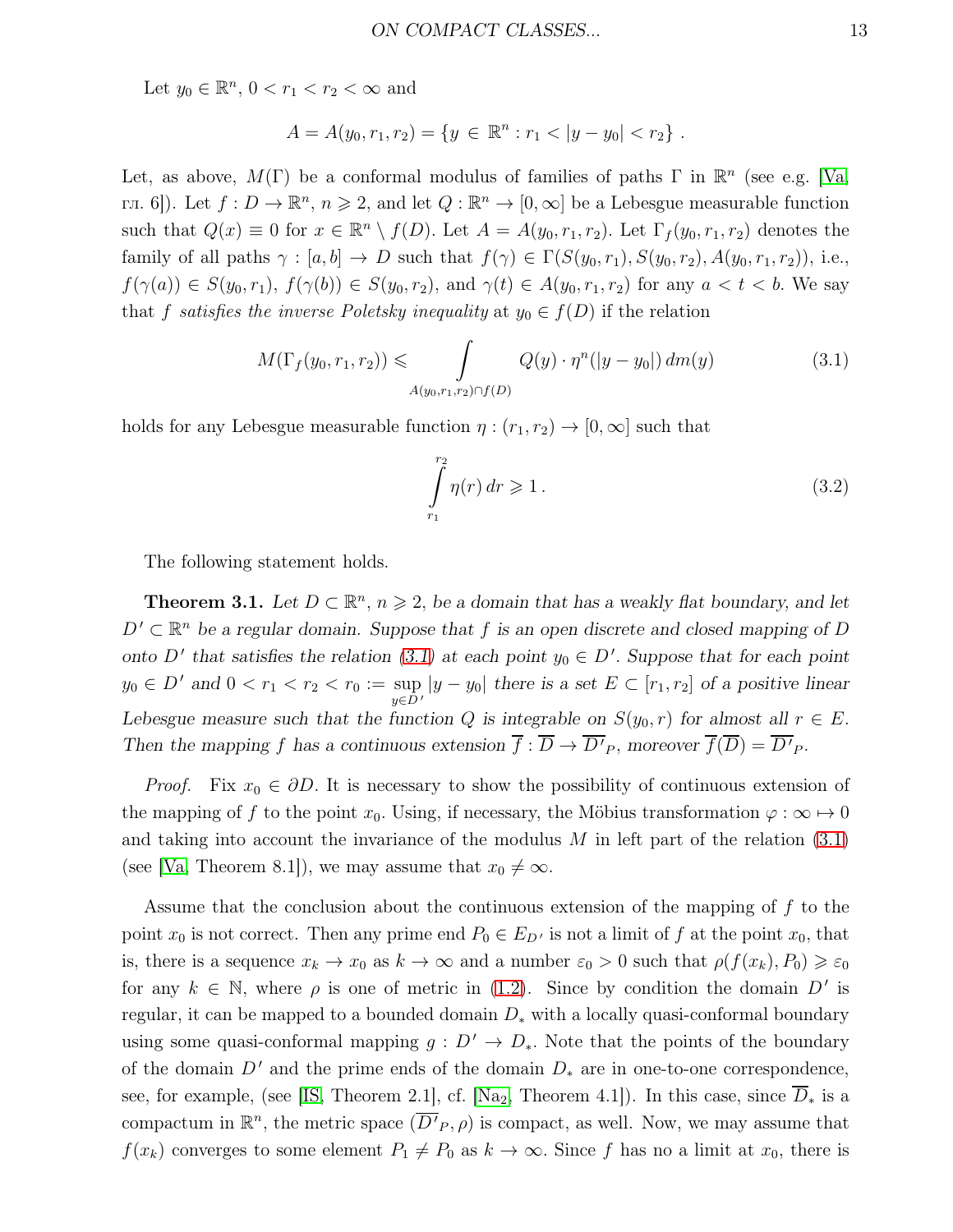at least one more sequence  $y_k$ ,  $k = 1, 2, ..., y_k \rightarrow x_0$  as  $k \rightarrow \infty$ , such that  $\rho(f(y_k), P_1) \geq \varepsilon_1$ for any  $k \in \mathbb{N}$  and some  $\varepsilon_1 > 0$ . Again, since the metric space  $(\overline{D'}_P, \rho)$  is compact, we may assume that  $f(y_k) \to P_2$  as  $k \to \infty$ ,  $P_1 \neq P_2$ ,  $P_2 \in D'P$ . Since the mapping f is closed, it preserves the boundary of the domain, see [\[Vu,](#page-30-7) Theorem 3.3]. So,  $P_1, P_2 \in E_{D'}$ .

Let  $\sigma_m$  and  $\sigma'_m$ ,  $m = 0, 1, 2, \ldots$ , are sequences of cuts which correspond to prime ends  $P_1$  and  $P_2$ , respectively. Assume that cuts  $\sigma_m$ ,  $m = 0, 1, 2, \ldots$ , belong to spheres  $S(z_0, r_m)$ centered at some point  $z_0 \in \partial D'$ , where  $r_m \to 0$  as  $m \to \infty$  (such a sequence  $\sigma_m$  exists by [\[IS,](#page-28-2) Lemma 3.1], cf. [\[KR](#page-28-1)<sub>2</sub>, Lemma 1]). Let  $d_m$  and  $g_m$ ,  $m = 0, 1, 2, \ldots$ , be sequences of domains in D', corresponding to cuts  $\sigma_m$  and  $\sigma'_m$ , respectively. Since the space  $(\overline{D'}_P, \rho)$  is metric, we may consider that  $d_m$  and  $g_m$  are disjoint for any  $m = 0, 1, 2, \ldots$ , in particular,

<span id="page-13-1"></span>
$$
d_0 \cap g_0 = \varnothing. \tag{3.3}
$$

Since  $f(x_k)$  converges to  $P_1$  as  $k \to \infty$ , for any  $m \in \mathbb{N}$  there is  $k = k(m)$  such that  $f(x_k) \in d_m$ for  $k \geq k = k(m)$ . By renumbering the sequence  $x_k$ , we may ensure that  $f(x_k) \in d_k$  for any natural k. Similarly, we may assume that  $f(y_k) \in g_k$  for any  $k \in \mathbb{N}$ . Fix points  $f(x_1)$  and  $f(y_1)$ . Since by the definition of the prime end  $\bigcap^{\infty}$  $_{k=1}$  $d_k = \bigcap_{k=0}^{\infty}$  $_{l=1}$  $g_l = \varnothing$ , there are numbers  $k_1$  and  $k_2 \in \mathbb{N}$  such that  $f(x_1) \notin d_{k_1}$  and  $f(y_1) \notin g_{k_2}$ . By the definition of  $d_k$  and  $g_k$ , we have that  $d_k \subset d_{k_0}$  for any  $k \geq k_1$  and  $g_k \subset g_{k_2}$  for any  $k \geq k_2$ . Now, we obtain that

$$
f(x_1) \notin d_k, \quad f(y_1) \notin g_k, \quad k \geqslant \max\{k_1, k_2\}.
$$

Let  $\gamma_k$  be a path joining  $f(x_1)$  and  $f(x_k)$  in  $d_1$ , and let  $\gamma'_k$  be a path joining  $f(y_1)$  and  $f(y_k)$ in  $g_1$ . In addition, let  $\alpha_k$  and  $\beta_k$  are total f-liftings of  $\gamma_k$  and  $\gamma'_k$  in D starting at  $x_k$  and  $y_k$ , respectively (they exists by [\[Vu,](#page-30-7) Lemma 3.7]), see Figure [2\)](#page-13-0). Observe that the points  $f(x_1)$ 



<span id="page-13-0"></span>Figure 2: To proof of Theorem [3.1](#page-12-1)

and  $f(y_1)$  cannot have more than a finite number of pre-images in D under the mapping f, see [\[Vu,](#page-30-7) Lemma 3.2]. Then there is  $R_0 > 0$  such that  $\alpha_k(1), \beta_k(1) \in D \setminus B(x_0, R_0)$  for any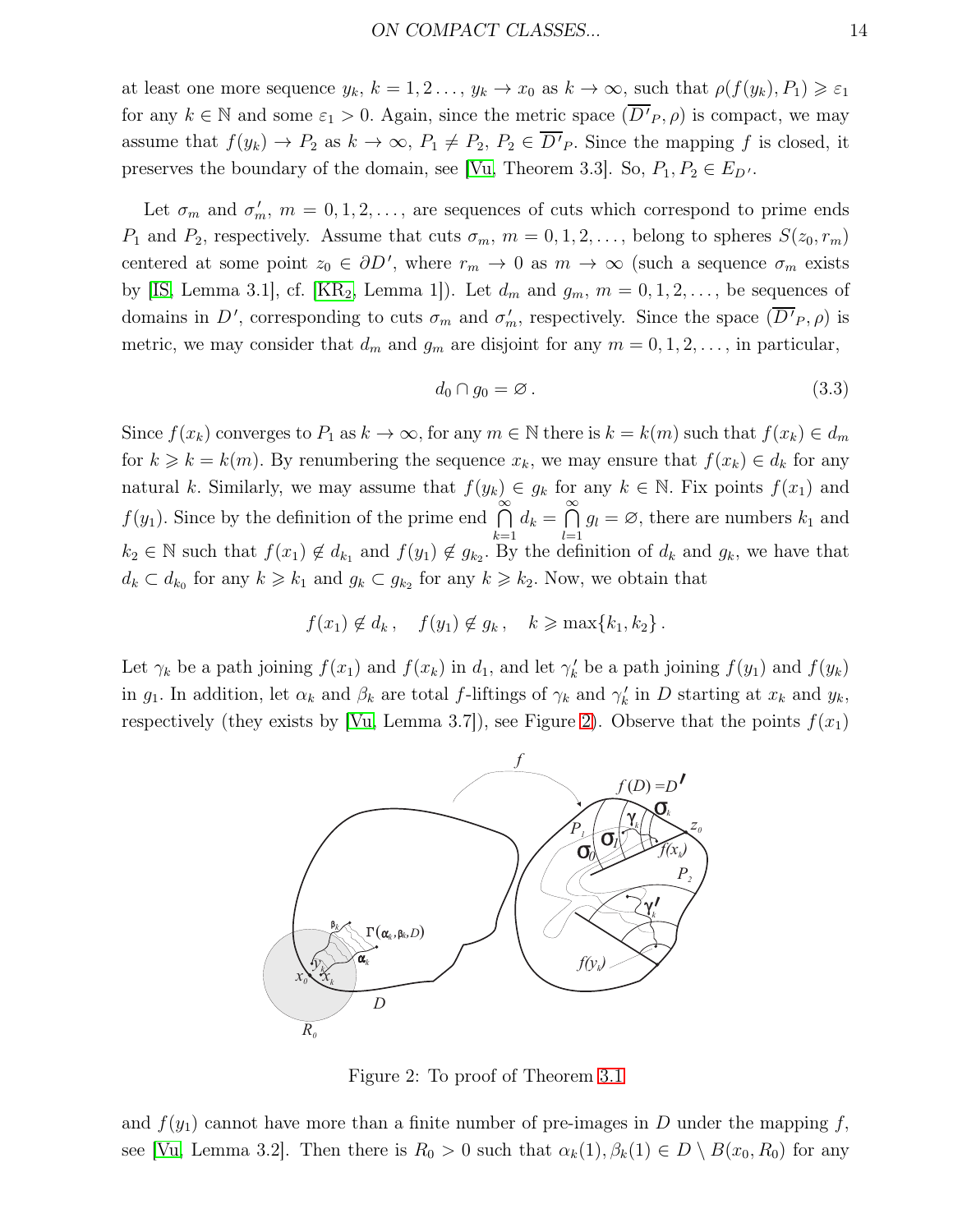$k = 1, 2, \ldots$ . Since the boundary of D is weakly flat, for every  $P > 0$  there is  $k = k_P \geq 1$ such that

<span id="page-14-0"></span>
$$
M(\Gamma(|\alpha_k|, |\beta_k|, D)) > P \qquad \forall \ k \geq k_P. \tag{3.4}
$$

Let us to show that the condition [\(3.4\)](#page-14-0) contradicts to [\(3.1\)](#page-12-0). Indeed, let  $\gamma \in \Gamma(|\alpha_k|, |\beta_k|, D)$ . Then  $\gamma : [0,1] \to D$ ,  $\gamma(0) \in |\alpha_k|$  and  $\gamma(1) \in |\beta_k|$ . In particular,  $f(\gamma(0)) \in |\gamma_k|$  and  $f(\gamma(1)) \in$  $|\gamma'_k|$ . In this case, by [\(3.3\)](#page-13-1) and [\(3.4\)](#page-14-0) we obtain that  $|f(\gamma)| \cap d_1 \neq \emptyset \neq |f(\gamma)| \cap (D' \setminus d_1)$  for  $k \ge \max\{k_1, k_2\}$ . By [\[Ku,](#page-29-11) Theorem 1.I.5.46]  $|f(\gamma)| \cap \partial d_1 \ne \emptyset$ , i.e.,  $|f(\gamma)| \cap S(z_0, r_1) \ne \emptyset$ , because  $\partial d_1 \cap D' \subset \sigma_1 \subset S(z_0, r_1)$  by the definition of the cut  $\sigma_1$ . Let  $t_1 \in (0, 1)$  be such that  $f(\gamma(t_1)) \in S(z_0, r_1)$  and  $f(\gamma)|_1 := f(\gamma)|_{[t_1,1]}$ . Without loss of generality, we may assume that  $f(\gamma)|_1 \subset \mathbb{R}^n \setminus B(z_0, r_1)$ . Arguing similarly for  $f(\gamma)|_1$ , we may find a point  $t_2 \in (t_1, 1)$  such that  $f(\gamma(t_2)) \in S(z_0, r_0)$ . Set  $f(\gamma)|_2 := f(\gamma)|_{[t_1,t_2]}$ . Now, the path  $f(\gamma)|_2$  is a subpath of  $f(\gamma)$ and, moreover,  $f(\gamma)|_2 \in \Gamma(S(z_0, r_1), S(z_0, r_0), D')$ . Without loss of generality, we may assume that  $f(\gamma)|_2 \subset B(z_0, r_0)$ . Therefore,  $\Gamma(|\alpha_k|, |\beta_k|, D) > \Gamma_f(z_0, r_1, r_0)$ . From the last relation, by the minorization of the modulus of families of paths (see, e.g., [\[Fu,](#page-28-6) Theorem  $1(c)$ ]) we obtain that

<span id="page-14-2"></span>
$$
M(\Gamma(|\alpha_k|, |\beta_k|, D)) \le
$$
  

$$
\leq M(\Gamma_f(z_0, r_1, r_0)) \leq M(\Gamma_f(z_0, r_1, r_0)) \leq \int_A Q(y) \cdot \eta^n(|y - z_0|) dm(y),
$$
 (3.5)

where  $A = A(z_0, r_1, r_0)$  and  $\eta$  be an arbitrary Lebesgue measurable function with [\(3.2\)](#page-12-2). Bellow we set, as usual,  $a/\infty = 0$  for  $a \neq \infty$ ,  $a/0 = \infty$  for  $a > 0$  and  $0 \cdot \infty = 0$  (see, e.g., [\[Sa,](#page-29-12) 3.I]). Set

<span id="page-14-1"></span>
$$
I = \int_{r_1}^{r_0} \frac{dt}{t q_{z_0}^{1/(n-1)}(t)},
$$
\n(3.6)

where

$$
q_{z_0}(r) = \frac{1}{\omega_{n-1}r^{n-1}} \int_{S(z_0,r)} Q(y) d\mathcal{H}^{n-1}(y)
$$

and  $\omega_{n-1}$  demotes the area of the unit sphere  $\mathbb{S}^{n-1}$  in  $\mathbb{R}^n$ . By the assumption, there is a set  $E \subset [r_1, r_0]$  of a positive linear Lebesgue measure such that  $q_{z_0}(t)$  is finite for almost all  $t \in E$ . Thus,  $I \neq 0$  in [\(3.6\)](#page-14-1). In this case, the function  $\eta_0(t) = \frac{1}{Itq_{z_0}^{1/(n-1)}(t)}$  satisfies the relation [\(3.2\)](#page-12-2) for  $r_2 := r_0$ . Substituting this function into the right-hand side of the inequality [\(3.5\)](#page-14-2) and applying Fubini's theorem, we obtain that

<span id="page-14-3"></span>
$$
M(\Gamma(|\alpha_k|, |\beta_k|, D)) \leq \frac{\omega_{n-1}}{I^{n-1}} < \infty. \tag{3.7}
$$

The relation [\(3.7\)](#page-14-3) contradicts the condition [\(3.4\)](#page-14-0). The obtained contradiction refutes the assumption that there is no limit of the mapping f at the point  $x_0$ .

It remains to check the equality  $f(\overline{D}) = \overline{D'}_P$ . Obviously,  $f(\overline{D}) \subset \overline{D'}_P$ . We show that  $\overline{D'}_P \subset \overline{f}(\overline{D})$ . Indeed, let  $y_0 \in \overline{D'}_P$ . Then either  $y_0 \in D'$  or  $y_0 \in E_{D'}$ . If  $y_0 \in D'$ , then  $y_0 = f(x_0)$  and  $y_0 \in \overline{f}(\overline{D})$ , because f maps D onto D'. Finally, let  $y_0 \in E_{D'}$ , then by the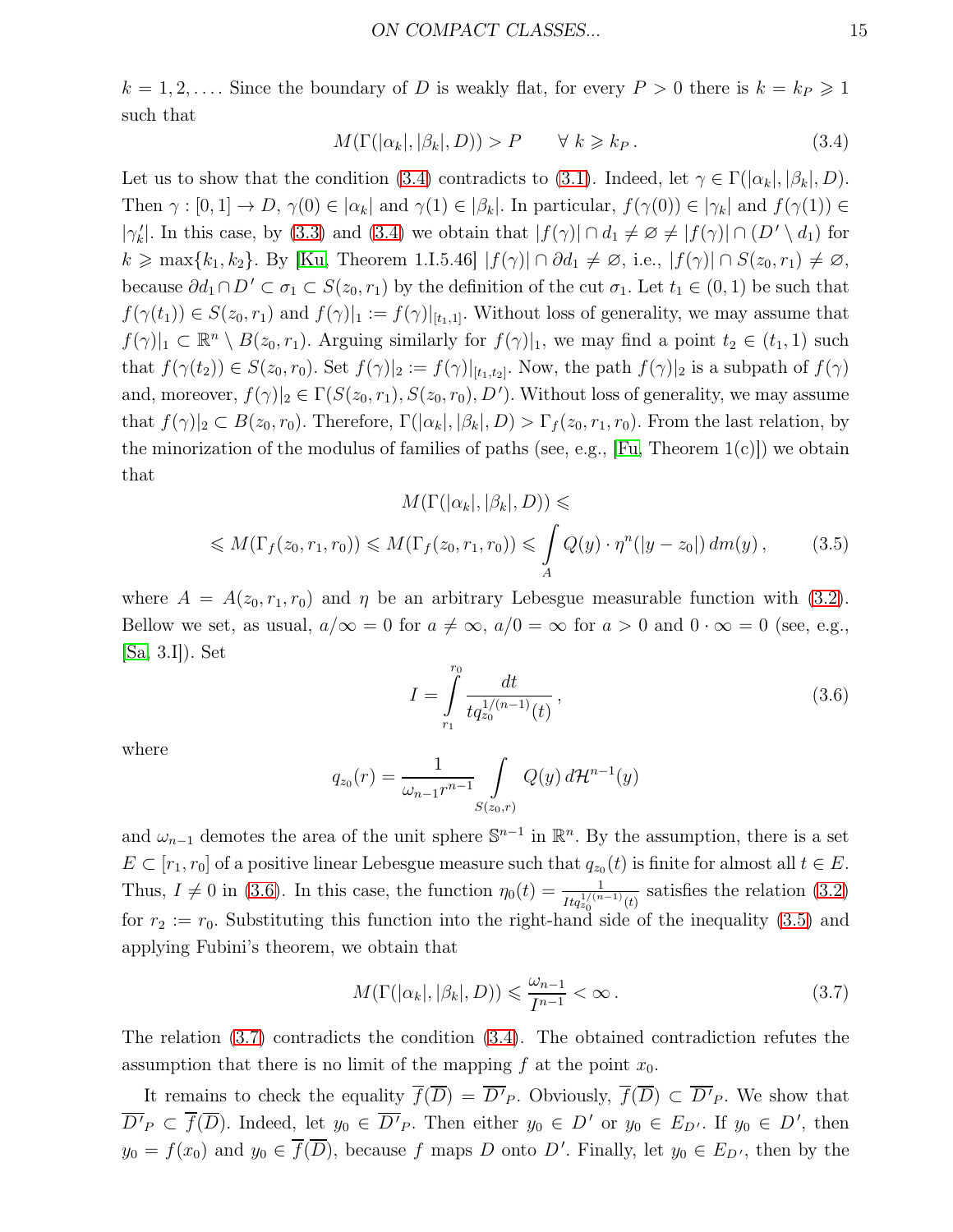regularity of the domain D' there is a sequence  $y_k \in D'$  such that  $\rho(y_k, y_0) \to 0$  as  $k \to \infty$ ,  $y_k = f(x_k)$  and  $x_k \in D$ , where  $\rho$  is one of possible metrics in  $\overline{D'}_P$ . Since  $\overline{\mathbb{R}^n}$  is a compact space, we may assume that  $x_k \to x_0$ , where  $x_0 \in \overline{D}$ . Observe that  $x_0 \in \partial D$ , because f is open. Now  $f(x_0) = y_0 \in \overline{f}(\partial D) \subset \overline{f}(\overline{D})$ . The theorem is completely proved.  $\Box$ 

<span id="page-15-2"></span>Corollary 3.1. *The statement of Theorem [3.1](#page-12-1) remains valid if the condition for the existence of the set*  $E \subset [r_1, r_2]$  *with the specified property is replaced by the condition*  $Q \in L^1(D').$ 

Proof. Indeed, by the Fubini theorem (see, e.g., [\[Sa,](#page-29-12) Theorem 8.1.III])

$$
\int_{B(y_0,r_0)} Q(x) dm(x) = \int_{0}^{1} \int_{S(y_0,r)} Q(x) d\mathcal{H}^{n-1} dr < \infty,
$$

because the function Q is integrable in D' (here we set  $Q(y) \equiv 0$  for  $y \notin D'$ ). It follows that Q is integrable on almost all spheres  $S(y_0, r)$ ,  $0 < r_0 < \leq r_0$ . In this case, the desired statement follows from Theorem [3.1](#page-12-1) for  $E = [r_1, r_2]$ .  $\Box$ 

<span id="page-15-0"></span>The following lemma was proved in [\[SSI,](#page-30-1) Lemma 2.1].

**Lemma 3.1.** Let  $D \subset \mathbb{R}^n$ ,  $n \ge 2$ , be a regular domain, and let  $x_m \to P_1$ ,  $y_m \to P_2$ *as*  $m \to \infty$ ,  $P_1, P_2 \in \overline{D}_P$ ,  $P_1 \neq P_2$ . *Suppose that*  $d_m, g_m, m = 1, 2, \ldots$ , *are sequences of descending domains, corresponding to*  $P_1$  *and*  $P_2$ ,  $d_1 \cap g_1 = \emptyset$ , *and*  $x_0, y_0 \in D \setminus (d_1 \cup g_1)$ . *Then there are arbitrarily large*  $k_0 \in \mathbb{N}$ ,  $M_0 = M_0(k_0) \in \mathbb{N}$  and  $0 < t_1 = t_1(k_0), t_2 = t_2(k_0) < 1$  for *which the following condition is fulfilled: for each*  $m \geq M_0$  *there are non-intersecting paths* 

$$
\gamma_{1,m}(t) = \begin{cases} \widetilde{\alpha}(t), & t \in [0, t_1], \\ \widetilde{\alpha_m}(t), & t \in [t_1, 1] \end{cases}, \quad \gamma_{2,m}(t) = \begin{cases} \widetilde{\beta}(t), & t \in [0, t_2], \\ \widetilde{\beta_m}(t), & t \in [t_2, 1] \end{cases}
$$

*such that:*

*1*)  $\gamma_{1,m}(0) = x_0$ ,  $\gamma_{1,m}(1) = x_m$ ,  $\gamma_{2,m}(0) = y_0$  *and*  $\gamma_{2,m}(1) = y_m$ ; 2)  $|\gamma_{1,m}| \cap \overline{g_{k_0}} = \varnothing = |\gamma_{2,m}| \cap \overline{d_{k_0}};$ *3)*  $\widetilde{\alpha_m}(t) \in d_{k_0+1}$  for  $t \in [t_1, 1]$  and  $\widetilde{\beta_m}(t) \in g_{k_0+1}$  for  $t \in [t_2, 1]$  (see Figure [3\)](#page-16-0).

Let  $\gamma_{1,m}$  and  $\gamma_{2,m}$  be the paths from Lemma [3.1,](#page-15-0) and let  $|\gamma_{1,m}|$  and  $|\gamma_{2,m}|$  be their images in  $\mathbb{R}^n$ , respectively. The following statement is proved in [\[SSI,](#page-30-1) Lemma 2.2] for the case of homeomorphisms. Its proof and content are similar to [\[Sev](#page-30-8)4, Lemma 2], however, for completeness of presentation, we give it in full in the text.

<span id="page-15-1"></span>**Lemma 3.2.** Let D and D' be domains in  $\mathbb{R}^n$ ,  $n \geq 2$ , let D' be a regular domain, and let f be an open discrete and closed mapping of D onto D' satisfying the condition  $(3.1)$  at any point  $y_0 \in \overline{D'}$  with some function  $Q \in L^1(D')$ . Let  $d_m$  be a sequence of decreasing domains *which correspond to cuts*  $\sigma_m$ ,  $m = 1, 2, \ldots$ , *lying on the spheres*  $S(\overline{x_0}, r_m)$  *and such that*  $\overline{x_0} \in \partial D'$ , wherein  $r_m \to 0$  as  $m \to \infty$ . Then in the conditions and notation of Lemma [3.1](#page-15-0)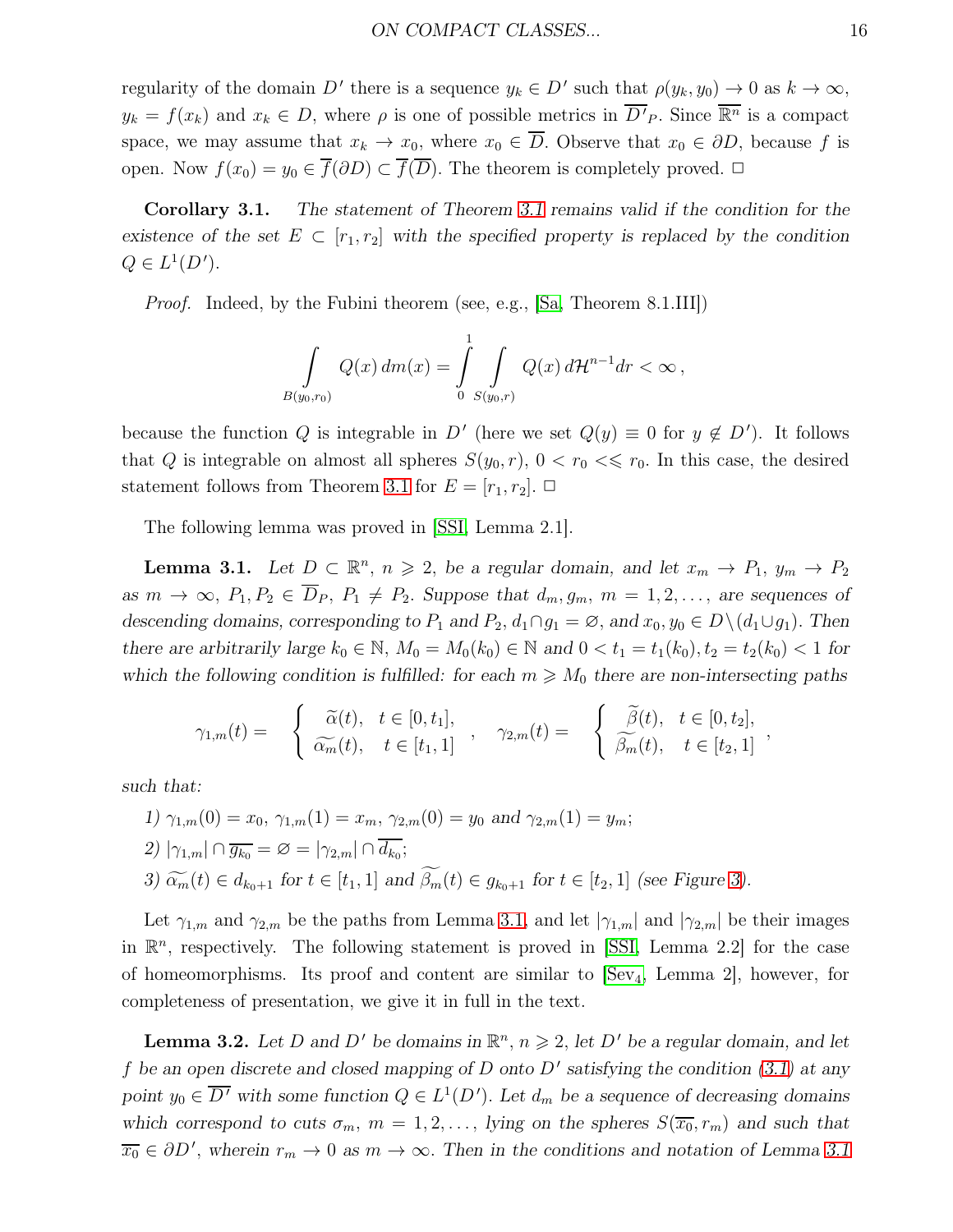

<span id="page-16-0"></span>Figure 3: To the statement of Lemma [3.1](#page-15-0)

*we may choose the number*  $k_0 \in \mathbb{N}$  *for which there is*  $0 \lt N = N(k_0, ||Q||_1, D') \lt \infty$ , *independent on* m *and* f, *such that*

$$
M(\Gamma_m) \leqslant N, \qquad m \geqslant M_0 = M_0(k_0),
$$

*where*  $\Gamma_m$  *is a family of paths*  $\gamma : [0,1] \to D$  *in* D *such that*  $f(\gamma) \in \Gamma(|\gamma_{1,m}|, |\gamma_{2,m}|, D')$ . *Proof.* Let  $k_0$  be an arbitrary number for which the statement of Lemma [3.1](#page-15-0) holds. By the definition of  $\gamma_{1,m}$  and of the family  $\Gamma_m$  we may write that

<span id="page-16-2"></span>
$$
\Gamma_m = \Gamma_m^1 \cup \Gamma_m^2, \qquad (3.8)
$$

where  $\Gamma_m^1$  is a family of paths  $\gamma \in \Gamma_m$  such that  $f(\gamma) \in \Gamma(|\tilde{\alpha}|, |\gamma_{2,m}|, D')$  and  $\Gamma_m^2$  is a family of paths  $\gamma \in \Gamma_m$  such that  $f(\gamma) \in \Gamma(|\widetilde{\alpha}_m|, |\gamma_{2,m}|, D').$ 

Taking into account the notation of Lemma [3.1,](#page-15-0) we put

$$
\varepsilon_0 := \min\{\text{dist}\left(|\widetilde{\alpha}|,\overline{g_{k_0}}\right),\text{dist}\left(|\widetilde{\alpha}|,|\beta|\right)\} > 0.
$$

Let us consider the covering  $\bigcup_{x \in |\tilde{\alpha}|} B(x, \varepsilon_0/4)$  of  $|\tilde{\alpha}|$ . Since  $|\tilde{\alpha}|$  is a compactum in D', there are  $x\bar{\in}|\widetilde{\alpha}|$ numbers  $i_1, \ldots, i_{N_0}$  such that  $|\widetilde{\alpha}| \subset$  $\bigcup_{i=1}^{N_0}$  $\frac{i=1}{i}$  $B(z_i, \varepsilon_0/4)$ , where  $z_i \in |\tilde{\alpha}|$  for  $1 \leq i \leq N_0$ . By [\[Ku,](#page-29-11) Theorem 1.I.5.46]

<span id="page-16-1"></span>
$$
\Gamma(|\widetilde{\alpha}|, |\gamma_{2,m}|, D') > \bigcup_{i=1}^{N_0} \Gamma(S(z_i, \varepsilon_0/4), S(z_i, \varepsilon_0/2), A(z_i, \varepsilon_0/4, \varepsilon_0/2)).
$$
\n(3.9)

Fix  $\gamma \in \Gamma_m^1$ ,  $\gamma : [0,1] \to D$ ,  $\gamma(0) \in |\tilde{\alpha}|$ ,  $\gamma(1) \in |\gamma_{2,m}|$ . It follows from [\(3.9\)](#page-16-1) that  $f(\gamma)$  has a subpath  $f(\gamma)_1 := f(\gamma)|_{[p_1,p_2]}$  such that

$$
f(\gamma)_1 \in \Gamma(S(z_i, \varepsilon_0/4), S(z_i, \varepsilon_0/2), A(z_i, \varepsilon_0/4, \varepsilon_0/2))
$$

for some  $1 \leq i \leq N_0$ . Then  $\gamma|_{[p_1,p_2]}$  is a subpath of  $\gamma$  and belongs to  $\Gamma_f(z_i,\varepsilon_0/4,\varepsilon_0/2)$ , because

$$
f(\gamma|_{[p_1,p_2]}) = f(\gamma)|_{[p_1,p_2]} \in \Gamma(S(z_i,\varepsilon_0/4), S(z_i,\varepsilon_0/2), A(z_i,\varepsilon_0/4,\varepsilon_0/2)).
$$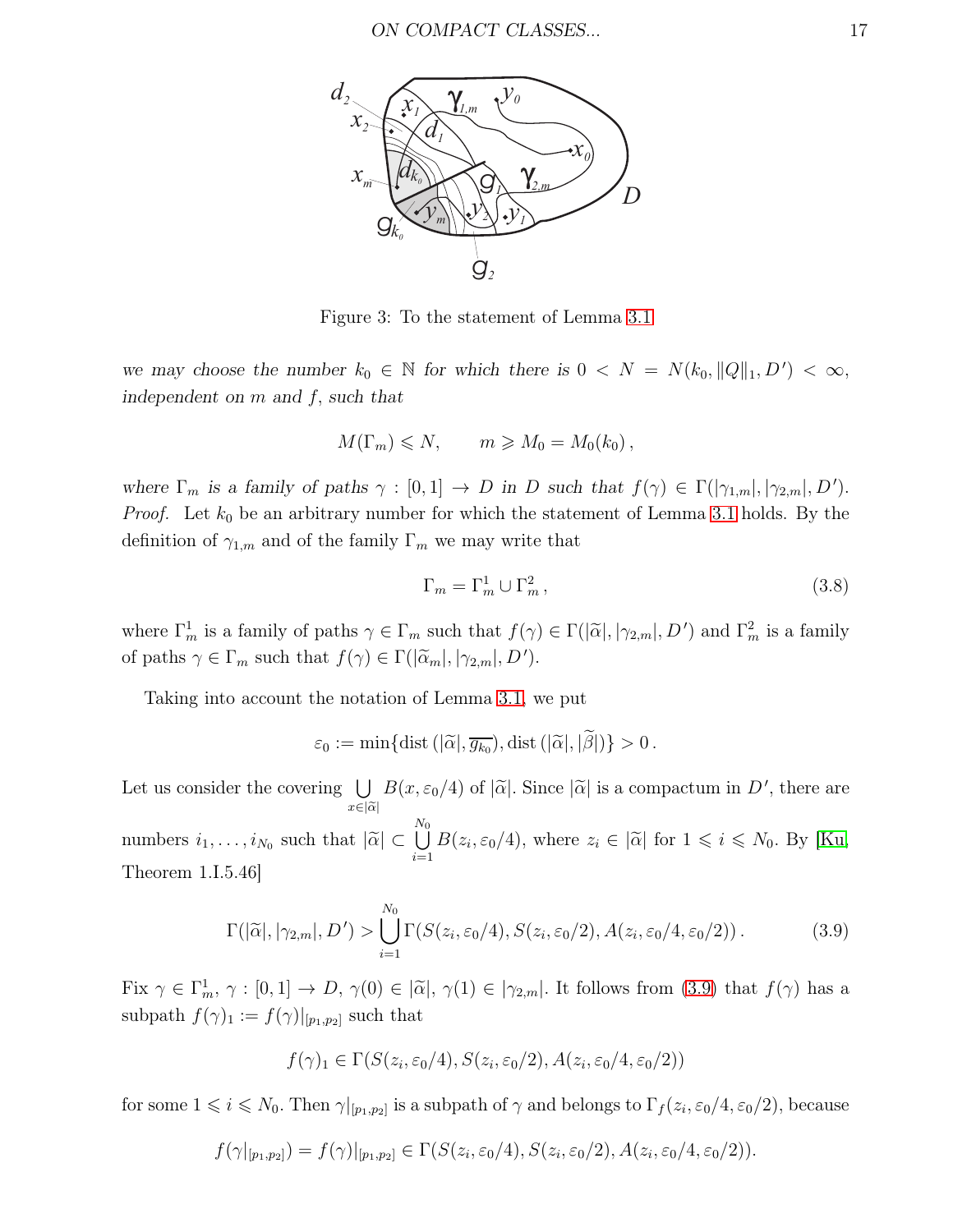Thus

<span id="page-17-0"></span>
$$
\Gamma_m^1 > \bigcup_{i=1}^{N_0} \Gamma_f(z_i, \varepsilon_0/4, \varepsilon_0/2). \tag{3.10}
$$

.

Put

$$
\eta(t) = \begin{cases} 4/\varepsilon_0, & t \in [\varepsilon_0/4, \varepsilon_0/2], \\ 0, & t \notin [\varepsilon_0/4, \varepsilon_0/2] \end{cases}
$$

Observe that the function  $\eta$  satisfies the relation [\(3.2\)](#page-12-2). Then, by the definition of f in [\(3.1\)](#page-12-0), by the relation [\(3.10\)](#page-17-0) and due to the subadditivity of the modulus of families of paths (see [\[Va,](#page-30-2) Theorem 6.2]), we obtain that

<span id="page-17-1"></span>
$$
M(\Gamma_m^1) \leq \sum_{i=1}^{N_0} M(\Gamma_f(z_i, \varepsilon_0/4, \varepsilon_0/2)) \leq \sum_{i=1}^{N_0} \frac{N_0 4^n ||Q||_1}{\varepsilon_0^n}, \qquad m \geq M_0, \qquad (3.11)
$$

where  $||Q||_1 = \int$  $\check{D}$   $^\prime$  $Q(x) dm(x)$ . In addition, by [\[Ku,](#page-29-11) Theorem 1.I.5.46],  $\Gamma_m^2 > \Gamma_f(\overline{x_0}, r_{k_0+1}, r_{k_0})$ . Arguing similarly as above, we put

$$
\eta(t) = \begin{cases} 1/(r_{k_0} - r_{k_0+1}), & t \in [r_{k_0+1}, r_{k_0}], \\ 0, & t \notin [r_{k_0+1}, r_{k_0}] \end{cases}
$$

Now, by the last relation we obtain that

<span id="page-17-2"></span>
$$
M(\Gamma_m^2) \leq \frac{\|Q\|_1}{(r_{k_0} - r_{k_0+1})^n}, \quad m \geq M_0.
$$
 (3.12)

.

Thus, by [\(3.8\)](#page-16-2), [\(3.11\)](#page-17-1) and [\(3.12\)](#page-17-2), due to the subadditivity of the modulus of families of paths (see [\[Va,](#page-30-2) Theorem 6.2]), we obtain that

$$
M(\Gamma_m) \leqslant \left(\frac{N_0 4^n}{\varepsilon_0^n} + \frac{1}{(r_{k_0} - r_{k_0+1})^n}\right) ||Q||_1, \quad m \geqslant M_0.
$$

The right part of the last relation does not depend on  $m$ , so we may put

$$
N := \left(\frac{N_0 4^n}{\varepsilon_0^n} + \frac{1}{(r_{k_0} - r_{k_0+1})^n}\right) ||Q||_1.
$$

Lemma [3.2](#page-15-1) is proved.  $\Box$ 

Given  $\delta > 0, M > 0$  domains  $D, D' \subset \mathbb{R}^n, n \geq 2$ , and a continuum  $A \subset D'$  denote by  $\mathfrak{S}_{\delta,A,M}(D, D')$  the family of all open discrete and closed mappings f of D onto D' such that the condition [\(3.1\)](#page-12-0) holds for any  $y_0 \in D'$  and such that  $h(f^{-1}(A), \partial D) \geq \delta$  and  $||Q_f||_{L^1(D')} \leq M$ . The following theorem with certain differences in its formulation is given in  $\left|\text{Sev}_4\right|$ , Theorem 2, and its proof is completely similar to proof of this statement. However, for completeness, we present it in full in the text.

<span id="page-17-3"></span>**Theorem 3.2.** Let D be a domain with a weakly flat boundary, and let D' be a regular *domain. Now, any*  $f \in \mathfrak{S}_{\delta,A,M}(D, D')$  *has a continuous extension*  $\overline{f} : \overline{D} \to \overline{D'}_P$ *, wherein*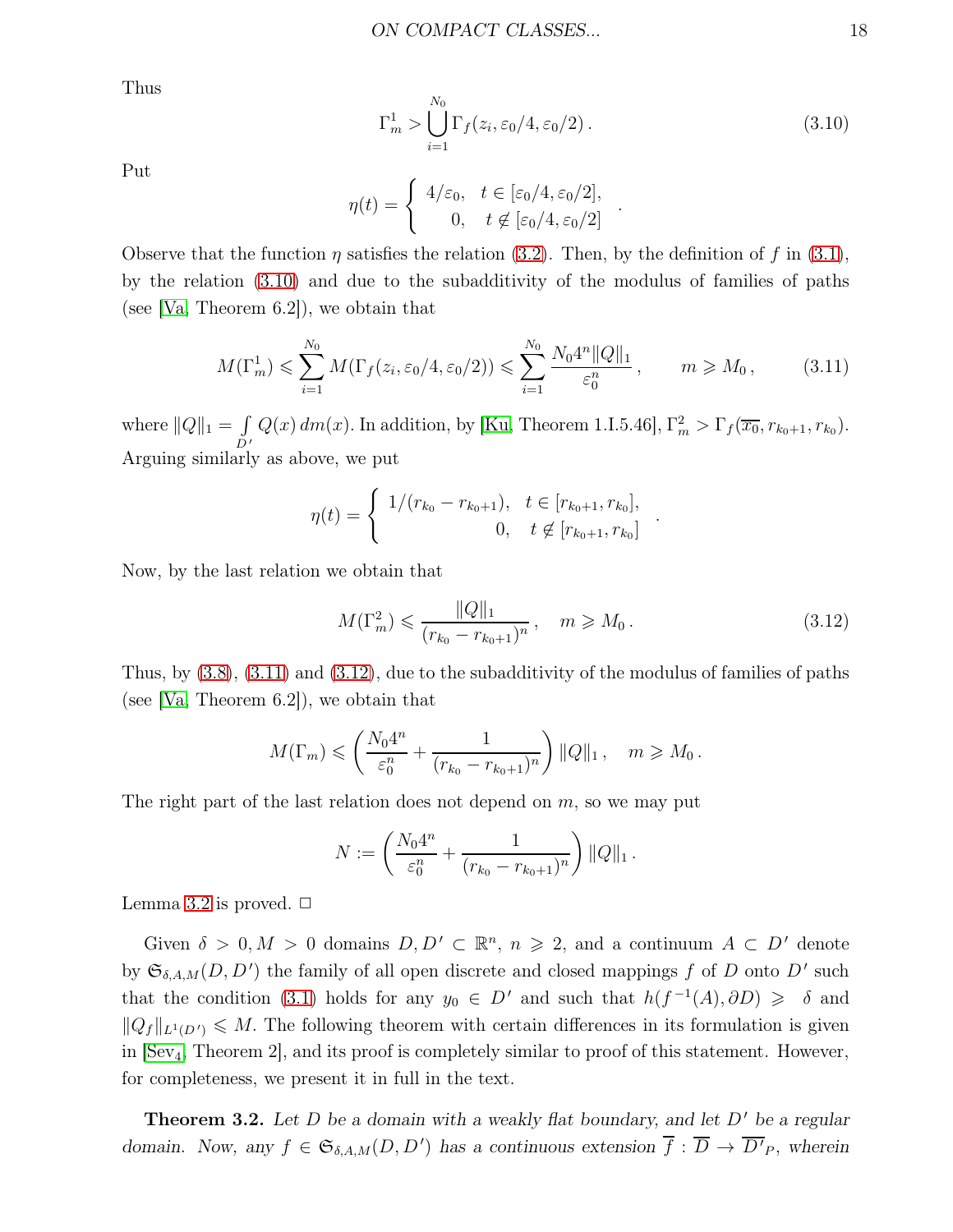$\overline{f}(\overline{D}) = \overline{D'}_P$  and, in addition, the family  $\mathfrak{S}_{\delta, A, M}(\overline{D}, \overline{D'})$  of all extended mappings  $\overline{f} : \overline{D} \to$ D ′ <sup>P</sup> *is equicontinuous in* D.

*Proof.* The possibility of continuous extension of the mapping  $f \in \mathfrak{S}_{\delta, A, M}(D, D')$ to the boundary of D follows by Theorem [3.1](#page-12-1) and Corollary [3.1.](#page-15-2) The equicontinuity of  $\mathfrak{S}_{\delta,A,M}(D,D')$  at inner points of D is proved in [\[SSD,](#page-30-6) Theorem 1.1].

Let us to show the equicontinuity of  $\mathfrak{S}_{\delta,A,M}(\overline{D},\overline{D'})$  on  $\partial D$ . Assume the contrary. Now, there is a point  $z_0 \in \partial D$ , a number  $\varepsilon_0 > 0$ , a sequence  $z_m \in \overline{D}$  and a mapping  $\overline{f}_m \in$  $\mathfrak{S}_{\delta,A,M}(\overline{D},\overline{D'})$  such that  $z_m \to z_0$  as  $m \to \infty$  and

<span id="page-18-0"></span>
$$
\rho(\overline{f}_m(z_m), \overline{f}_m(z_0)) \ge \varepsilon_0, \quad m = 1, 2, \dots,
$$
\n(3.13)

where  $\rho$  is some of possible metrics in  $\overline{D'}_P$  defined in [\(1.4\)](#page-2-2). Since  $f_m = f_m|_D$  has a continuous extension to  $\overline{D}$ , we may assume that  $z_m \in D$  and, in addition, there is one more sequence  $z'_m \in D$ ,  $z'_m \to z_0$  as  $m \to \infty$  such that  $\rho(f_m(z'_m), \overline{f}_m(z_0)) \to 0$  as  $m \to \infty$ . In this case, it follows from [\(3.13\)](#page-18-0) that

$$
\rho(f_m(z_m), f_m(z'_m)) \geqslant \varepsilon_0/2, \quad m \geqslant m_0.
$$

Since D' is regular, the space  $\overline{D'}_P$  is compact. Thus, we may assume that  $f_m(z_m)$  and  $f_m(z'_m)$  converge to some  $P_1, P_2 \in \overline{D'}_P$ ,  $P_1 \neq P_2$ , as  $m \to \infty$ . Let  $d_m$  and  $g_m$  be sequences of decreasing domains corresponding to prime ends  $P_1$  and  $P_2$ , respectively. Due to [\[IS,](#page-28-2) Lemma 3.1, cf. [\[KR](#page-28-1)<sub>2</sub>, Lemma 1], we may assume that the sequence of cuts  $\sigma_m$  which corresponds to  $d_m$ ,  $m = 1, 2, \ldots$ , belongs to spheres  $S(\overline{x_0}, r_m)$ , where  $\overline{x_0} \in \partial D'$  and  $r_m \to 0$ as  $m \to \infty$ . Put  $x_0, y_0 \in A$  such that  $x_0 \neq y_0$  and  $x_0 \neq P_1 \neq y_0$ , where the continuum  $A \subset D'$ is taken from the conditions of Theorem [3.2.](#page-17-3) Without loss of generality, we may assume that  $d_1 \cap q_1 = \varnothing$  and  $x_0, y_0 \notin d_1 \cup q_1$ .

By Lemmas [3.1](#page-15-0) and [3.2,](#page-15-1) we may find disjoint paths  $\gamma_{1,m} : [0,1] \to D'$  and  $\gamma_{2,m} : [0,1] \to D'$ and a number  $N > 0$  such that  $\gamma_{1,m}(0) = x_0, \gamma_{1,m}(1) = f_m(z_m), \gamma_{2,m}(0) = y_0, \gamma_{2,m}(0) = y_0$  $f_m(z'_m)$ , wherein

<span id="page-18-1"></span>
$$
M(\Gamma_m) \leqslant N \,, \quad m \geqslant M_0 \,, \tag{3.14}
$$

where  $\Gamma_m$  consists of those and only those paths  $\gamma$  в D for which  $f_m(\gamma) \in \Gamma(|\gamma_{1,m}|, |\gamma_{2,m}|, D')$ (see Figure [4\)](#page-19-0). On the other hand, let  $\gamma_{1,m}^*$  and  $\gamma_{2,m}^*$  be the total  $f_m$ -lifting of the paths  $\gamma_{1,m}$ and  $\gamma_{2,m}$  starting at the points  $z_m$  and  $z'_m$ , respectively (such lifting exist by [\[Vu,](#page-30-7) Lemma 3.7]). Now,  $\gamma_{1,m}^*(1) \in f_m^{-1}(A)$  and  $\gamma_{2,m}^*(1) \in f_m^{-1}(A)$ . Since by the condition  $h(f_m^{-1}(A), \partial D) > \delta >$  $0, m = 1, 2, \ldots$ , we obtain that

<span id="page-18-2"></span>
$$
h(|\gamma_{1,m}^*|) \geq h(z_m, \gamma_{1,m}^*(1)) \geq (1/2) \cdot h(f_m^{-1}(A), \partial D) > \delta/2,
$$
  

$$
h(|\gamma_{2,m}^*|) \geq h(z'_m, \gamma_{2,m}^*(1)) \geq (1/2) \cdot h(f_m^{-1}(A), \partial D) > \delta/2
$$
 (3.15)

for sufficiently large  $m \in \mathbb{N}$ . Choose the ball  $U := B_h(z_0, r_0) = \{z \in \overline{\mathbb{R}^n} : h(z, z_0) < r_0\},\$ where  $r_0 > 0$  and  $r_0 < \delta/4$ . Observe that  $|\gamma^*_{1,m}| \cap U \neq \emptyset \neq |\gamma^*_{1,m}| \cap (D \setminus U)$  for sufficiently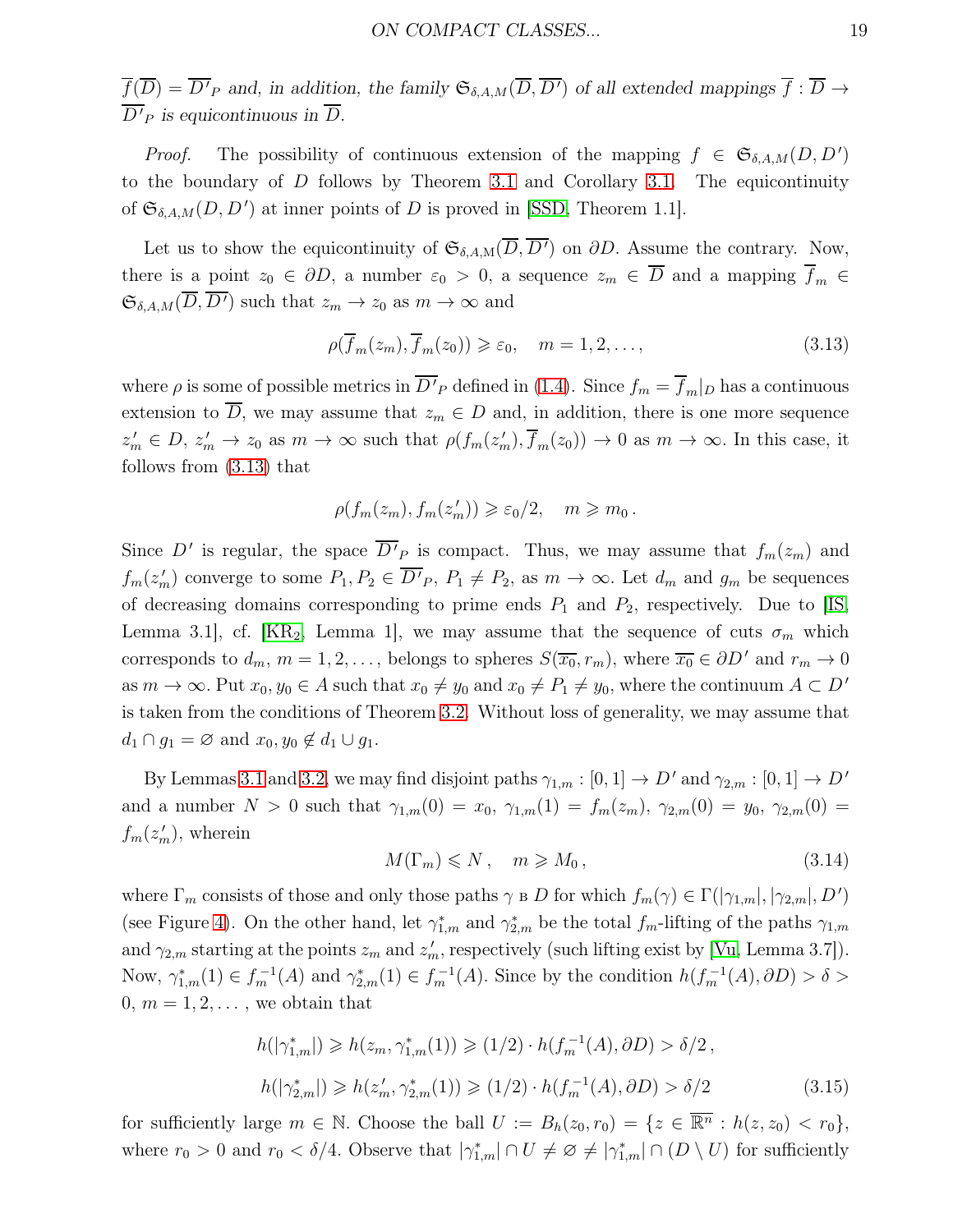

<span id="page-19-0"></span>Figure 4: To proof of Theorem [3.2.](#page-17-3)

large  $m \in \mathbb{N}$ , because  $h(f_m(|\gamma_{1,m}|)) \geq \delta/2$  and  $z_m \in |\gamma_{1,m}^*|$ ,  $z_m \to z_0$  as  $m \to \infty$ . Arguing similarly, we may conclude that  $|\gamma^*_{2,m}| \cap U \neq \emptyset \neq |\gamma^*_{2,m}| \cap (D \setminus U)$ . Since  $|\gamma^*_{1,m}|$  and  $|\gamma^*_{2,m}|$  are continua, by [\[Ku,](#page-29-11) Theorem 1.I.5.46]

<span id="page-19-3"></span>
$$
|\gamma_{1,m}^*| \cap \partial U \neq \varnothing, \quad |\gamma_{2,m}^*| \cap \partial U \neq \varnothing. \tag{3.16}
$$

Put  $P := N > 0$ , where N is a number from the relation [\(3.14\)](#page-18-1). Since D has a weakly flat boundary, we may find a neighborhood  $V \subset U$  of  $z_0$  such that

<span id="page-19-2"></span>
$$
M(\Gamma(E, F, D)) > N \tag{3.17}
$$

for any continua  $E, F \subset D$  with  $E \cap \partial U \neq \emptyset \neq E \cap \partial V$  and  $F \cap \partial U \neq \emptyset \neq F \cap \partial V$ . Observe that

<span id="page-19-1"></span>
$$
|\gamma_{1,m}^*| \cap \partial V \neq \varnothing, \quad |\gamma_{2,m}^*| \cap \partial V \neq \varnothing. \tag{3.18}
$$

for sufficiently large  $m \in \mathbb{N}$ . Indeed,  $z_m \in |\gamma^*_{1,m}|$  and  $z'_m \in |\gamma^*_{2,m}|$ , where  $z_m, z'_m \to z_0 \in V$ as  $m \to \infty$ . Thus,  $|\gamma^*_{1,m}| \cap V \neq \emptyset \neq |\gamma^*_{2,m}| \cap V$  for sufficiently large  $m \in \mathbb{N}$ . Besides that,  $h(V) \leq h(U) = 2r_0 < \delta/2$  and  $|\gamma^*_{1,m}| \cap (D \setminus V) \neq \emptyset$  because  $h(|\gamma^*_{1,m}|) > \delta/2$  by [\(3.15\)](#page-18-2). Then  $|\gamma^*_{1,m}| \cap \partial V \neq \emptyset$  (see [\[Ku,](#page-29-11) Theorem 1.I.5.46]). Similarly,  $h(V) \leq h(U) = 2r_0 < \delta/2$ . Now, since by [\(3.15\)](#page-18-2)  $h(|\gamma_{2,m}^*|) > \delta/2$ , we obtain that  $|\gamma_{2,m}^*| \cap (D \setminus V) \neq \emptyset$ . By [\[Ku,](#page-29-11) Theorem 1.I.5.46],  $|\gamma^*_{1,m}| \cap \partial V \neq \emptyset$ . Thus, [\(3.18\)](#page-19-1) is proved. By [\(3.17\)](#page-19-2), [\(3.16\)](#page-19-3) and (3.18), we obtain that

<span id="page-19-4"></span>
$$
M(\Gamma(|\gamma^*_{1,m}|,|\gamma^*_{2,m}|,D)) > N. \tag{3.19}
$$

The inequality [\(3.19\)](#page-19-4) contradicts to [\(3.14\)](#page-18-1), since  $\Gamma(|\gamma^*_{1,m}|, |\gamma^*_{2,m}|, D) \subset \Gamma_m$  and thus

$$
M(\Gamma(|\gamma^*_{1,m}|,|\gamma^*_{2,m}|,D))\leqslant M(\Gamma_m)\leqslant N\,.
$$

The obtained contradiction indicates the incorrectness of the assumption in [\(3.13\)](#page-18-0). The theorem is proved.  $\Box$ 

One of the versions of the following statement is established in  $\left[{\rm SevSkv}_1, {\rm item} \, {\rm v}, {\rm Lemma 2}\right]$ for homeomorphisms and "good" boundaries, see also  $\left[{\rm SevSkv}_2, {\rm Lemma 4.1}\right]$ . Let us also point out the case relating to mappings with branching and bad boundaries, see [\[SSD,](#page-30-6) Lemma 6.1],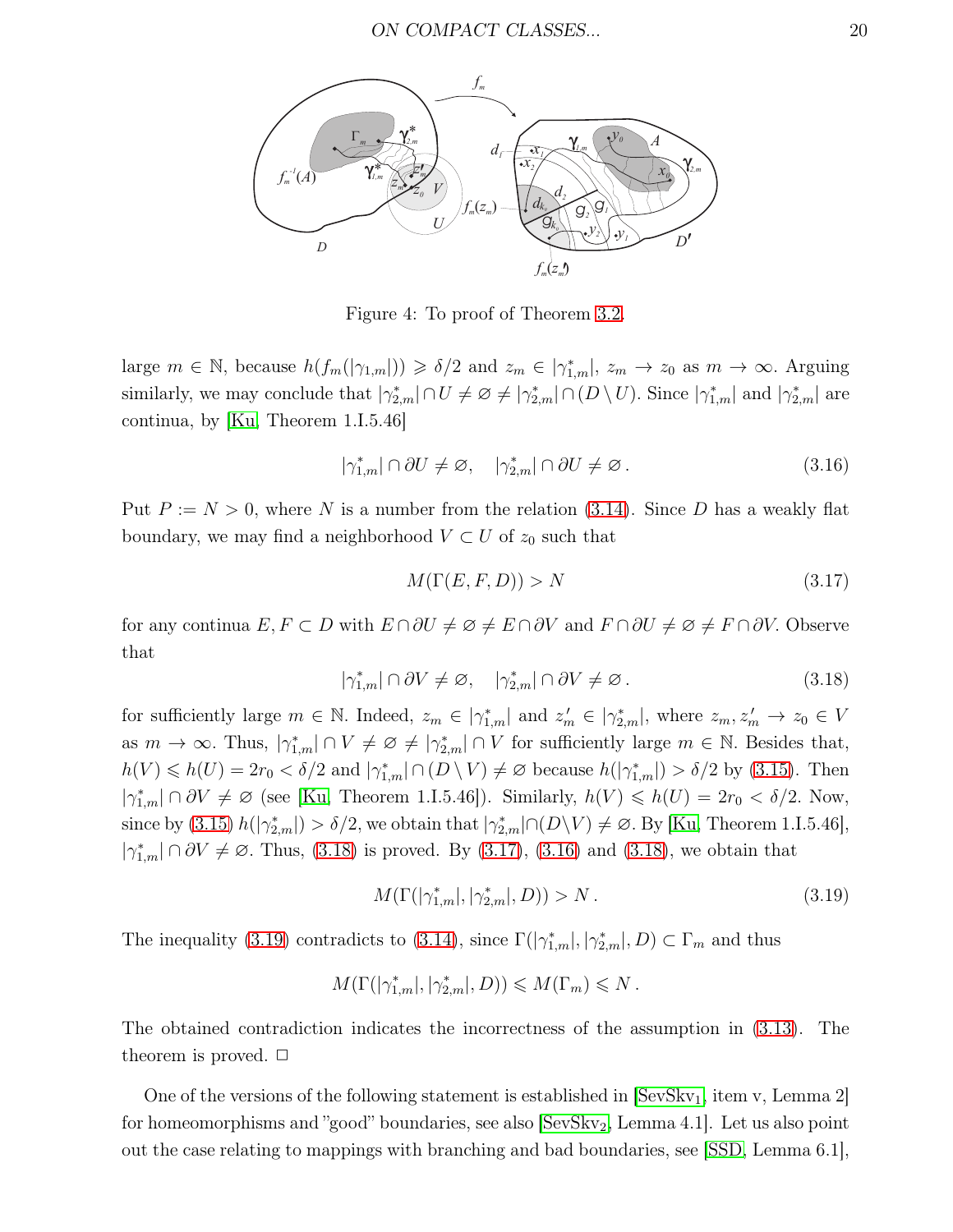as well as the case of bad boundaries and homeomorphisms, see [\[SSI,](#page-30-1) Lemma 2.13]. We are interested in the "most general" case when the mapping is only open and discrete, and the mapped domain is regular.

<span id="page-20-1"></span>**Lemma 3.3.** Let  $n \geq 2$ , and let D and D' be domains in  $\mathbb{R}^n$ . Assume that D has a *weakly flat boundary, none of the components of which degenerates into a point, and D'* is *regular.* Let A be a non-degenerate continuum in D' and  $\delta > 0$ . Assume that  $f_m$  is a sequence *of open discrete and closed mappings of* D *onto* D ′ *satisfying the following condition: for any*  $m = 1, 2, \ldots$  *there is a continuum*  $A_m \subset D$ ,  $m = 1, 2, \ldots$ , *such that*  $f_m(A_m) = A$  *and*  $h(A_m) \geq \delta > 0$ . If there is  $0 < M_1 < \infty$  such that  $f_m$  satisfies [\(3.1\)](#page-12-0) at any  $y_0 \in D'$  and  $m = 1, 2, \ldots$  with some  $Q = Q_m(y)$  for which  $||Q_m||_{L^1(D')} \le M_1$ , then there exists  $\delta_1 > 0$ *such that*

$$
h(A_m, \partial D) > \delta_1 > 0 \quad \forall \ m \in \mathbb{N}.
$$

*Proof.* Due to the compactness of the space  $\overline{\mathbb{R}^n}$  the boundary of the domain D is not empty and is compact, so that the distance  $\overline{\mathbb{R}^n}h(A_m, \partial D)$  is well-defined.

We will prove from the opposite. Suppose that the conclusion of the lemma is not true. Then for each  $k \in \mathbb{N}$  there is a number  $m = m_k$  such that  $h(A_{m_k}, \partial D) < 1/k$ . We may assume that the sequence  $m_k$  is increasing by k. Since  $A_{m_k}$  is compact, there are  $x_k \in A_{m_k}$  i  $y_k \in \partial D$  such that  $h(A_{m_k}, \partial D) = h(x_k, y_k) < 1/k$  (see Figure [5\)](#page-20-0). Since  $\partial D$  is a compact set,



<span id="page-20-0"></span>Figure 5: To proof of Lemma [3.3](#page-20-1)

we may consider that  $y_k \to y_0 \in \partial D$  as  $k \to \infty$ . Now we also have that  $x_k \to y_0 \in \partial D$  as  $k \to \infty$ . Let  $K_0$  be a component of  $\partial D$  containing  $y_0$ . Obviously,  $K_0$  is a continuum in  $\overline{\mathbb{R}^n}$ . Since  $\partial D$  is weakly flat, by Theorem [3.1](#page-12-1)  $f_{m_k}$  has a continuous extension  $f_{m_k} : \overline{D} \to \overline{D'}_P$ . Moreover, the mapping  $f_{m_k}$  is uniformly continuous in D for any fixed k, because  $f_{m_k}$  is continuous on the compact set  $\overline{D}$ . Now, for any  $\varepsilon > 0$  there is  $\delta_k = \delta_k(\varepsilon) < 1/k$  such that

<span id="page-20-2"></span>
$$
\rho(\overline{f}_{m_k}(x), \overline{f}_{m_k}(x_0)) < \varepsilon \tag{3.20}
$$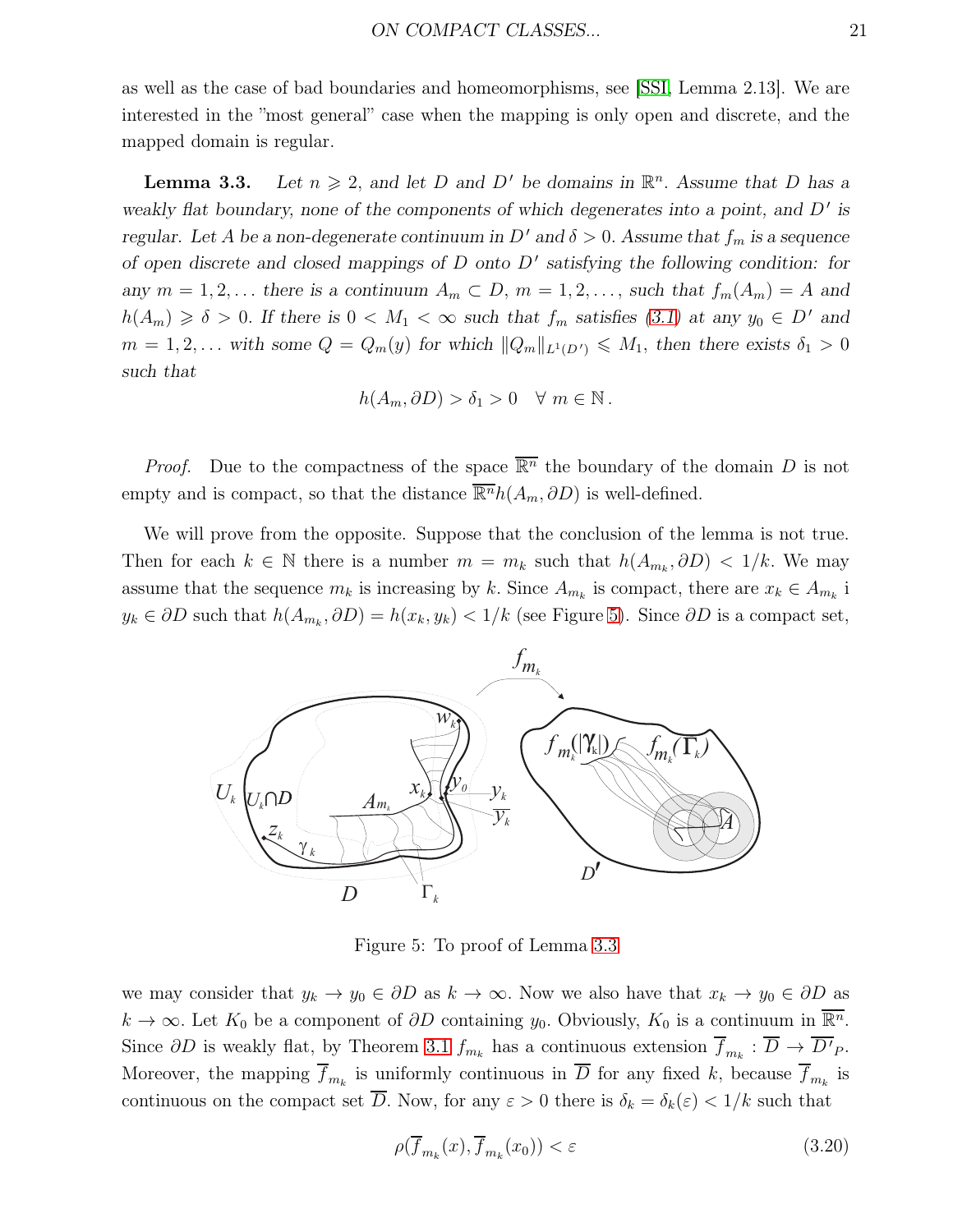$\forall x, x_0 \in \overline{D}$ ,  $h(x, x_0) < \delta_k$ ,  $\delta_k < 1/k$ ,

where  $\rho$  is one of the possible metric in  $D'_{P}$ ,

<span id="page-21-3"></span>
$$
\rho(x, y) := |g^{-1}(x) - g^{-1}(y)|,\tag{3.21}
$$

where the element  $g^{-1}(x)$  is understood as some (single) point of the boundary  $D_0$  for  $x \in E_{D'}$ , which is well-defined due to [\[IS,](#page-28-2) Theorem 2.1]; see also [\[Na](#page-29-1)<sub>2</sub>, теорема 4.1]. Let  $\varepsilon > 0$  be some number such that

<span id="page-21-0"></span>
$$
\varepsilon < (1/2) \cdot \text{dist}\left(\partial D_0, g^{-1}(A)\right),\tag{3.22}
$$

where A is a continuum from the conditions of lemma and  $g: D_0 \to D'$  is a quasiconformal mapping of  $D_0$  onto  $D$ , while  $D$  is a domain with a quasiconformal boundary corresponding to the definition of the metric  $\rho$ . Put  $B_h(x_0, r) = \{x \in \overline{\mathbb{R}^n} : h(x, x_0) < r\}$ . Given  $k \in \mathbb{N}$ , we set

$$
B_k := \bigcup_{x_0 \in K_0} B_h(x_0, \delta_k), \quad k \in \mathbb{N}.
$$

Since  $B_k$  is a neighborhood of a continuum  $K_0$ , by [\[HK,](#page-28-7) Lemma 2.2] there is a neighborhood  $U_k$  of  $K_0$  such that  $U_k \subset B_k$  and  $U_k \cap D$  is connected. We may consider that  $U_k$  is open, so that  $U_k \cap D$  is linearly path connected (see [\[MRSY,](#page-29-3) Proposition 13.1]). Let  $h(K_0) = m_0$ . Then we may find  $z_0, w_0 \in K_0$  such that  $h(K_0) = h(z_0, w_0) = m_0$ . Thus, there are sequences  $\overline{y_k} \in U_k \cap D$ ,  $z_k \in U_k \cap D$  and  $w_k \in U_k \cap D$  such that  $z_k \to z_0$ ,  $\overline{y_k} \to y_0$  and  $w_k \to w_0$  as  $k \to \infty$ . We may consider that

<span id="page-21-5"></span>
$$
h(z_k, w_k) > m_0/2 \quad \forall \ k \in \mathbb{N} \,. \tag{3.23}
$$

Since the set  $U_k \cap D$  is linearly connected, we may joint the points  $z_k$ ,  $\overline{y_k}$  and  $w_k$  using some path  $\gamma_k \in U_k \cap D$ . As usually, we denote by  $|\gamma_k|$  the locus of the path  $\gamma_k$  in D. Then  $f_{m_k}(|\gamma_k|)$ is a compact set in D'. If  $x \in |\gamma_k|$ , then we may find  $x_0 \in K_0$  such that  $x \in B(x_0, \delta_k)$ . Fix  $\omega \in A \subset D$ . Since  $x \in |\gamma_k|$  and, in addition, x is an inner point of D, we may use the notation  $f_{m_k}(x)$  instead  $f_{m_k}(x)$ . By [\(3.20\)](#page-20-2) and [\(3.22\)](#page-21-0), and by the triangle inequality, we obtain that

<span id="page-21-1"></span>
$$
\rho(f_{m_k}(x), \omega) \ge \rho(\omega, \overline{f}_{m_k}(x_0)) - \rho(\overline{f}_{m_k}(x_0), f_{m_k}(x)) \ge
$$
  

$$
\ge \text{dist}(\partial D_0, g^{-1}(A)) - (1/2) \cdot \text{dist}(\partial D_0, g^{-1}(A)) = (1/2) \cdot \text{dist}(\partial D_0, g^{-1}(A)) > \varepsilon \quad (3.24)
$$

for sufficiently large  $k \in \mathbb{N}$ . Passing to inf in [\(3.24\)](#page-21-1) over all  $x \in |\gamma_k|$  and  $\omega \in A$ , we obtain that

<span id="page-21-4"></span>
$$
\rho(f_{m_k}(|\gamma_k|), A) > \varepsilon, \quad k = 1, 2, \dots
$$
\n(3.25)

We now show that there is  $\varepsilon_1 > 0$  such that

<span id="page-21-2"></span>
$$
\text{dist}\left(f_{m_k}(|\gamma_k|), A\right) > \varepsilon_1, \quad \forall \ k = 1, 2, \dots \tag{3.26}
$$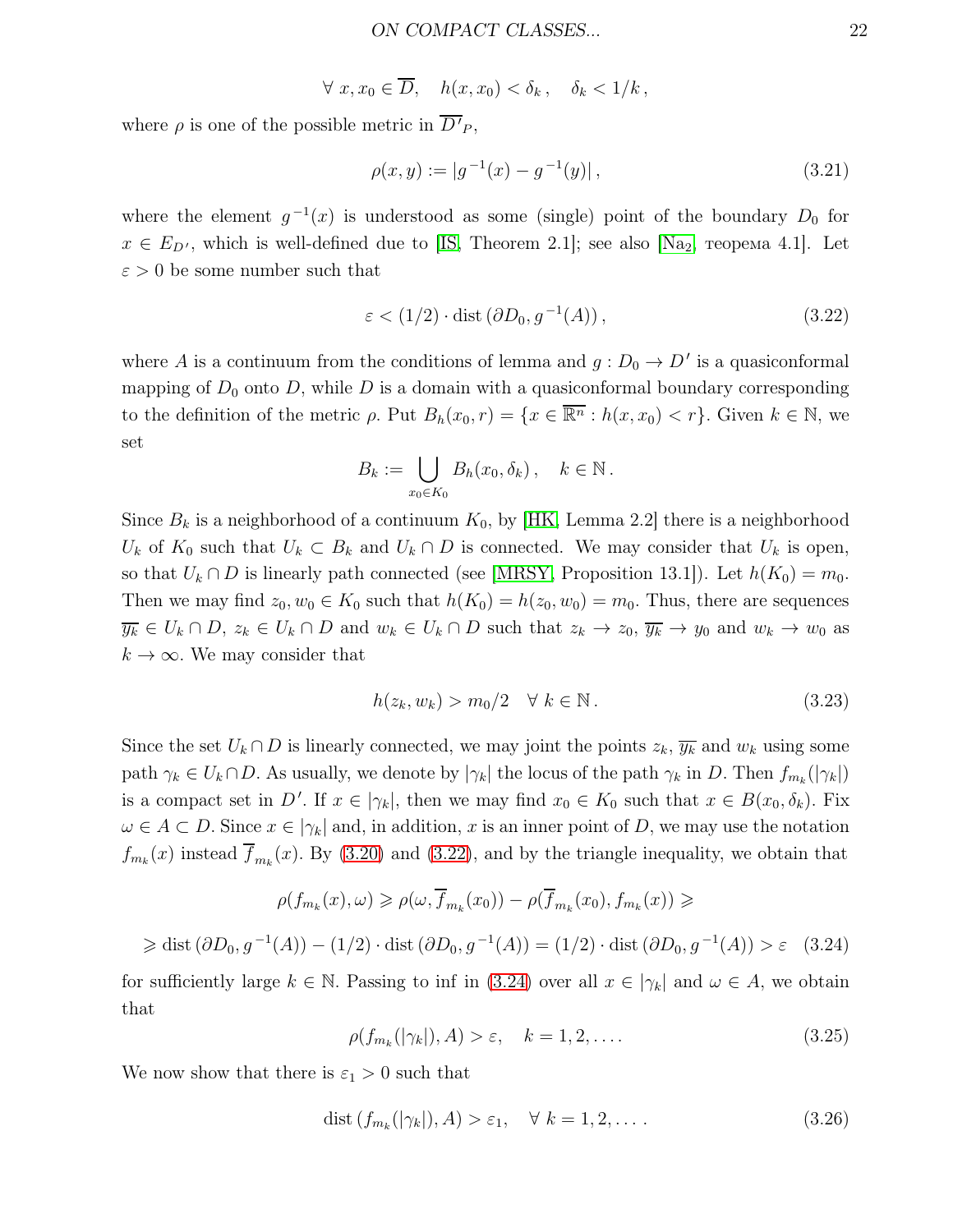Indeed, let [\(3.26\)](#page-21-2) be violated. Then for the number  $\varepsilon_l = 1/l$ ,  $l = 1, 2, \ldots$  there are  $\xi_l \in |\gamma_{k_l}|$ and  $\zeta_l \in A$  such that

<span id="page-22-0"></span>
$$
|f_{m_{k_l}}(\xi_l) - \zeta_l| < 1/l \,, \quad l = 1, 2, \dots \,. \tag{3.27}
$$

Without loss of generality, we may assume that the sequence of numbers  $k_l$ ,  $l = 1, 2, \ldots$ , is increasing. Since A is a compact set, we may consider that the sequence  $\zeta_l$  converge to some  $\zeta_0 \in A$  as  $l \to \infty$ . By the triangle inequality and from  $(3.27)$  it follows that

<span id="page-22-1"></span>
$$
|f_{m_{k_l}}(\xi_l) - \zeta_0| \to 0, \quad l \to \infty. \tag{3.28}
$$

On the other hand, recall that  $\rho(f_{m_k}(x), \omega) = |g^{-1}(f_{m_k}(x)) - g^{-1}(\omega)|$ , where  $g : D_0 \to D'$ is a quasiconformal mapping of  $D_0$  onto  $D'$  (see [\(3.21\)](#page-21-3)). In particular,  $g^{-1}$  is a continuous mapping in  $D'$ . Thus, by the triangle inequality and  $(3.28)$  we obtain that

$$
|g^{-1}(f_{m_{k_l}}(\xi_l)) - g^{-1}(\zeta_l)| \leq
$$

<span id="page-22-2"></span>
$$
\leqslant |g^{-1}(f_{m_{k_l}}(\xi_l)) - g^{-1}(\zeta_0)| + |g^{-1}(\zeta_0) - g^{-1}(\zeta_l)| \to 0, \quad l \to \infty.
$$
 (3.29)

However, by the definition of  $\rho$  and by [\(3.29\)](#page-22-2) we obtain that

$$
\rho(f_{m_{k_l}}(|\gamma_{k_l}|),A) \leq \rho(f_{m_{k_l}}(\xi_l),\zeta_l) = |g^{-1}(f_{m_{k_l}}(\xi_l)) - g^{-1}(\zeta_l)| \to 0, \quad l \to \infty,
$$

that contradicts to [\(3.25\)](#page-21-4). The resulting contradiction indicates the validity of relation [\(3.26\)](#page-21-2).

We cover the set A with balls  $B(x, \varepsilon/4)$ ,  $x \in A$ . Since A is compact, we may assume that  $A \subset$  $\begin{bmatrix} M_0 \\ \end{bmatrix}$  $i=1$  $B(x_i, \varepsilon/4), x_i \in A, i = 1, 2, ..., M_0, 1 \leq M_0 < \infty$ . By the definition,  $M_0$  depends only on  $A$ , in particular,  $M_0$  does not depend on  $k$ . Put

$$
\Gamma_k := \Gamma(A_{m_k}, |\gamma_k|, D).
$$

Let  $\Gamma_{ki} := \Gamma_{f_{m_k}}(x_i, \varepsilon/4, \varepsilon/2)$ , in other words,  $\Gamma_{ki}$  consists of all paths  $\gamma : [0, 1] \to D$  such that  $f_{m_k}(\gamma(0)) \in S(x_i, \varepsilon/4)$ ,  $f_{m_k}(\gamma(1)) \in S(x_i, \varepsilon/2)$  i  $\gamma(t) \in A(x_i, \varepsilon/4, \varepsilon/2)$  for  $0 < t < 1$ . We show that

<span id="page-22-3"></span>
$$
\Gamma_k > \bigcup_{i=1}^{M_0} \Gamma_{ki} \,. \tag{3.30}
$$

Indeed, let  $\widetilde{\gamma} \in \Gamma_k$ , in other words,  $\widetilde{\gamma} : [0,1] \to D$ ,  $\widetilde{\gamma}(0) \in A_{m_k}$ ,  $\widetilde{\gamma}(1) \in |\gamma_k|$  and  $\widetilde{\gamma}(t) \in D$  for  $0 \leq t \leq 1$ . Then  $\gamma^* := f_{m_k}(\tilde{\gamma}) \in \Gamma(A, f_{m_k}(|\gamma_k|), D')$ . Since the balls  $B(x_i, \varepsilon/4), 1 \leq i \leq M_0$ , form the coverage of the compact set A, we may find  $i \in \mathbb{N}$  such that  $\gamma^*(0) \in B(x_i, \varepsilon/4)$  and  $\gamma^*(1) \in f_{m_k}(|\gamma_k|)$ . By the relation  $(3.26), |\gamma^*| \cap B(x_i, \varepsilon/4) \neq \emptyset \neq |\gamma^*| \cap (D' \setminus B(x_i, \varepsilon/4))$ . Thus, by [\[Ku,](#page-29-11) Theorem 1.I.5.46] there is  $0 < t_1 < 1$  such that  $\gamma^*(t_1) \in S(x_i, \varepsilon/4)$ . We may assume that  $\gamma^*(t) \notin B(x_i, \varepsilon/4)$  for  $t > t_1$ . Set  $\gamma_1 := \gamma^*|_{[t_1,1]}$ . By [\(3.26\)](#page-21-2) it follows that  $|\gamma_1| \cap B(x_i, \varepsilon/2) \neq \emptyset \neq |\gamma_1| \cap (D \setminus B(x_i, \varepsilon/2))$ . Thus, by [\[Ku,](#page-29-11) Theorem 1.I.5.46] there is  $t_1 < t_2 < 1$  such that  $\gamma^*(t_2) \in S(x_i, \varepsilon/2)$ . We may assume that  $\gamma^*(t) \in B(x_i, \varepsilon/2)$  for any  $t < t_2$ . Putting  $\gamma_2 := \gamma^*|_{[t_1,t_2]}$ , we observe that a path  $\gamma_2$  is a subpath of  $\gamma^*$ , which belongs to  $\Gamma(S(x_i, \varepsilon/4), S(x_i, \varepsilon/2), A(x_i, \varepsilon/4, \varepsilon/2)).$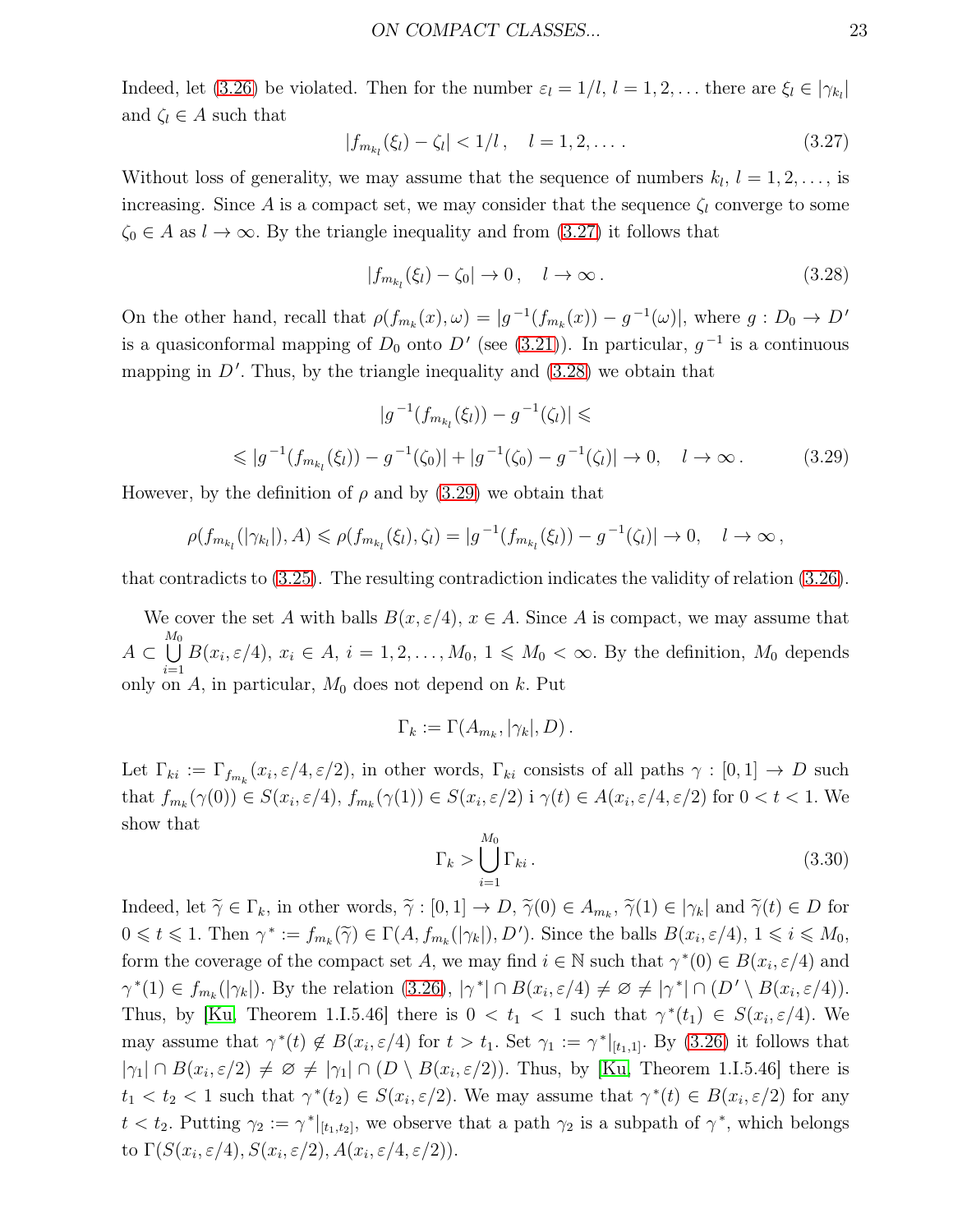Finally,  $\widetilde{\gamma}$  has a subpath  $\widetilde{\gamma}_2 := \widetilde{\gamma}|_{[t_1,t_2]}$  such that  $f_{m_k} \circ \widetilde{\gamma}_2 = \gamma_2$ , while

$$
\gamma_2 \in \Gamma(S(x_i, \varepsilon/4), S(x_i, \varepsilon/2), A(x_i, \varepsilon/4, \varepsilon/2))
$$

Thus, the relation [\(3.30\)](#page-22-3) is proved. Set

$$
\eta(t) = \begin{cases} 4/\varepsilon, & t \in [\varepsilon/4, \varepsilon/2], \\ 0, & t \notin [\varepsilon/4, \varepsilon/2]. \end{cases}
$$

Observe that  $\eta$  satisfies the relation [\(3.2\)](#page-12-2) for  $r_1 = \varepsilon/4$  and  $r_2 = \varepsilon/2$ . Since  $f_{m_k}$  satisfies the relation [\(3.1\)](#page-12-0), we obtain that

<span id="page-23-0"></span>
$$
M(\Gamma_{f_{m_k}}(x_i, \varepsilon/4, \varepsilon/2)) \leq (4/\varepsilon)^n \cdot ||Q||_1 < M_0 < \infty. \tag{3.31}
$$

By [\(3.30\)](#page-22-3) and [\(3.31\)](#page-23-0) and due to the subadditivity of the modulus of families of paths, we obtain that

<span id="page-23-1"></span>
$$
M(\Gamma_k) \leqslant \frac{4^n M_0}{\varepsilon^n} \int_{D'} Q(y) \, dm(y) \leqslant M_1 \cdot M_0 < \infty \,. \tag{3.32}
$$

Arguing similarly to the proof of relations [\(3.15\)](#page-18-2) and using the condition [\(3.23\)](#page-21-5), we obtain that  $M(\Gamma_k) \to \infty$  as  $k \to \infty$ , which contradicts to [\(3.32\)](#page-23-1). The resulting contradiction proves the lemma.

Given domains  $D, D' \subset \mathbb{R}^n$ , points  $a \in D$ ,  $b \in D'$  and a number  $M_0 > 0$  denote by  $\mathfrak{S}_{a,b,M_0}(D, D')$  the family of open discrete and closed mappings f of D onto D' satisfying the relation [\(3.1\)](#page-12-0) for some  $Q = Q_f$ ,  $||Q||_{L^1(D')} \leq M_0$  for any  $y_0 \in f(D)$ , such that  $f(a) = b$ . The following statement was proved in [\[SSD,](#page-30-6) Theorem 7.1] in the case of a fixed function Q (cf. Theorem  $4.2$  in  $[SD]$ ).

<span id="page-23-3"></span>Theorem 3.3. *Assume that* D *has a weakly flat boundary, none of the components of which degenerates into a point, and*  $D'$  *is regular. Then any*  $f \in \mathfrak{S}_{a,b,M_0}(D, D')$  *has a* continuous extension  $f: D \to D'_{P}$ , while  $f(D) = D'_{P}$  and, in addition, the family  $\mathfrak{S}_{a,b,M_0}(\overline{D}, \overline{D'})$  of all extended mappings  $\overline{f} : \overline{D} \to \overline{D'}_P$  is equicontinuous in  $\overline{D}$ .

*Proof.* The possibility of continuous extension of  $f \in \mathfrak{S}_{a,b,M_0}(D, D')$  to a continuous mapping  $f : \overline{D} \to \overline{D'}_P$  is a statement of Theorem [3.1,](#page-12-1) as well as the equality  $f(\overline{D}) = \overline{D'}_P$ . The equicontinuity of  $\mathfrak{S}_{a,b,M_0}(D, D')$  at inner points of D is a result of [\[SSD,](#page-30-6) Theorem 1.1].

It remains to establish the equicontinuity of the family of extended mappings  $f: \overline{D} \to \overline{D'}_F$ at the boundary points of the domain D.

We prove this statement from the opposite. Assume that the family  $\mathfrak{S}_{a,b,M_0}(\overline{D},\overline{D'})$  is not equicontinuous at some point  $x_0 \in \partial D$ . Then there are points  $x_m \in D$  and mappings  $f_m \in \mathfrak{S}_{a,b,M_0}(\overline{D}, \overline{D'}), m = 1,2,\ldots$ , such that  $x_m \to x_0$  as  $m \to \infty$ , moreover,

<span id="page-23-2"></span>
$$
\rho(f_m(x_m), f_m(x_0)) \ge \varepsilon_0, \quad m = 1, 2, \dots
$$
\n(3.33)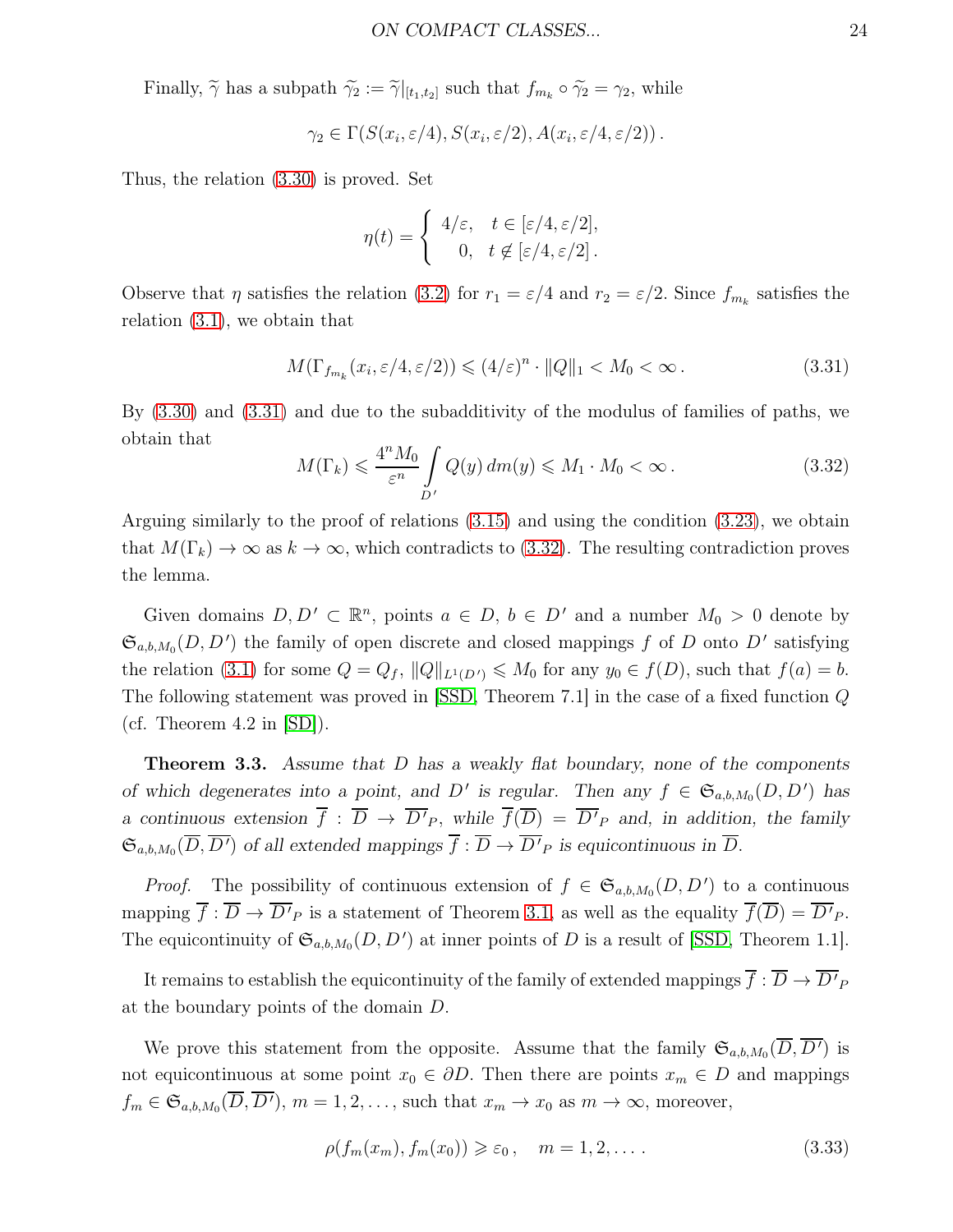for some  $\varepsilon_0 > 0$ , where  $\rho$  is one of the metrics in  $\overline{D'}_P$  (see, e.g., [\[KR](#page-28-0)<sub>1</sub>, Remark 2]). We choose in an arbitrary way the point  $y_0 \in D'$ ,  $y_0 \neq b$ , and join it to the point b by some path in  $D'$ , which we denote by  $\alpha$ . Let  $A := |\alpha|$  and let  $A_m$  be a total  $f_m$ -lifting of  $\alpha$  starting at a (it exists by [\[Vu,](#page-30-7) Lemma 3.7]). Observe that  $h(A_m, \partial D) > 0$  due to the closeness of  $f_m$ . Now, the following two cases are possible: either  $h(A_m) \to 0$  as  $m \to \infty$ , or  $h(A_{m_k}) \geq \delta_0 > 0$  as  $k \to \infty$  for some increasing sequence of numbers  $m_k$  and some  $\delta_0 > 0$ .

In the first of these cases, obviously,  $h(A_m, \partial D) \geq \delta > 0$  for some  $\delta > 0$ . Then, by Theorem [3.2,](#page-17-3) the family  $\{f_m\}_{m=1}^{\infty}$  is equicontinuous at the point  $x_0$ , however, this contradicts the condition [\(3.33\)](#page-23-2).

In the second case, if  $h(f(A_{m_k})) \geq \delta_0 > 0$  for sufficiently large k, we also have that  $f(A_{m_k}, \partial D) \geq \delta_1 > 0$  for some  $\delta_1 > 0$  by Lemma [3.3.](#page-20-1) Again, by Theorem [3.2,](#page-17-3) the family  ${f_{m_k}}_{k=1}^{\infty}$  is equicontinuous at the point  $x_0$ , and this contradicts the condition [\(3.33\)](#page-23-2).

Thus, in both of the two possible cases, we came to a contradiction [\(3.33\)](#page-23-2), and this indicates the incorrect assumption of the absence of the equicontinuity of the family  $\mathfrak{S}_{a,b,M_0}(D, D')$ in  $\overline{D}$ . The theorem is proved.  $\Box$ 

## 4 Compactness of families of solutions of the Dirichlet problem

Proof of Theorem [1.1.](#page-3-1) In general, we will use the scheme of proving Theorem 1.2 in [\[SD\]](#page-30-0).

**I.** Let  $f_m \in \mathfrak{F}^{\mathcal{M}}_{\varphi,\Phi,z_0}(D)$ ,  $m = 1,2,...$  By Stoilow's factorization theorem (see, e.g., [\[St,](#page-30-10)  $5(III).V$ ) a mapping  $f_m$  has a representation

<span id="page-24-1"></span>
$$
f_m = \varphi_m \circ g_m \,, \tag{4.1}
$$

where  $g_m$  is some homeomorphism, and  $\varphi_m$  is some analytic function. By Lemma 1 in [\[Sev](#page-30-11)<sub>2</sub>], the mapping  $g_m$  belongs to the Sobolev class  $W^{1,1}_{\text{loc}}(D)$  and has a finite distortion. Moreover, by [\[A,](#page-28-8) (1).C, Ch. I]

<span id="page-24-0"></span>
$$
f_{m_z} = \varphi_{m_z}(g_m(z))g_{m_z}, \qquad f_{m_{\overline{z}}} = \varphi_{m_z}(g_m(z))g_{m_{\overline{z}}} \tag{4.2}
$$

for almost all  $z \in D$ . Therefore, by the relation  $(4.2)$ ,  $J(z, g_m) \neq 0$  for almost all  $z \in D$ , in addition,  $K_{\mu_{fm}}(z) = K_{\mu_{gm}}(z)$ .

II. We prove that  $\partial g_m(D)$  contains at least two points. Suppose the contrary. Then either  $g_m(D) = \mathbb{C}$ , or  $g_m(D) = \mathbb{C} \setminus \{a\}$ , where  $a \in \mathbb{C}$ . Consider first the case  $g_m(D) = \mathbb{C}$ . By Picard's theorem  $\varphi_m(g_m(D))$  is the whole plane, except perhaps one point  $\omega_0 \in \mathbb{C}$ . On the other hand, for every  $m = 1, 2, \ldots$  the function  $u_m(z) := \text{Re } f_m(z) = \text{Re } (\varphi_m(g_m(z)))$  is continuous on the compact set  $\overline{D}$  under the condition [\(1.4\)](#page-2-2) by the continuity of  $\varphi$ . Therefore, there exists  $C_m > 0$  such that  $|\text{Re } f_m(z)| \leq C_m$  for any  $z \in D$ , but this contradicts the fact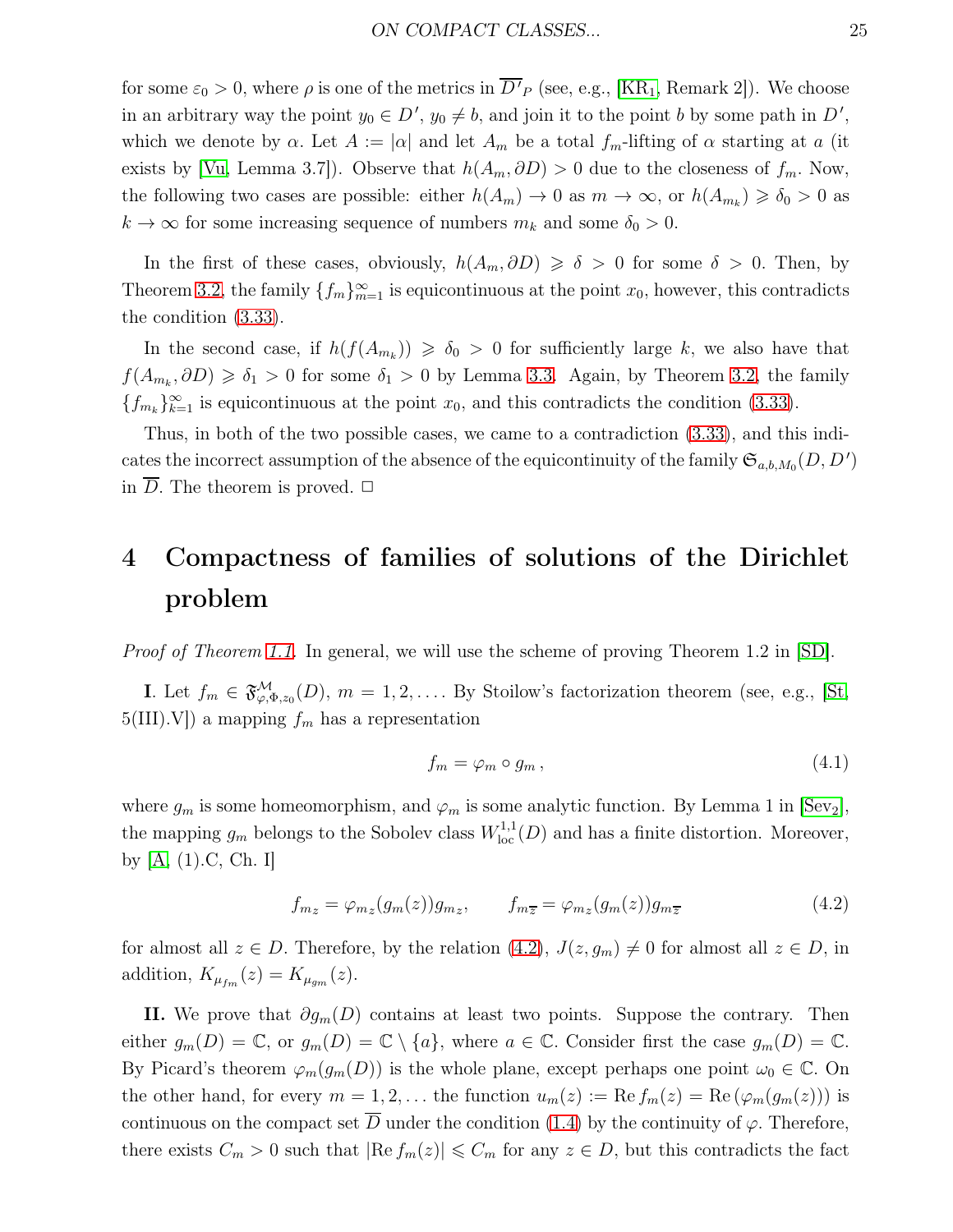that  $\varphi_m(g_m(D))$  contains all points of the complex plane except, perhaps, one. The situation  $g_m(D) = \mathbb{C} \setminus \{a\}, a \in \mathbb{C}$ , is also impossible, since the domain  $g_m(D)$  must be simply connected in  $\mathbb C$  as a homeomorphic image of the simply connected domain  $D$ .

Therefore, the boundary of the domain  $g_m(D)$  contains at least two points. Then, according to Riemann's mapping theorem, we may transform the domain  $g_m(D)$  onto the unit disk D using the conformal mapping  $\psi_m$ . Let  $z_0 \in D$  be a point from the condition of the theorem. By using an auxiliary conformal mapping

$$
\widetilde{\psi_m}(z) = \frac{z - (\psi_m \circ g_m)(z_0)}{1 - z(\psi_m \circ g_m)(z_0)}
$$

of the unit disk onto itself we may consider that  $(\psi_m \circ g_m)(z_0) = 0$ . Now, by [\(4.1\)](#page-24-1) we obtain that

$$
f_m = \varphi_m \circ g_m = \varphi_m \circ \psi_m^{-1} \circ \psi_m \circ g_m = F_m \circ G_m, \quad m = 1, 2, \dots,
$$

where  $F_m := \varphi_m \circ \psi_m^{-1}$ ,  $F_m : \mathbb{D} \to \mathbb{C}$ , and  $G_m = \psi_m \circ g_m$ . Obviously, a function  $F_m$  is analytic, and  $G_m$  is a regular Sobolev homeomorphism in D. In particular, Im  $F_m(0) = 0$  for any  $m \in \mathbb{N}$ .

**III.** We prove that the  $L^1$ -norms of the functions  $K_{\mu_{G_m}}(z)$  are bounded from above by some universal positive constant  $C > 0$  over all  $m = 1, 2, \ldots$  Indeed, by the convexity of the function  $\Phi$  in [\(1.5\)](#page-3-2) and by [\[Bou,](#page-28-9) Proposition 5, I.4.3], the slope  $[\Phi(t) - \Phi(0)]/t$  is a non-decreasing function. Hence there exist constants  $t_0 > 0$  and  $C_1 > 0$  such that

<span id="page-25-0"></span>
$$
\Phi(t) \geqslant C_1 \cdot t \qquad \forall \ t \in [t_0, \infty). \tag{4.3}
$$

Fix  $m \in \mathbb{N}$ . By [\(1.5\)](#page-3-2) and [\(4.3\)](#page-25-0), we obtain that

$$
\int_{D} K_{\mu_{G_m}}(z) dm(z) = \int_{\{z \in D: K_{\mu_{G_m}}(z) < t_0\}} K_{\mu_{G_m}}(z) dm(z) + \int_{\{z \in D: K_{\mu_{G_m}}(z) \geqslant t_0\}} K_{\mu_{G_m}}(z) dm(z) \leqslant
$$
\n
$$
\leqslant t_0 \cdot m(D) + \frac{1}{C_1} \int_{D} \Phi(K_{\mu_{G_m}}(z)) dm(z) \leqslant
$$
\n
$$
\int_{D} \sup(1 + |z|^2)^2 \int_{D} \Phi(K_{\mu_{G_m}}(z)) \cdot \frac{1}{(1 + |z|^2)^2} dm(z) \leqslant
$$
\n
$$
\int_{D} \sup(1 + |z|^2)^2 \int_{D} \Phi(K_{\mu_{G_m}}(z)) \cdot \frac{1}{(1 + |z|^2)^2} dm(z) \leqslant
$$
\n
$$
\int_{D} \sup(1 + |z|^2)^2 \int_{C_1} \mathcal{M}(D) < \infty,
$$

because  $\mathcal{M}(D) < \infty$  by the assumption of the theorem.

IV. We prove that each map  $G_m$ ,  $m = 1, 2, \ldots$ , has a continuous extension to  $E_D$ , in addition, the family of extended maps  $\overline{G}_m$ ,  $m = 1, 2, \ldots$ , is equicontinuous in  $\overline{D}_P$ . Indeed, as proved in item III,  $K_{\mu_{G_m}} \in L^1(D)$ . By [\[KPRS,](#page-28-10) Theorem 3] (see also [\[LSS,](#page-29-13) Theorem 3.1])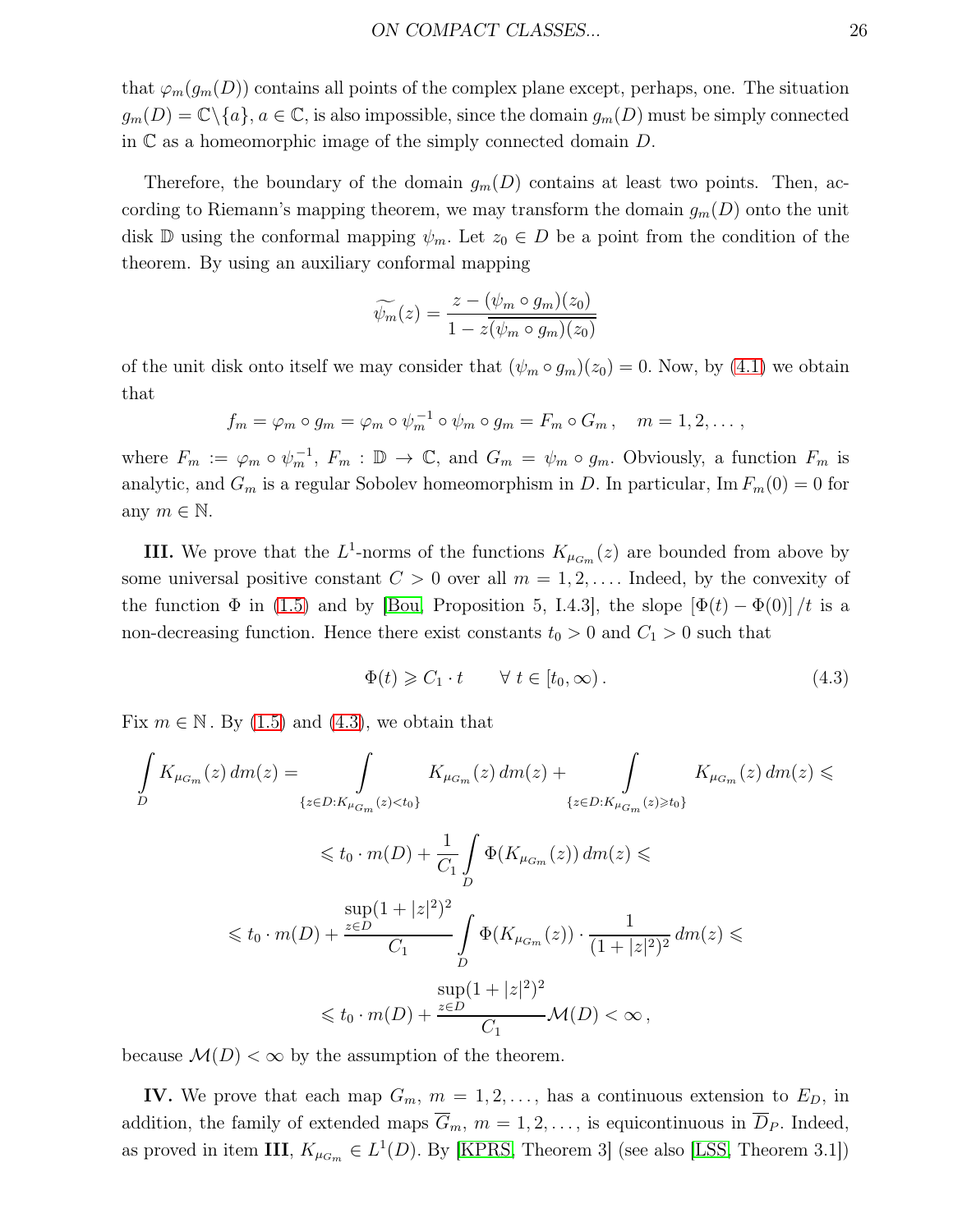each  $G_m$ ,  $m = 1, 2, \ldots$ , is a ring Q-homeomorphism in D for  $Q = K_{\mu_{G_m}}(z)$ , where  $\mu$  is defined in [\(1.3\)](#page-2-1), and  $K_{\mu}$  my be calculated by the formula [\(1.1\)](#page-1-0). Note that the unit disk  $\mathbb{D}$  is a uniform domain as a finitely connected flat domain at its boundary with a finite number of boundary components (see, for example,  $[Na_1, Theorem 6.2 and Corollary 6.8]$ ). Then it is desirable the conclusion is a statement of Theorem [2.1.](#page-7-2)

**V.** Let us prove that the inverse homeomorphisms  $G_m^{-1}$ ,  $m = 1, 2, \ldots$ , have a continuous extension  $\overline{G}_m^{-1}$  to  $\partial \mathbb{D}$  in terms of prime ends in D, and  $\{\overline{G}_m^{-1}$  $\binom{-1}{m}$  $\underset{m=1}{\infty}$  is equicontinuous in  $\overline{\mathbb{D}}$  as a family of mappings from  $\overline{\mathbb{D}}$  to  $\overline{D}_P$ . Since by the item **IV** mappings  $G_m$ ,  $m = 1, 2, \ldots$ , are ring  $K_{\mu_{G_m}}(z)$ -homeomorphisms in D, the corresponding inverse mappings  $G_m^{-1}$  satisfy [\(3.1\)](#page-12-0) (in this case, D corresponds the unit disk  $\mathbb D$  in [\(3.2\)](#page-12-2),  $f \mapsto G_m$ ,  $Q \mapsto K_{\mu_{G_m}}(z)$ , and  $f(D) \mapsto D$ . Since  $G_m^{-1}(0) = z_0$  for any  $m = 1, 2, \ldots$ , the possibility of a continuous extension of  $G_m^{-1}$  to  $\partial\mathbb{D}$ , and the equicontinuity of  $\{\overline{G}_m^{-1}\}$  $m \in Y$  $\sum_{m=1}^{\infty}$  in terms of  $G_m^{-1} : \overline{\mathbb{D}} \to \overline{D}_P$  follows by Theorem [3.3.](#page-23-3)

**VI.** Since, as proved above the family  ${G_m}_{m=1}^{\infty}$  is equicontinuous in D, according to Arzela-Ascoli criterion there exists an increasing subsequence of numbers  $m_k$ ,  $k = 1, 2, \ldots$ , such that  $G_{m_k}$  converges locally uniformly in D to some continuous mapping  $G: D \to \overline{\mathbb{C}}$  as  $k \to \infty$  (see, e.g., [\[Va,](#page-30-2) Theorem 20.4]). By [\[SD,](#page-30-0) Lemma 2.1], either G is a homeomorphism with values in  $\mathbb{R}^n$ , or a constant in  $\overline{\mathbb{R}^n}$ . Let us prove that the second case is impossible. Let us apply the approach used in proof of the second part of Theorem 21.9 in [\[Va\]](#page-30-2). Suppose the contrary: let  $G_{m_k}(x) \to c = const$  as  $k \to \infty$ . Since  $G_{m_k}(z_0) = 0$  for all  $k = 1, 2, ...,$  we have that  $c = 0$ . By item **V**, the family of mappings  $G_m^{-1}$ ,  $m = 1, 2, \ldots$ , is equicontinuous in D. Then

$$
h(z, G_{m_k}^{-1}(0)) = h(G_{m_k}^{-1}(G_{m_k}(z)), G_{m_k}^{-1}(0)) \to 0
$$

as  $k \to \infty$ , which is impossible because z is an arbitrary point of the domain D. The obtained contradiction refutes the assumption made above. Thus,  $G: D \to \mathbb{C}$  is a homeomorphism.

**VII.** According to **V**, the family of mappings  $\{\overline{G}_m^{-1}\}$  $\left\{\begin{matrix} -1 \\ m \end{matrix}\right\}_{m=1}^{\infty}$  is equicontinuous in  $\overline{\mathbb{D}}$ . By the Arzela-Ascoli criterion (see, e.g., [\[Va,](#page-30-2) Theorem 20.4]) we may consider that  $\overline{G}_{m_i}^{-1}$  $\frac{1}{m_k}(y)$ ,  $k = 1, 2, \ldots$ , converges to some mapping  $\widetilde{F}: \overline{\mathbb{D}} \to \overline{D}$  as  $k \to \infty$  uniformly in  $\overline{D}$ . Let us to prove that  $\widetilde{F} = \overline{G}^{-1}$ . For this purpose, we show that  $G(D) = \mathbb{D}$ . Fix  $y \in \mathbb{D}$ . Since  $G_{m_k}(D) = \mathbb{D}$  for every  $k = 1, 2, \ldots$ , we obtain that  $G_{m_k}(x_k) = y$  for some  $x_k \in D$ . Since D is regular, the metric space  $(\overline{D}_P, \rho)$  is compact. Thus, we may assume that  $\rho(x_k, x_0) \to 0$  as  $k \to \infty$ , where  $x_0 \in \overline{D}_P$ . By the triangle inequality and the equicontinuity of  $\{\overline{G}_m\}_{m=1}^{\infty}$  onto  $\overline{D}_P$ , see IV, we obtain that

$$
|\overline{G}(x_0) - y| = |\overline{G}(x_0) - \overline{G}_{m_k}(x_k)| \leq |\overline{G}(x_0) - \overline{G}_{m_k}(x_0)| + |\overline{G}_{m_k}(x_0) - \overline{G}_{m_k}(x_k)| \to 0
$$

as  $k \to \infty$ . Thus,  $\overline{G}(x_0) = y$ . Observe that  $x_0 \in D$ , because G is a homeomorphism. Since  $y \in \mathbb{D}$  is arbitrary, the equality  $G(D) = \mathbb{D}$  is proved. In this case,  $G_{m_k}^{-1} \to G^{-1}$  locally uniformly in  $\mathbb{D}$  as  $k \to \infty$  (see, e.g., [\[RSS,](#page-29-15) Lemma 3.1]). Thus,  $\widetilde{F}(y) = G^{-1}(y)$  for every  $y \in \mathbb{D}$ .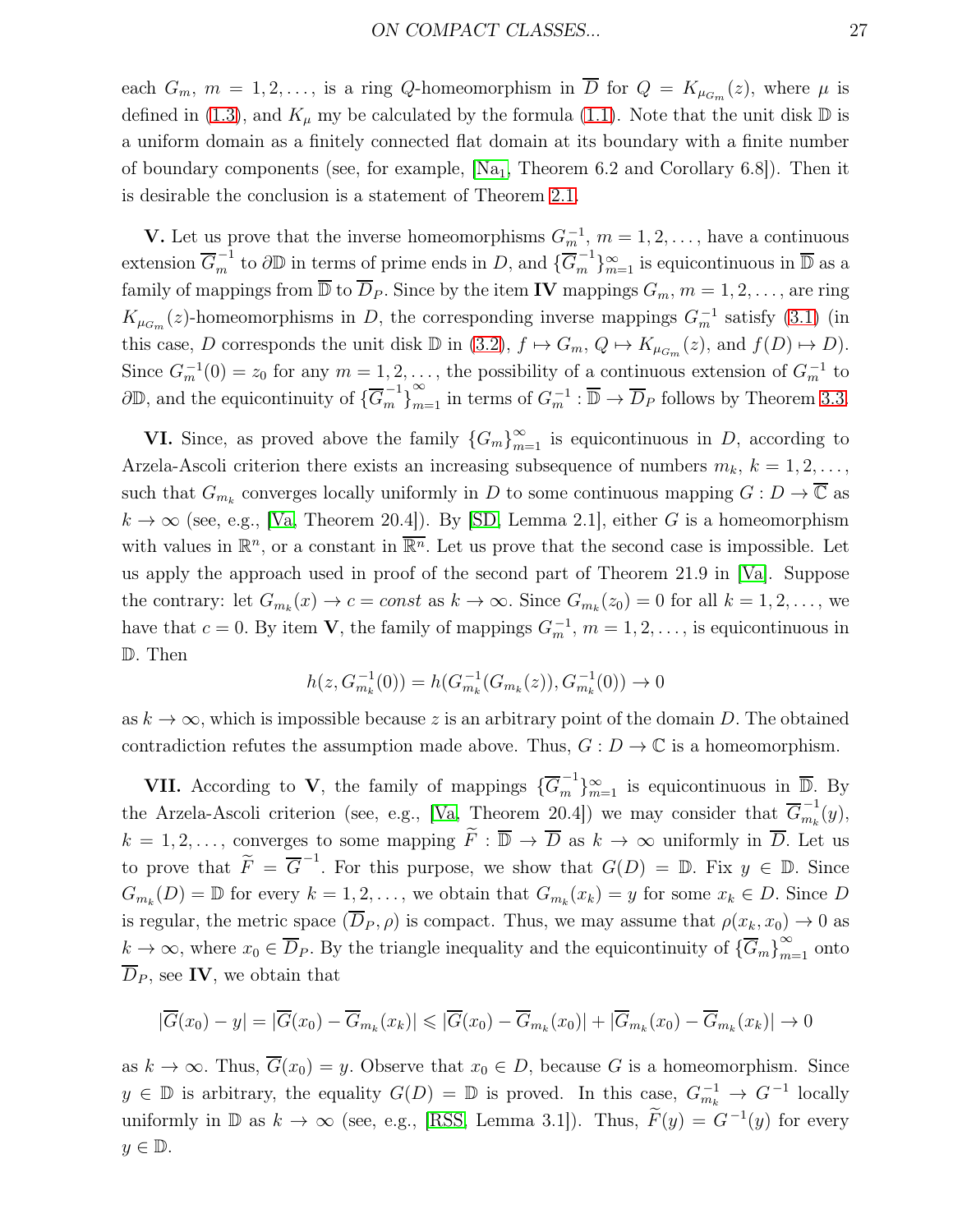Finally, since  $\widetilde{F}(y) = G^{-1}(y)$  for any  $y \in \mathbb{D}$  and, in addition,  $\widetilde{F}$  has a continuous extension on  $\partial\mathbb{D}$ , due to the uniqueness of the limit at the boundary points we obtain that  $\widetilde{F}(y) =$  $\overline{G}^{-1}(y)$  for  $y \in \overline{\mathbb{D}}$ . Therefore, we have proved that  $\overline{G}_{m_k}^{-1} \to \overline{G}^{-1}$  uniformly in  $\overline{\mathbb{D}}$  with as  $k \to \infty$  with respect to the metrics  $\rho$  in  $\overline{D}_P$ .

**VIII.** By **VII**, for  $y = e^{i\theta} \in \partial \mathbb{D}$ 

<span id="page-27-1"></span>
$$
\operatorname{Re} F_{m_k}(e^{i\theta}) = \varphi\left(\overline{G}_{m_k}^{-1}(e^{i\theta})\right) \to \varphi\left(\overline{G}^{-1}(e^{i\theta})\right)
$$
(4.4)

as  $k \to \infty$  uniformly on  $\theta \in [0, 2\pi)$ . Since by the construction  $\text{Im } F_{m_k}(0) = 0$  for any  $k = 1, 2, \ldots$ , by the Schwartz formula (see, e.g., [\[GK,](#page-28-11) section 8.III.3]) the analytic function  $F_{m_k}$  is uniquely restored by its real part, namely,

<span id="page-27-0"></span>
$$
F_{m_k}(y) = \frac{1}{2\pi i} \int_{S(0,1)} \varphi\left(\overline{G}_{m_k}^{-1}(t)\right) \frac{t+y}{t-y} \cdot \frac{dt}{t}.
$$
 (4.5)

Set

$$
F(y) := \frac{1}{2\pi i} \int\limits_{S(0,1)} \varphi\left(\overline{G}^{-1}(t)\right) \frac{t+y}{t-y} \cdot \frac{dt}{t}.
$$
 (4.6)

Let  $K \subset \mathbb{D}$  be an arbitrary compact set, and let  $y \in K$ . By [\(4.5\)](#page-27-0) and [\(2.9\)](#page-5-0) we obtain that

<span id="page-27-2"></span>
$$
|F_{m_k}(y) - F(y)| \leq \frac{1}{2\pi} \int\limits_{S(0,1)} |\varphi(\overline{G}_{m_k}^{-1}(t)) - \varphi(\overline{G}^{-1}(t))| \left| \frac{t+y}{t-y} \right| |dt|.
$$
 (4.7)

Since K is compact, there is  $0 < R_0 = R_0(K) < \infty$  such that  $K \subset B(0, R_0)$ . By the triangle inequality  $|t + y| \leq 1 + R_0$  and  $|t - y| \geq |t| - |y| \geq 1 - R_0$  for  $y \in K$  and any  $t \in \mathbb{S}^1$ . Thus

$$
\left|\frac{t+y}{t-y}\right| \leqslant \frac{1+R_0}{1-R_0}:=M=M(K)\,.
$$

Put  $\varepsilon > 0$ . By [\(4.4\)](#page-27-1), for a number  $\varepsilon' := \frac{\varepsilon}{M}$  there is  $N = N(\varepsilon, K) \in \mathbb{N}$  such that  $\big|\varphi\left(\overline{G}_{m_k}^{-1}\right)\big|$  $\binom{-1}{m_k}(t)$ −  $\varphi\left(\overline{G}^{-1}(t)\right)$  |  $\lt \varepsilon'$  for any  $k \geq N(\varepsilon)$  and  $t \in \mathbb{S}^1$ . Now, by [\(4.7\)](#page-27-2)

<span id="page-27-3"></span>
$$
|F_{m_k}(y) - F(y)| < \varepsilon \quad \forall \ k \ge N. \tag{4.8}
$$

It follows from [\(4.8\)](#page-27-3) that the sequence  $F_{m_k}$  converges to F as  $k \to \infty$  in the unit disk locally uniformly. In particular, we obtain that  $\text{Im } F(0) = 0$ . Note that F is analytic function in D (see remarks made at the end of item 8.III in [\[GK\]](#page-28-11)), and

$$
\operatorname{Re} F(re^{i\psi}) = \frac{1}{2\pi} \int_{0}^{2\pi} \varphi\left(\overline{G}^{-1}(e^{i\theta})\right) \frac{1 - r^2}{1 - 2r\cos(\theta - \psi) + r^2} d\theta
$$

for  $z = re^{i\psi}$ . By [\[GK,](#page-28-11) Theorem 2.10.III.3]

<span id="page-27-4"></span>
$$
\lim_{\zeta \to z} \operatorname{Re} F(\zeta) = \varphi(\overline{G}^{-1}(z)) \quad \forall \ z \in \partial \mathbb{D} \,. \tag{4.9}
$$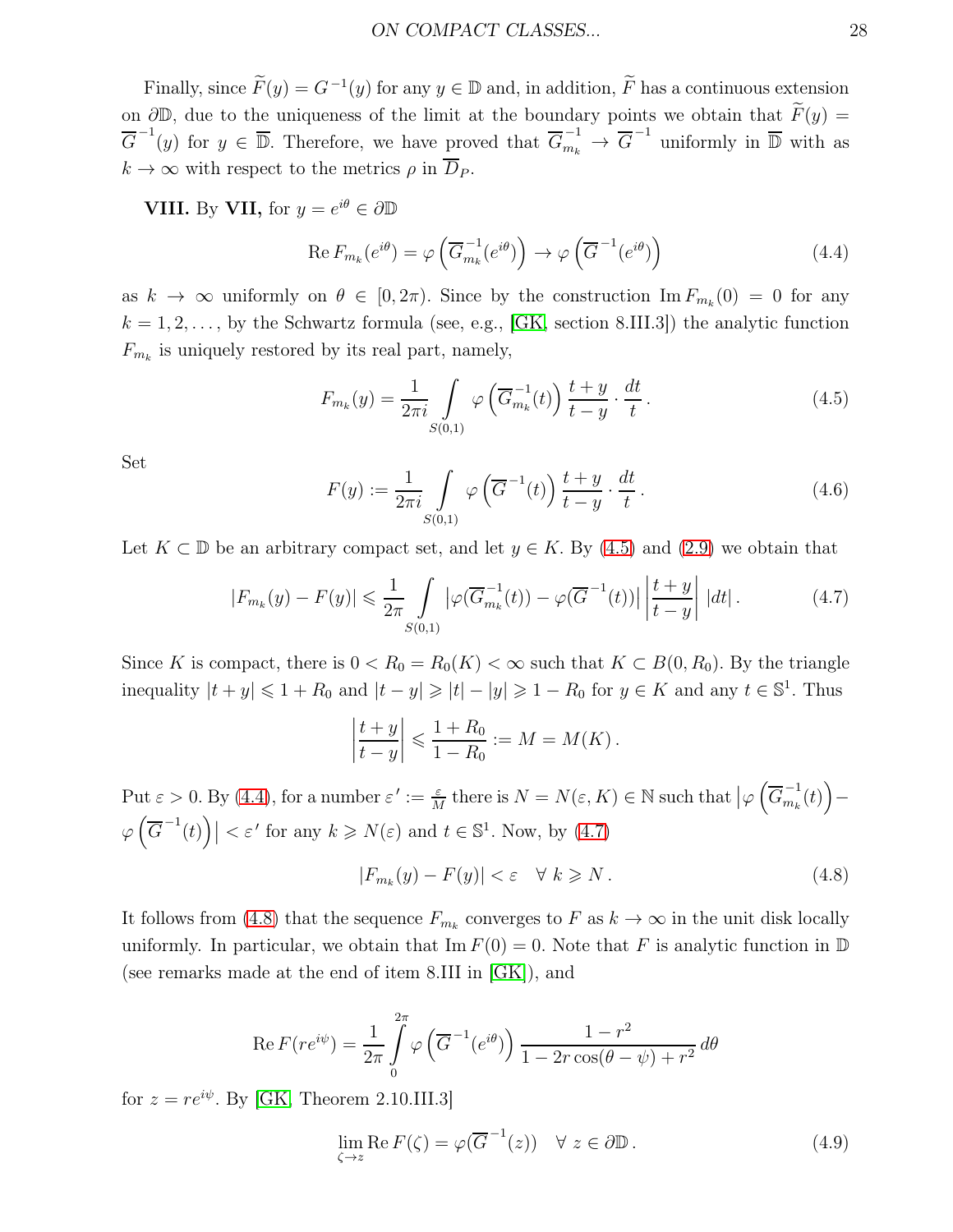Observe that  $F$  either is a constant or open and discrete (see, e.g., [\[St,](#page-30-10) Ch. V, I.6 and II.5]). Thus,  $f_{m_k} = F_{m_k} \circ G_{m_k}$  converges to  $f = F \circ G$  locally uniformly as  $k \to \infty$ , where  $f = F \circ G$ either is a constant or open and discrete. Moreover, by [\(4.9\)](#page-27-4)

$$
\lim_{\zeta \to P} \operatorname{Re} f(\zeta) = \lim_{\zeta \to P} \operatorname{Re} F(G(\zeta)) = \varphi(G^{-1}(G(P))) = \varphi(P).
$$

IX. Since by VI G is a homeomorphism, by [\[L,](#page-29-16) Lemma 1 and Theorem 1] G is a regular solution of the equation [\(1.3\)](#page-2-1) for some function  $\mu : \mathbb{C} \to \mathbb{D}$ . Since the set of points of the function  $F$ , where its Jacobian is zero, consist only of isolated points (see  $\vert$ St, Ch. V, 5.II and 6.II]), f is regular solution of the Dirichlet problem [\(1.3\)](#page-2-1)–[\(1.4\)](#page-2-2) whenever  $F \not\equiv const.$ Note that the relation [\(1.5\)](#page-3-2) holds for the corresponding function  $K_{\mu} = K_{\mu}$  (see e.g. [\[L,](#page-29-16) Lemma 1]). Therefore,  $f \in \mathfrak{F}^{\mathcal{M}}_{\varphi,\Phi,z_0}(D)$ .  $\Box$ 

### References

- <span id="page-28-8"></span>[A] Ahlfors, L.V.: Lectures on Quasiconformal Mappings. - Van Nostrand, Toronto, 1966.
- <span id="page-28-9"></span>[Bou] Bourbaki, N.: Functions of Real Variable. - Springer, Berlin, 2004.
- <span id="page-28-3"></span>[Dyb] Dybov, Yu.P.: Compactness of classes of solutions of the Dirichlet problem for the Beltrami equations // Proc. Inst. Appl. Math. and Mech. of NAS of Ukraine 19, 2009, 81-89 (in Russian).
- <span id="page-28-6"></span>[Fu] Fuglede, B.: Extremal length and functional completion. - Acta Math. 98, 1957, 171–219.
- <span id="page-28-5"></span>[GSS<sub>1</sub>] GOLBERG, A., R. SALIMOV AND E. SEVOST'YANOV: Singularities of discrete open mappings with controlled p-module. - J. Anal. Math. 127, 2015, 303–328.
- <span id="page-28-4"></span>[GSS2] Golberg A., R. Salimov and E. Sevost'yanov: Normal Families of Discrete Open Mappings with Controlled p-Module. - Contemporary Mathematics 667, 2016, 83–103.
- <span id="page-28-11"></span>[GK] Hurwitz, A. and R. Courant: The Function Theory. - Nauka, Moscow, 1968 (in Russian).
- <span id="page-28-2"></span>[IS] Ilyutko, D.P. and E.A. Sevost'yanov: On prime ends on Riemannian manifolds. - J. Math. Sci. 241:1, 2019, 47–63.
- <span id="page-28-7"></span>[HK] Herron, J. and P. Koskela: Quasiextremal distance domains and conformal mappings onto circle domains. - Compl. Var. Theor. Appl. 15, 1990, 167–179.
- <span id="page-28-10"></span>[KPRS] Kovtonyuk, D.A., I.V. Petkov, V.I. Ryazanov, R.R. Salimov: The boundary behavior and the Dirichlet problem for the Beltrami equations. - St. Petersburg Math. J. 25:4, 2014, 587-603.
- <span id="page-28-0"></span>[KR<sub>1</sub>] KOVTONYUK, D.A., V.I. RYAZANOV: On the theory of prime ends for space mappings. -Ukrainian Math. J. 67:4, 2015, 528—541.
- <span id="page-28-1"></span>[KR2] Kovtonyuk, D.A., V.I. Ryazanov: Prime ends and Orlicz-Sobolev classes. - St. Petersburg Math. J. 27:5, 2016, 765–788.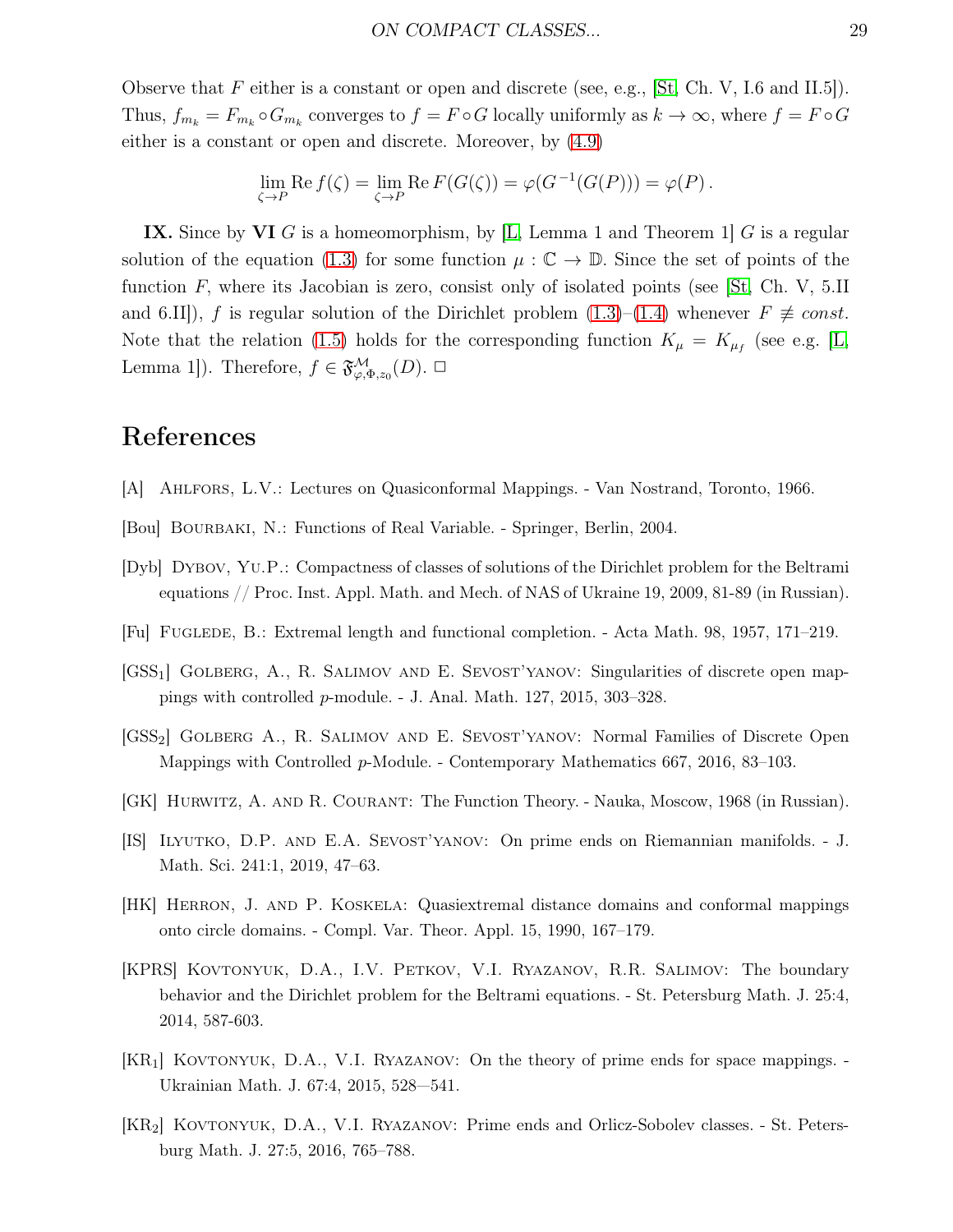- <span id="page-29-9"></span>[Kr] KRUGLIKOV, V.I.: Capacity of condensers and spatial mappings quasiconformal in the mean (in Russian). - Mat. Sb. (N.S.) 130(172):2(6), 1986, 185—206.
- <span id="page-29-11"></span>[Ku] Kuratowski, K.: Topology, v. 2. – Academic Press, New York–London, 1968.
- <span id="page-29-13"></span>[LSS] Lomako, T., R. Salimov R. and E. Sevost'yanov: On equicontinuity of solutions to the Beltrami equations. - Ann. Univ. Bucharest (math. series) V. LIX:2, 2010, 261-271.
- <span id="page-29-16"></span>[L] Lomako, T.: On the theory of convergence and compactness for Beltrami equations. - Ukrainian Mathematical Journal 63:3, 2011, 393–402.
- <span id="page-29-10"></span>[MRV] MARTIO, O., S. RICKMAN, AND J. VÄISÄLÄ: Definitions for quasiregular mappings. - Ann. Acad. Sci. Fenn. Ser. A1 448, 1969, 1–40.
- <span id="page-29-3"></span>[MRSY] Martio, O., V. Ryazanov, U. Srebro, and E. Yakubov: Moduli in modern mapping theory. - Springer Science + Business Media, LLC, New York, 2009.
- <span id="page-29-7"></span>[Ma] Maz'ya, V.: Lectures on isoperimetric and isocapacitary inequalities in the theory of Sobolev spaces. - Contemp. Math. 338, 2003, 307—340.
- <span id="page-29-14"></span>[Na<sub>1</sub>] NÄKKI, R.: Extension of Loewner's capacity theorem. - Trans. Amer. Math. Soc. 180, 1973, 229–236.
- <span id="page-29-1"></span>[Na<sub>2</sub>] N $\ddot{A}$ KKI, R.: Prime ends and quasiconformal mappings. - J. Anal. Math. 35, 1979, 13–40.
- <span id="page-29-4"></span>[NP] NÄKKI, R. AND B. PALKA: Uniform equicontinuity of quasiconformal mappings. - Proc. Amer. Math. Soc. 37:2, 1973, 427–433.
- <span id="page-29-0"></span>[P] Petkov, I.V.: Dirichlet problem for Beltrami equation in simply connected domains. - Dopovidi NAN Ukrainy 11, 2015, 12–17 (in Russian).
- <span id="page-29-6"></span>[Ri] Rickman, S.: Quasiregular mappings. – Results in Mathematic and Related Areas (3), 26, Springer-Verlag, Berlin, 1993.
- <span id="page-29-15"></span>[RSS] Ryazanov, V., R. Salimov and E. Sevost'yanov: On Convergence Analysis of Space Homeomorphisms. - Siberian Advances in Mathematics 23:4, 2013, 263-293.
- <span id="page-29-5"></span>[RS] Ryazanov, V., E. Sevost'yanov: Equicontinuity of mappings quasiconformal in the mean. - Ann. Acad. Sci. Fenn. 36, 2011, 231-244.
- <span id="page-29-12"></span>[Sa] Saks, S.: Theory of the Integral. - Dover, New York, 1964.
- <span id="page-29-8"></span>[SalSev] Salimov, R.R. and E.A. Sevost'yanov: Analogs of the Ikoma-Schwartz lemma and Liouville theorem for mappings with unbounded characteristic. - Ukrainian Math. J. 63:10, 2012, 1551–1565.
- <span id="page-29-2"></span>[Sev1] Sevost'yanov, E.A.: Equicontinuity of homeomorphisms with unbounded characteristic. - Siberian Advances in Mathematics 23:2, 2013, 106–122.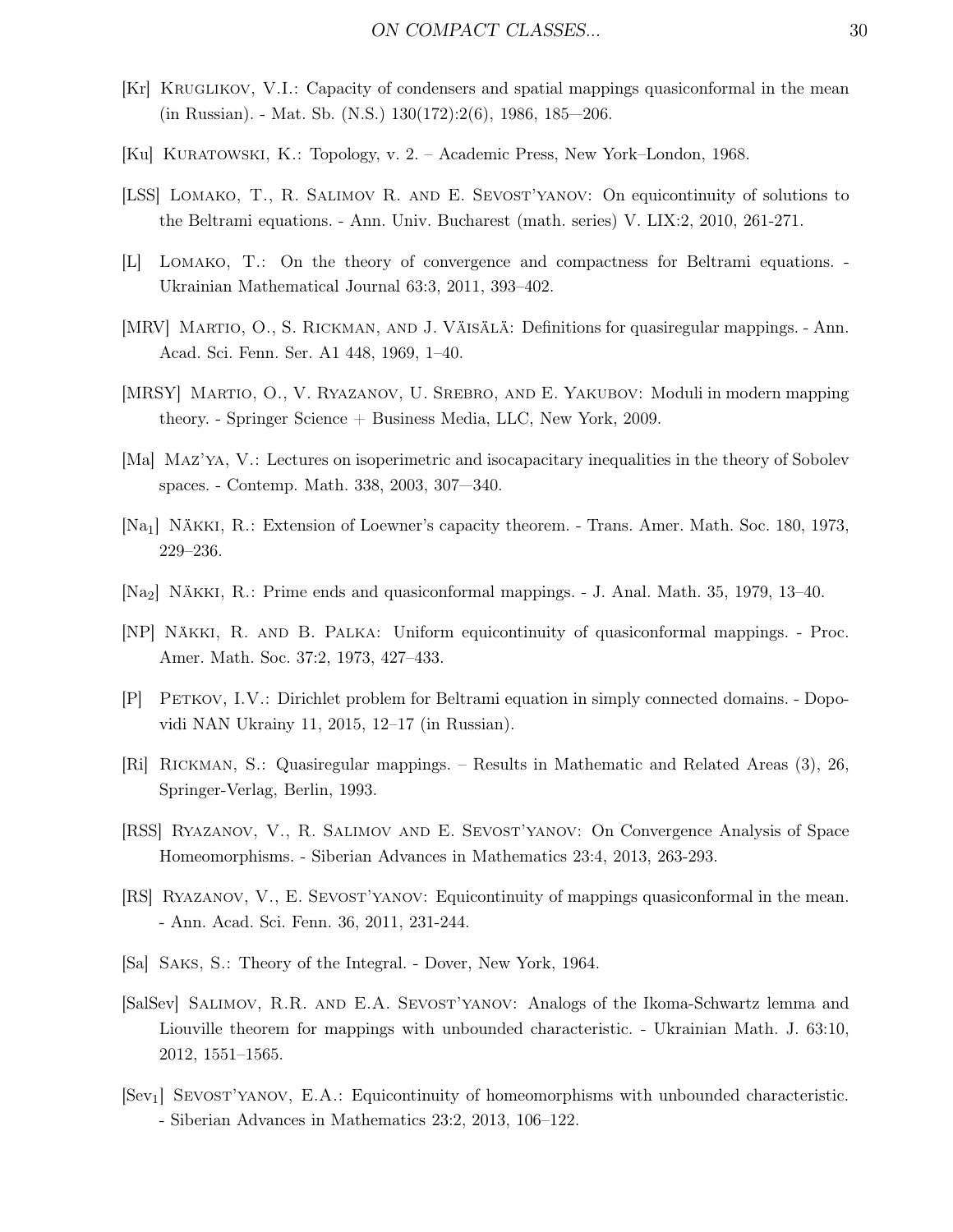- <span id="page-30-11"></span>[Sev2] Sevost'yanov, E.A.: Analog of the Montel Theorem for Mappings of the Sobolev Class with Finite Distortion. - Ukrainian Math. J. 67:6, 2015, 938–947.
- [Sev3] Sevost'yanov E.A.: Boundary behavior and equicontinuity for families of mappings in terms of prime ends. - St. Petersburg Math. J. 30:6, 2019, 973–1005.
- <span id="page-30-8"></span>[Sev4] Sevost'yanov, E.A.: Boundary extension of mappings with the inverse Poletsky inequality by prime ends. - https://arxiv.org/abs/2004.04800.
- <span id="page-30-5"></span>[Sev<sub>5</sub>] SEVOST'YANOV, E.A.: On global behavior of mappings with integral constraints. https://arxiv.org/abs/2101.08859
- <span id="page-30-0"></span>[SD] Sevost'yanov, E.A., O.P. Dovhopiatyi: On compact classes of solutions of the Dirichlet problem with integral restrictions. - https://arxiv.org/abs/2009.12705 .
- <span id="page-30-3"></span>[SevSkv<sub>1</sub>] SEVOST'YANOV, E.A., S.A. SKVORTSOV: On the equicontinuity of families of mappings in the case of variable domains. - Ukrainian Mathematical Journal 71:7, 2019, 1071–1086.
- <span id="page-30-9"></span>[SevSkv<sub>2</sub>] SEVOST'YANOV, E.A., S.A. SKVORTSOV: On mappings whose inverse satisfy the Poletsky inequality. - Ann. Acad. Scie. Fenn. Math. 45, 2020, 259-277.
- <span id="page-30-4"></span>[SevSkv3] Sevost'yanov, E.A., S.A. Skvortsov: On equicontinuity of families of mappings with one normalization condition. - Mat. Zametki 109:4, 2021, 597–607 (in Russian).
- <span id="page-30-6"></span>[SSD] Sevost'yanov, E.A., S.A. Skvortsov and O.P. Dovhopiatyi: On non-homeomorphic mappings with inverse Poletsky inequality. - Journal of Mathematical Sciences 252:4, 2021, 541–557.
- <span id="page-30-1"></span>[SSI] Sevost'yanov, E.A., S.A. Skvortsov and N.S. Ilkevych: On the global behavior of inverse mappings in terms of prime ends. - Ann. Acad. Sci. Fenn. Math. (accepted for print).
- <span id="page-30-10"></span>[St] Stoilow, S.: Principes Topologiques de la Th´eorie des Fonctions Analytiques. - Gauthier-Villars, Paris, 1956.
- <span id="page-30-2"></span>[Va] VÄISÄLÄ, J.: Lectures on *n*-dimensional quasiconformal mappings. - Lecture Notes in Math. 229, Springer-Verlag, Berlin etc., 1971.
- <span id="page-30-7"></span>[Vu] VUORINEN, M.: Exceptional sets and boundary behavior of quasiregular mappings in *n*-space. - Ann. Acad. Sci. Fenn. Ser. A 1. Math. Dissertationes, 11, 1976, 1–44.

#### Oleksandr Dovhopiatyi

1. Zhytomyr Ivan Franko State University, 40 Bol'shaya Berdichevskaya Str., 10 008 Zhytomyr, UKRAINE alexdov1111111@gmail.com

#### Evgeny Sevost'yanov

1. Zhytomyr Ivan Franko State University,